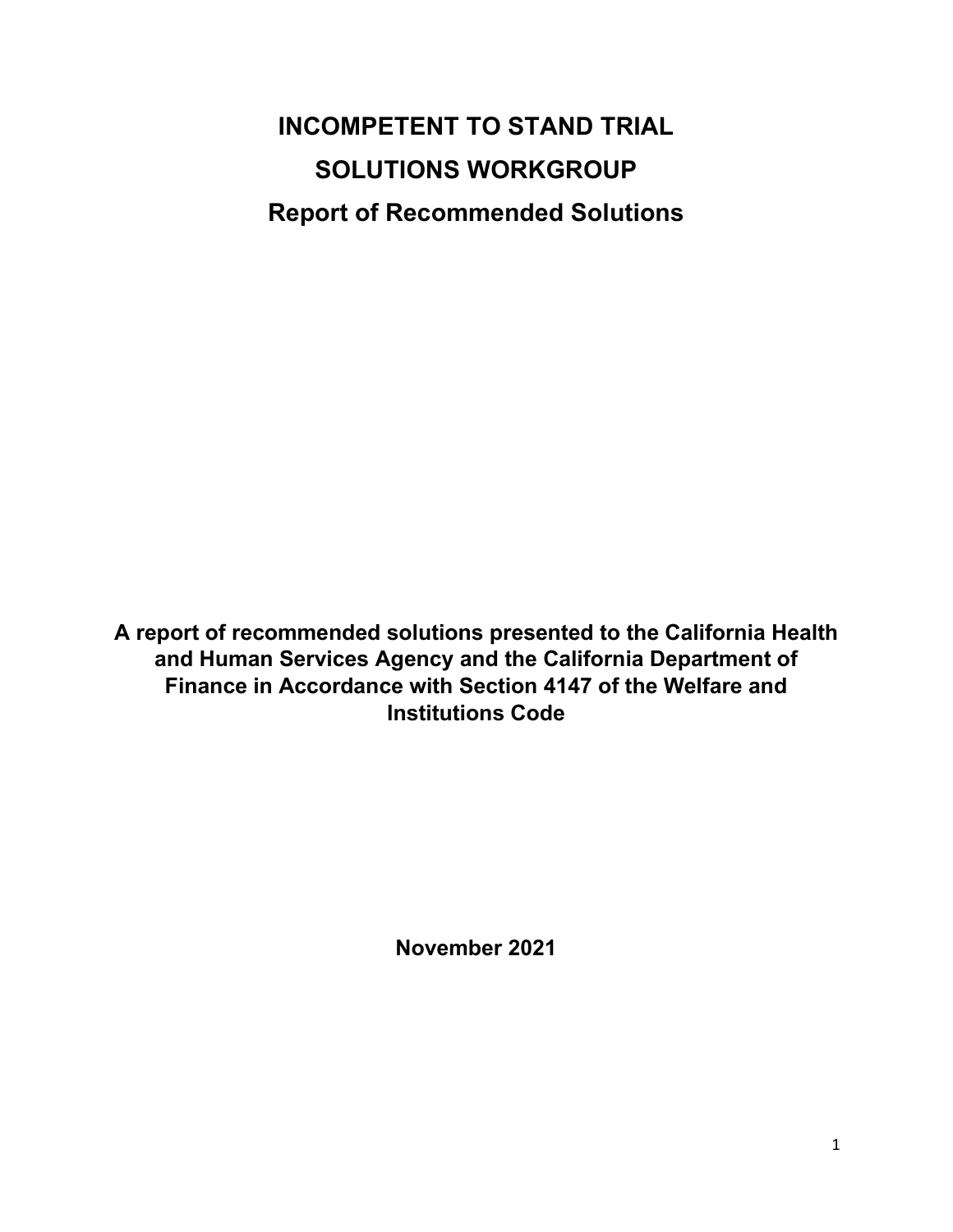# TABLE OF CONTENTS

| I.   |                                                                                                            |    |  |  |  |  |
|------|------------------------------------------------------------------------------------------------------------|----|--|--|--|--|
| II.  | Incompetent to Stand Trial Crisis - a History                                                              | 5  |  |  |  |  |
|      |                                                                                                            | 5  |  |  |  |  |
|      | b. National Data and California Data                                                                       | 6  |  |  |  |  |
|      | Individual Patient Characteristics<br>$\mathbf{C}$                                                         | 9  |  |  |  |  |
| III. | Department of State Hospitals Efforts to Date                                                              | 11 |  |  |  |  |
|      |                                                                                                            | 11 |  |  |  |  |
|      |                                                                                                            | 15 |  |  |  |  |
|      | $\mathbf{C}$ .                                                                                             | 17 |  |  |  |  |
| IV.  |                                                                                                            | 19 |  |  |  |  |
|      | a. Guiding Principles for Generating Recommendations                                                       | 20 |  |  |  |  |
|      | b. Process for Synthesizing Recommendations                                                                | 21 |  |  |  |  |
| V.   | Census of Recommended Solutions from the IST<br>Workgroup Meetings for Submission to CalHHS and DOF        | 22 |  |  |  |  |
|      | a. Short Term Strategies: Solutions that can begin                                                         | 22 |  |  |  |  |
|      | b. Medium-Term Strategies: Solutions that can begin<br>implementation by January 10, 2023                  | 31 |  |  |  |  |
|      | Long-Term Strategies: Solutions that can begin<br>$\mathbf{C}$ .<br>implementation by January 10, 2024 and | 50 |  |  |  |  |
| VI.  | Appendix A: IST Solutions Working Group Membership and                                                     | 65 |  |  |  |  |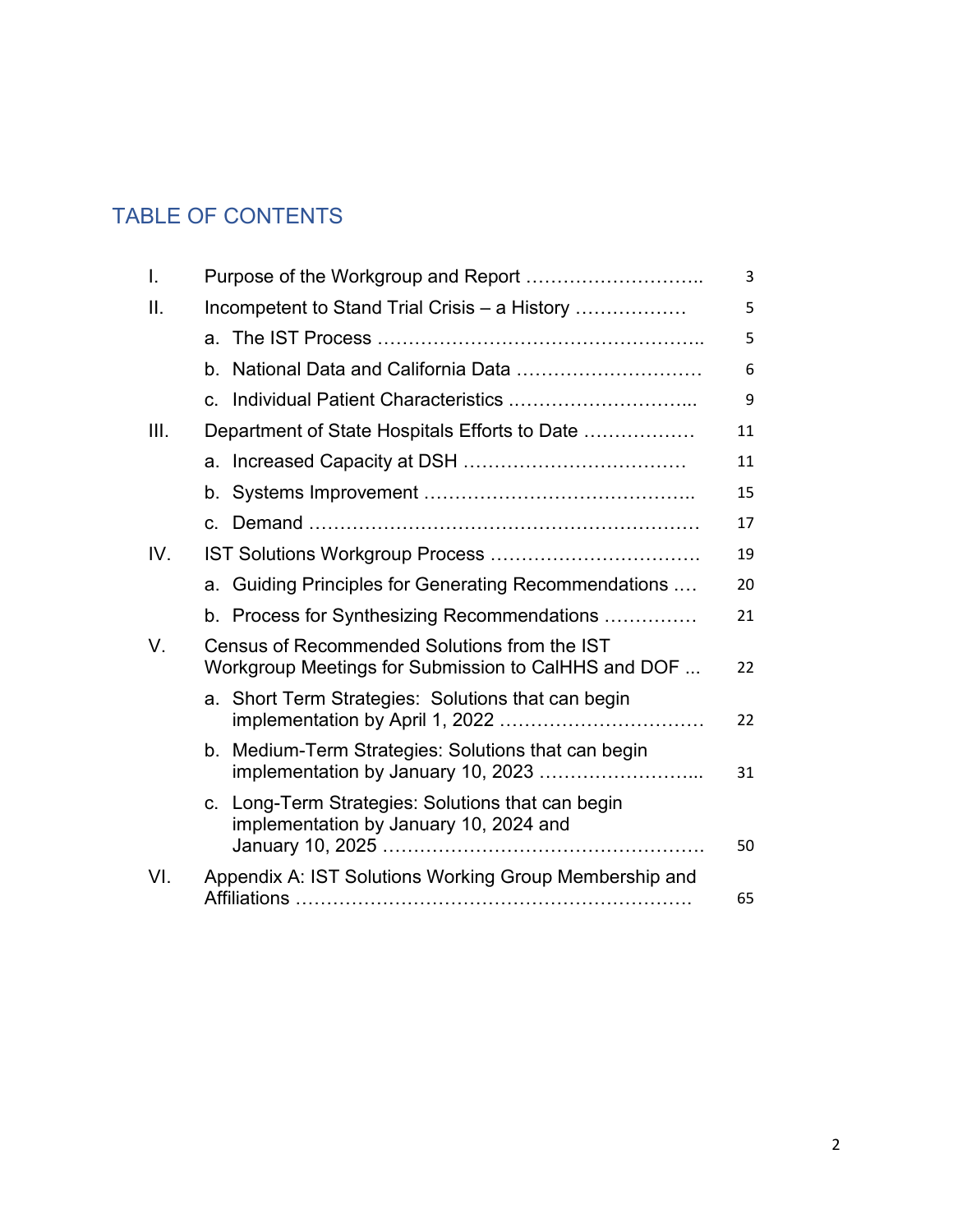# I. Purpose of Workgroup and Report

The Legislature enacted Welfare & Institutions Code (WIC) section 4147 through the passage of Assembly Bill 133 (Chapter 143, Statutes of 2021) and the Budget Act of 2021 (Chapter 69, Statutes of 2021), which charged the California Health & Human Services Agency (CalHHS) and the Department of State Hospitals (DSH) to convene an Incompetent to Stand Trial Solutions (IST) Workgroup (Workgroup) to identify actionable solutions that address the increasing number of individuals with serious mental illness who become justice-involved and deemed Incompetent to Stand Trial (IST) on felony charges.

The purpose of the Workgroup is to identify solutions to advance alternatives to placement in DSH restoration of competency programs and includes strategies for reducing the number of individuals found incompetent to stand trial; reducing lengths of stay for felony IST patients; providing early access to treatment prior to transfer to a DSH program; and increasing diversion opportunities and treatment options, among other solutions. Per WIC Section 4147, the Workgroup must submit recommendations to CalHHS and the Department of Finance on or before November 30, 2021, for shortterm, medium-term, and long-term solutions that provide timely access to treatment for individuals found IST on felony charges. The IST Workgroup convened between August 2021 and November 2021 and held five meetings and nine topic-focused sub-working group meetings with a number of representatives and stakeholders from several state agencies, the Judicial Council, local government and criminal justice system representatives, and representatives of IST patients and their family members.

This report describes: 1) the background of the increasing numbers of referrals of individuals committed as IST in California and across the nation, 2) an overview of the IST Workgroup and the process utilized to develop the recommended solutions, and 3) a census of recommendations provided by the members of IST Workgroup and stakeholders to the CalHHS and Department of Finance.

The census of recommendations provided in Section V represents the gathering of the collective discussion and recommendations from members of the IST Solutions Workgroup and sub-working groups and input from public participation in the meetings of these groups. Consistent with the direction provided by statute, any recommendations that did not represent actionable short, medium, or long-term solutions are not included. These recommendations do not represent the viewpoints or opinions of any one entity or the State, nor do they represent consensus of the members of IST Solutions Workgroup. Some IST Solutions Workgroup members may support or oppose specific recommendations. All recommendations received by the Workgroup, meeting minutes and specific support, opposition, and feedback by individual IST Solutions Workgroup members and the public may be found at the IST Solutions Workgroup website**:**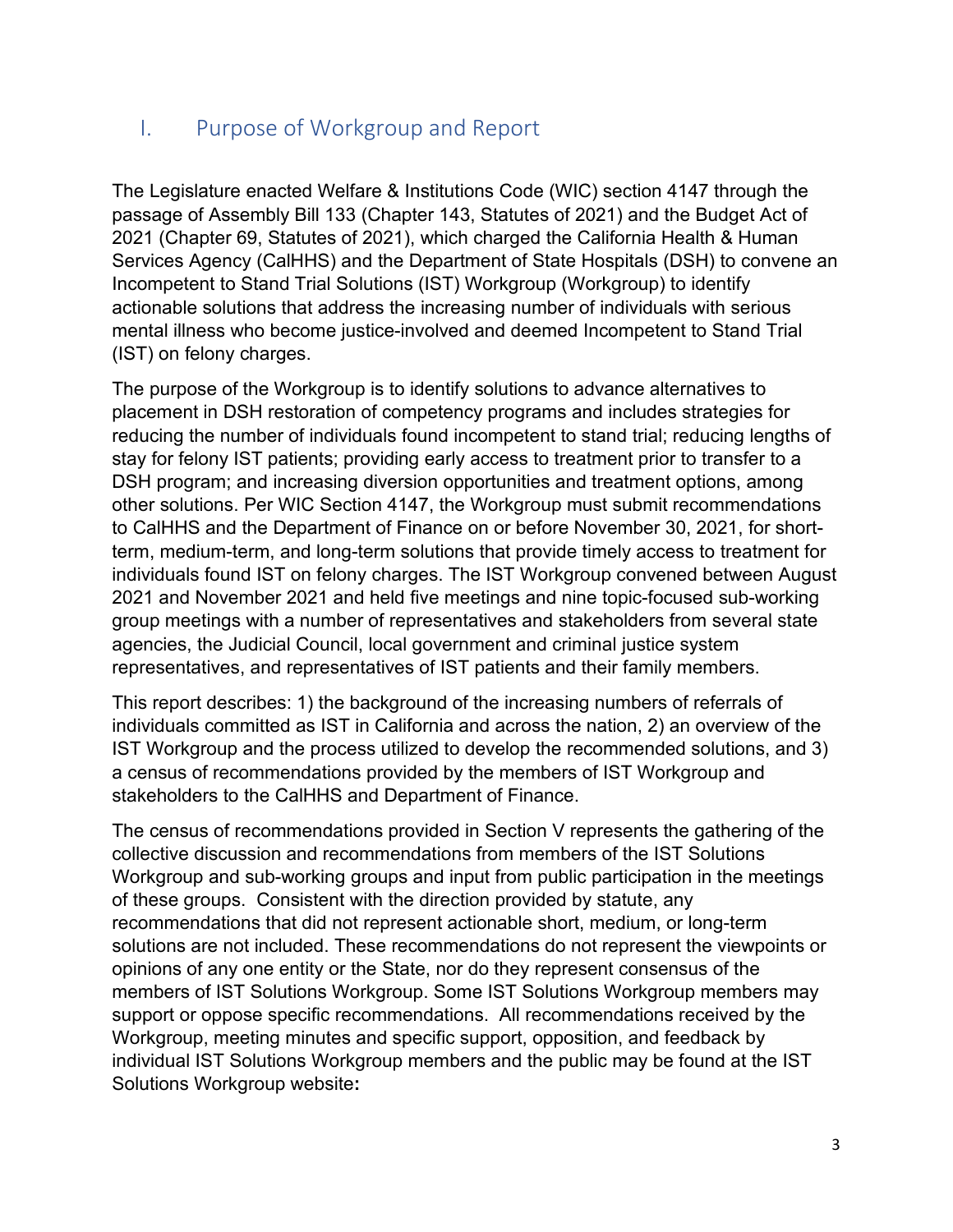• https://www.chhs.ca.gov/home/committees/ist-solutions-workgroup/ [• https://www.chhs.ca.gov/home/committees/ist-solutions-workgroup/](https://www.chhs.ca.gov/home/committees/ist-solutions-workgroup/) 

### **IST Solutions Workgroup Members and their affiliations:**

- **Chair: Stephanie Clendenin**, Director, California Department of State Hospitals (DSH)
- **Stephanie Welch**, Deputy Secretary of Behavioral Health, California Health and Human Services Agency
- **Nancy Bargmann**, Director, California Department of Developmental Services
	- o On occasion Director Bargmann was represented by Carla Castaneda, Chief Deputy Director of Operations, California Department of Developmental Services; and Dawn Percy, Deputy Director, Department of Developmental Services
- **Adam Dorsey**, Program Budget Manager, California Department of Finance
- **Brenda Grealish**, Executive Officer, Council on Criminal Justice and Behavioral Health, California Department of Corrections and Rehabilitation, Office of the **Secretary** 
	- o On occasion, Executive Officer Grealish was represented by Monica Campos, Council on Criminal Justice and Behavioral Health, California Department of Corrections and Rehabilitation, Office of the Secretary
- **Tyler Sadwith**, Assistant Deputy Director, Behavioral Health, California Department of Health Care Services
	- o On occasion Assistant Deputy Director Sadwith was represented by Jim Kooler, Deputy Assistant Director, California Department of Health Care Services; and Elise Devecchio-Cavagnaro, Consulting Psychologist, California Department of Health Care Services
- **Brandon Barnes**, Sheriff, Sutter County Sheriff's Office
	- o On occasion Sheriff Barnes was represented by Cory Salzillo, Legislative Director, California State Sherriff's Association
- **John Keene**, Chief Probation Officer, San Mateo County & President-Elect, Chief Probation Officers of California
- **Stephanie Regular**, Assistant Public Defender, Contra Costa County Public Defender Office & Co-Chair of the Mental Health Committee of the California Public Defender Association
- **Veronica Kelley**, Director, San Bernardino County Department of Behavioral Health & Board President, California Behavioral Health Directors Association
	- o On occasion, Director Kelley was represented by Michelle Cabrera, Executive Director, California Behavioral Health Directors Association (CBHDA)
- **Farrah McDaid Ting**, Senior Legislative Representative, Administration of Justice, California State Association of Counties (CSAC)
	- o On occasion Josh Gauger, Legislative Representative, California State Association of Counties (CSAC) also represented CSAC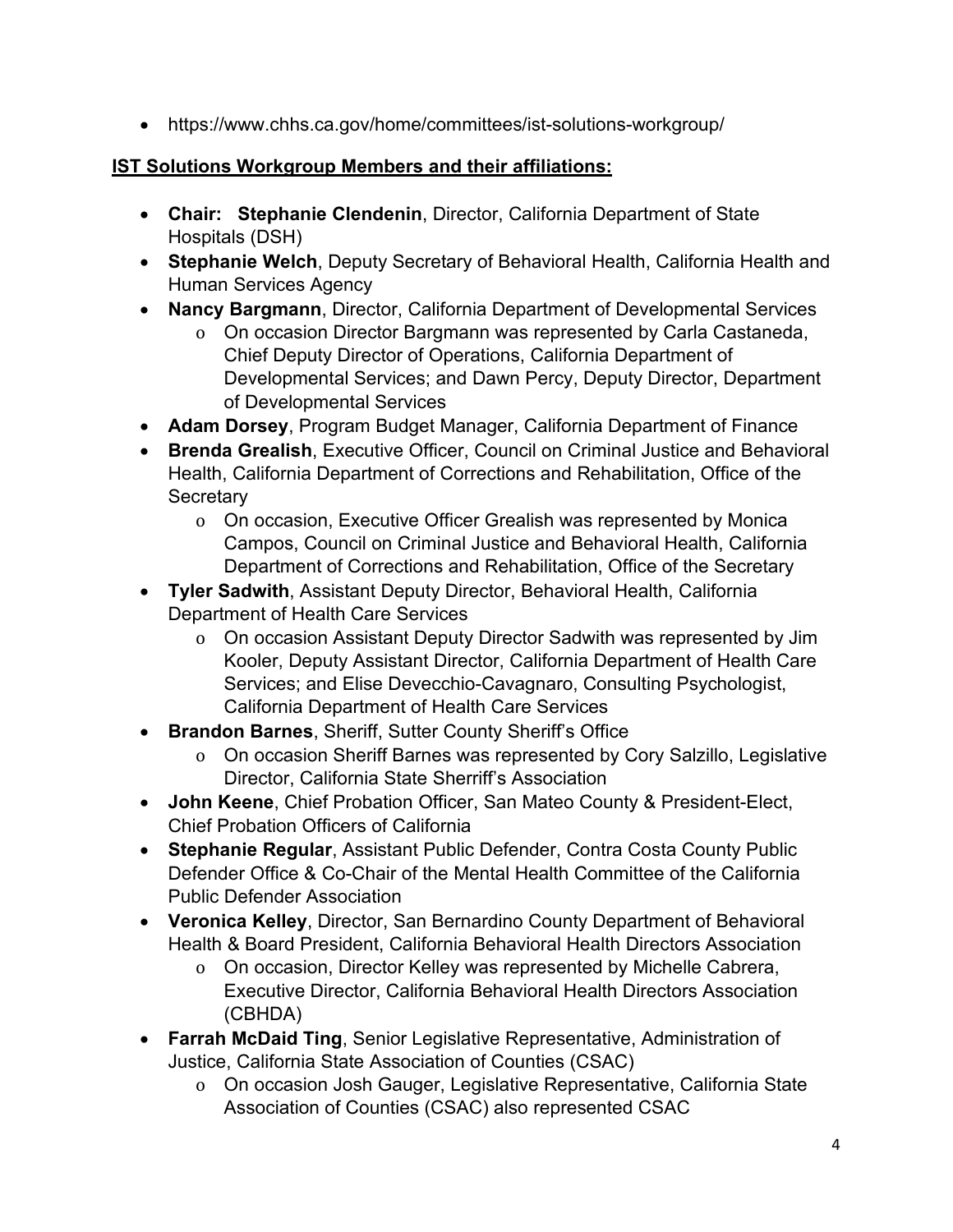- **Scarlet Hughes**, Executive Director, California Association of Public Administrators, Public Guardians and Public Conservators
- **Jessica Cruz**, Executive Director, National Alliance of Mental Illness California
- **Pamila Lew**, Senior Attorney, Disability Rights California
	- o On occasion, Kim Pederson, Senior Attorney, represented Disability Rights California
- **Francine Byrne**, Judicial Council of California
- **Jonathan Raven**, Chief Deputy District Attorney, Yolo County
- II. Incompetent to Stand Trial Crisis a History

## **Overview**

Over the last decade, the State of California has seen significant year-over-year growth in the number of individuals charged with a felony offense who are found Incompetent to Stand Trial (IST) and committed to the State Department of State Hospitals (DSH) for competency restoration services. The State of California has responded to the substantial growth in the felony IST population through multiple investments to increase DSH's capacity to serve these individuals with serious mental illness. However, the growth in the felony IST patients has exceeded the capacity and outpaced other efforts to respond to the growth in the felony IST population, resulting in growing waitlist and wait times to admission. In 2015, the American Civil Liberties Union sued DSH (Stiavetti v. Ahlin<sup>1</sup>) regarding the amount of time IST defendants were waiting for admission into a DSH treatment program alleging violations of individuals' due process rights. The Alameda Superior Court ultimately ruled that DSH must commence substantive treatment services in 28 days for felony IST patients. DSH appealed this ruling and ultimately in the summer of 2021, the Superior Court's order was affirmed. Meanwhile, the worldwide COVID-19 pandemic has significantly exacerbated DSH's ability to meet the IST demands and as of November 2021 over 1,700 individuals are awaiting restoration of competency treatment.

# **The IST Process**

IST defendants are determined by a court to be unable to participate in their trial because they are not able to understand the nature of the criminal proceedings or assist counsel in the conduct of their defense. When the court finds a felony defendant incompetent to stand trial in California, they can be committed to DSH to provide clinical and medical services with the goal of restoring their competency and enabling them to return to court to resume their criminal proceedings.

As court proceedings in a defendant's trial are beginning, the defense attorney may raise a doubt with the court that the defendant may be incompetent (doubt can also be

<sup>1</sup> As of 12/01/2021 this case will be renamed *Stiavetti v. Clendenin*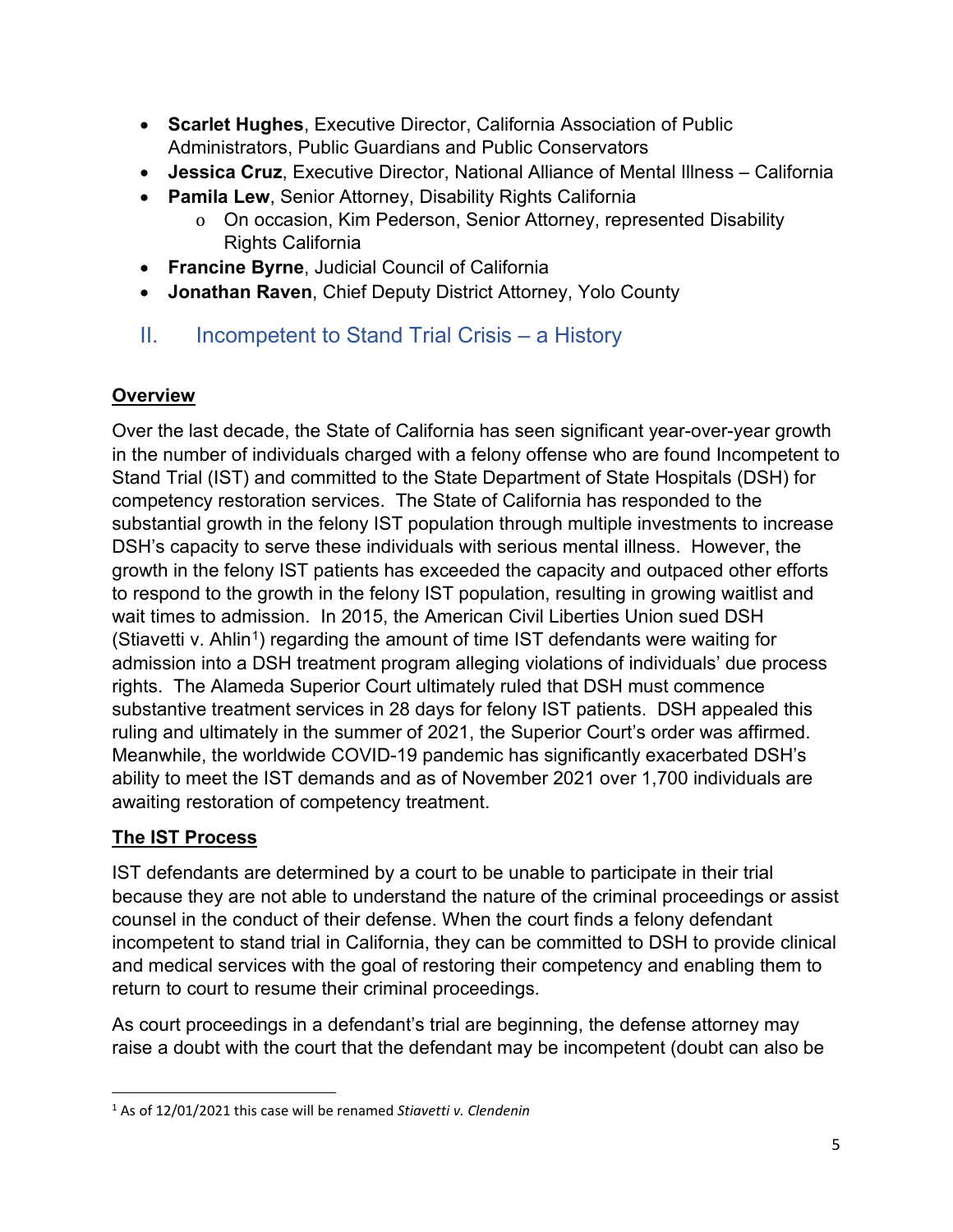raised by the prosecution and by the court itself). Once a doubt is declared, the court will order an independent evaluation of the defendant by a court-appointed psychiatrist or psychologist (also known as an Alienist). If the alienist finds that the individual is incompetent, the court defers the current legal proceedings and orders a placement evaluation by the CONREP Community Program Director to determine if the felony IST should be treated in a DSH inpatient facility or an outpatient program.

The focus of treatment for the IST population is on restoration of trial competency in the most expeditious manner so that the deferred legal proceedings can resume, not to establish long-term mental health treatment for an individual. To this end, the training of criminal procedures is continuously the focus of the treatment milieu for IST patients. Once specific mental health issues and medication needs are addressed, patients are immersed in groups or individualized sessions that train them in various aspects of court proceedings. Each patient receives instruction as to what they are charged with, the pleas available, the elements of a plea bargain, the roles of the officers of the court, the role of evidence in a trial, and their constitutional protections. Knowledge of these areas is assessed using a competency assessment instrument. Additionally, an IST patient may participate in a mock trial where staff members act as judge, jury, district attorney, and defense attorney to assess the patient's ability to work with counsel. At any point during the treatment program, the patient may be evaluated to confirm they are competent to stand trial. After evaluation, if there is concurrence that the patient is competent, a forensic report is sent to the court, identifying that the patient is competent and ready to stand trial. Because the focus of IST treatment programs is the rapid restoration of competency for the purposes of criminal proceedings, individualized, comprehensive treatment of patients' mental health disorders is not provided by this treatment pathway.

#### **National Data and California Data**

The exponential increase in individuals found IST across the country has left State-run mental health systems, including the California Department of State Hospitals (DSH), challenged to meet the demands of year-over-year increases in the number of IST referrals to their systems. A 2017 study conducted by the National Association of State Mental Health Program Directors Research Institute (NRI)2 found that from 1999 to 2014, the overall number of forensic patients in state hospitals increased by 74% while the number of IST patients increased by 72% during that same period. The following chart displays the percentage change overtime for 26 states:

<sup>2</sup> Wik, A., Hollen, V., Fisher, W.H. (2017) Forensic Patients in State Psychiatric Hospitals: 1999-2016. https://www.nasmhpd.org/sites/default/files/TACPaper.10.Forensic-Patients-in-State-Hospitals\_508C\_v2.pdf.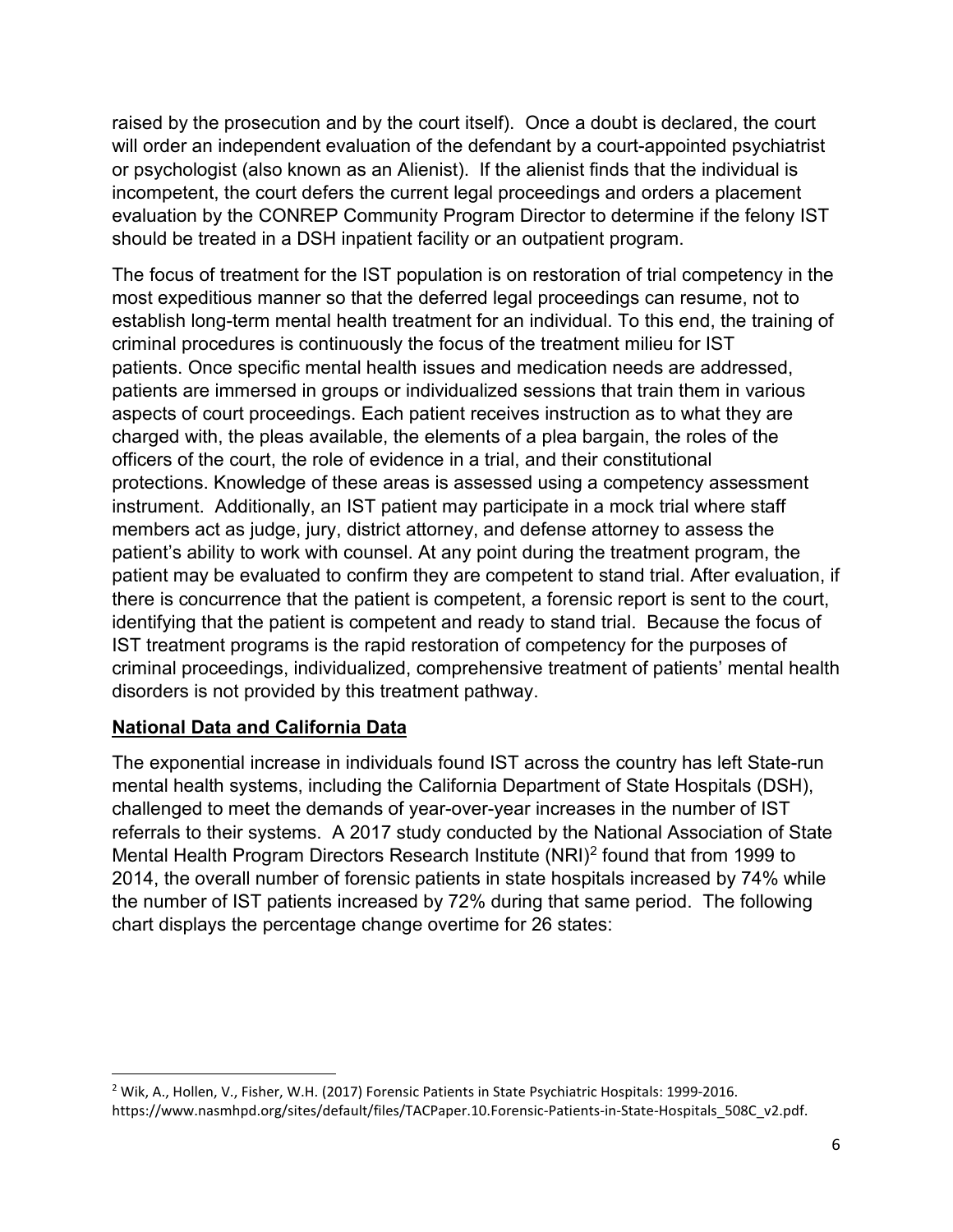

Multiple state hospital systems across the country are facing lawsuits because of their inability to continuously increase the number of forensic inpatient beds available to admit and treat IST patients within court mandated timeframes, including here in California (*Stiavetti v. Ahlin*) which has set a 28-day post commitment deadline for DSH to begin substantive treatment of an IST ordered to DSH. Most notably, in the State of Washington (Trueblood v. Washington (2015)), the State has paid over \$100,000,000 in contempt fines because of its inability to meet court ordered timeframes for admission into treatment programs largely because the demand for IST services has outpaced the state's efforts to develop capacity<sup>3</sup>. Under a recent change to the settlement agreement, the fines are being redirected to support improved access to appropriate behavioral health services that are designed to dramatically reduce the number of people entering the criminal court system. However, as the following chart shows, as Washington State has built out its forensic system in response to this suit, the referrals

<sup>&</sup>lt;sup>3</sup> From "Trueblood et al v. Washington State DSHS," by Washington State Department of Social and Health Services, https://www/dsjs/wa/gov/bha/trueblood-et-al-v-washington-state-dshs. Retrieved November 22, 2021.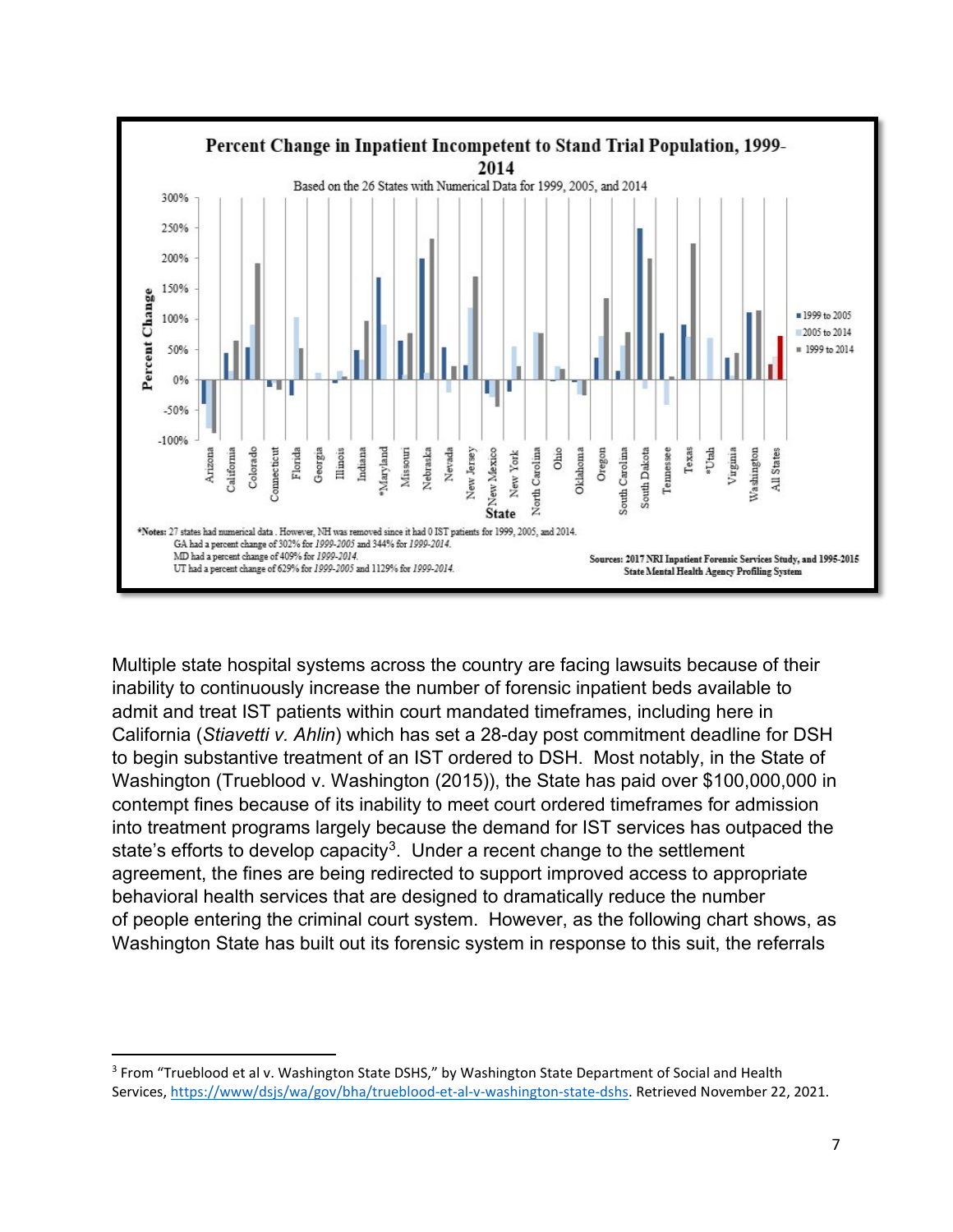

of IST patients have only continued to increase and, regardless of the funding made available to the state system, capacity cannot keep up with demand<sup>4</sup>:

Unfortunately, the IST crisis in California has mirrored the crisis experienced across the country. However, the size of California's population has magnified the IST crisis in this state. DSH first noted a substantial increase in IST referrals around 2013. Each year since then, DSH has experienced growth in the number of IST referrals to the department's felony IST programs that has outpaced DSH's efforts to increase capacity to meet the demand for services resulting in a growing waitlist as displayed in the following graph:

<sup>&</sup>lt;sup>4</sup> Chart displays growth in competency referral rates received by the Washington State Department of Social and Health Services. From "Trueblood et al v. Washington State DSHS," by Washington State Department of Social and Health Services, https://www/dsjs/wa/gov/bha/trueblood-et-al-v-washington-state-dshs. Retrieved November 22, 2021.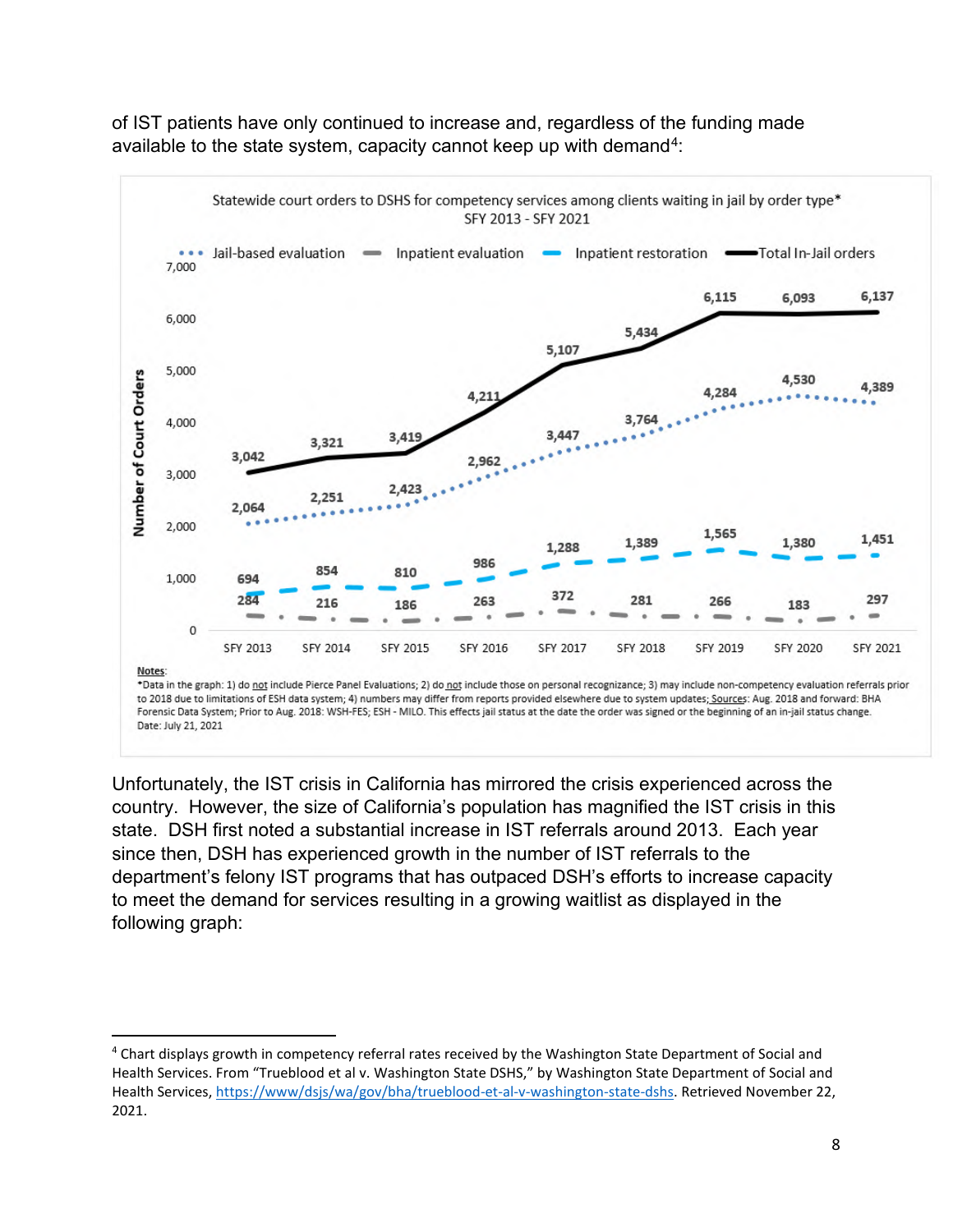

In 2020, while IST referrals decreased due to the global COVID-19 pandemic and statewide Stay-in-Place orders, the IST treatment programs' ability to admit new IST patients were also significantly impacted by COVID-19 outbreaks and the necessary infection control procedures implemented to protect patients and staff. In 2021-22, DSH is again experiencing a high number of referrals from the courts that exceeds the prepandemic referral rates, however, DSH must still maintain its implementation of COVID-19 infection control practices as required by the California Department of Public Health. These infection control measures as well as intermittent COVID-19 outbreaks continue to limit the efficiency and the rate of admissions to its programs. As such, the waitlist has grown to over 1700 individuals as of November 2021.

### **Individual Patient Characteristics**

To better understand what was potentially driving the sustained increase in felony IST referrals, DSH partnered with the University of California, Davis to study the IST patients being admitted to Napa State Hospital. This review of DSH IST admissions found the following:

- Between calendar years 2009 and 2016, the percent of IST patients admitted to Napa State Hospital diagnosed with a psychotic disorder, psychosis NOS, or mood disorder ranged from 72.5% to 84.1%. A small percentage of IST patients were found to have a primary substance use disorder, cognitive disorder, or were malingering.
- In 2009, 17.7% of IST patients admitted to Napa State Hospital had 16 or more prior arrests. By 2016, the percentage of IST patients admitted to Napa State Hospital with 16 or more prior arrests had increased to 46.4%.
- In 2016, approximately 47% of IST patients admitted to Napa State Hospital were unsheltered homeless prior to their arrest. Between 2018 and 2020, 65.5% of IST patients admitted to Napa State Hospital were homeless (sheltered or unsheltered) prior to arrest.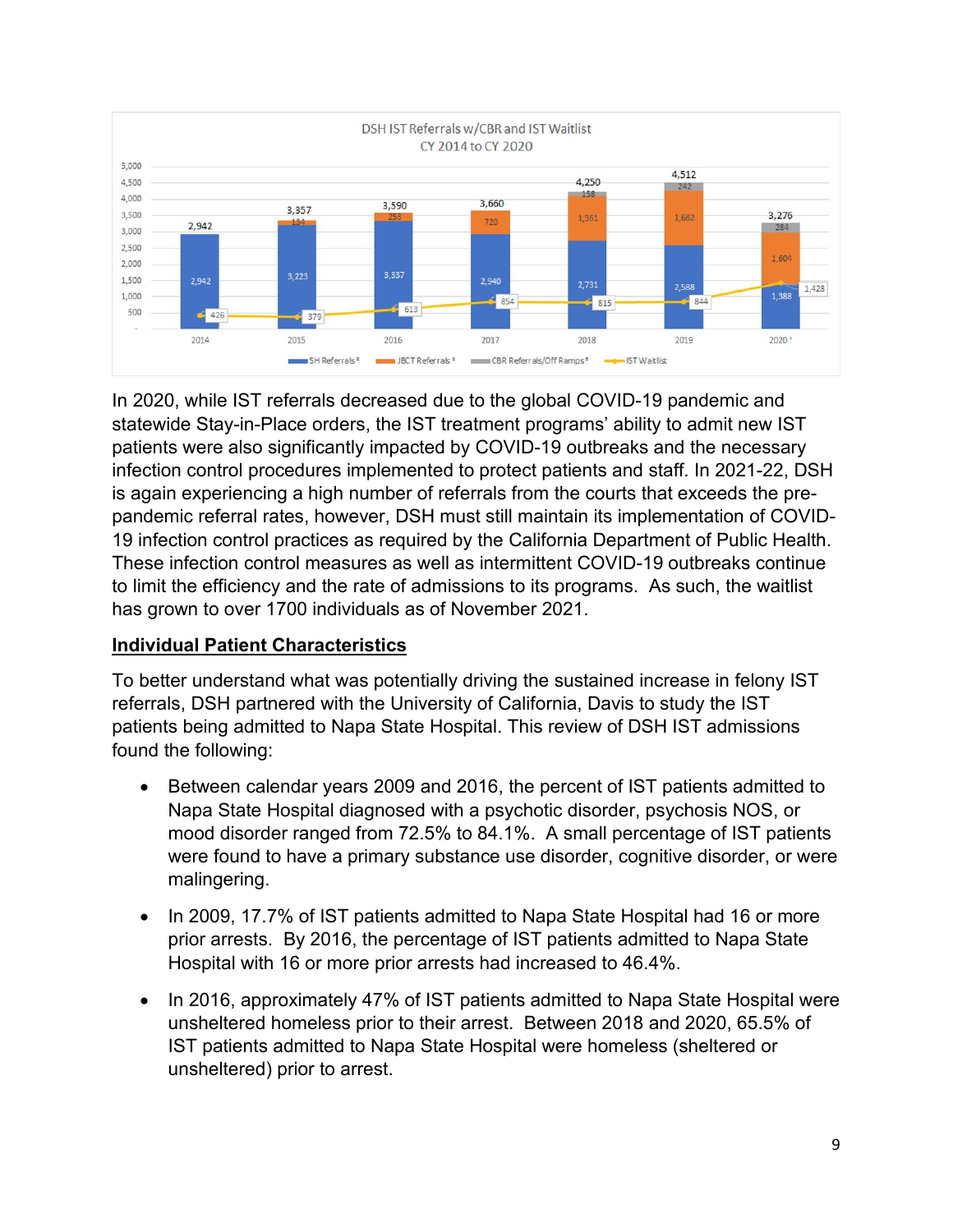• On average, 47% of IST patients admitted to Napa State Hospital had received no Medi-Cal billable mental health services in the six months prior to arrest; 23% had received one to two mental health services in emergency departments (EDs); 20% had received three or more mental health ED services; and 10% received no mental health ED services.

To provide some context to these findings, DSH and UC Davis conducted a national survey asking state mental health officials about their states' crisis. The responses received were another indicator of the scale of the problem facing the nation: 68.8% of survey respondents indicated the rate of referrals for competency restoration for misdemeanor offenses was increasing in their state, 65.3% of respondents indicated that the rate of referrals for competency restoration for felony offenses was increasing in their state, and 78% of respondents indicated the rate of referrals for competency restoration for felony and misdemeanor offenses were both increasing in their state. In addition, 70.8% of respondents shared that their state hospital system has a waitlist for admitting IST patients and 38.8% of respondents indicated that their state is currently facing litigation related to the admission of IST patients into their system of care. Finally, the survey asked respondents to rank what, in their experience, were the leading causes of this crisis. Here are the top four responses ranked in order of impact to the crisis:

- Inadequate general mental health services
- Inadequate crisis services in community
- Inadequate number of inpatient psychiatric beds in community
- Inadequate ACT services in community

The results of this national survey and the clinical review of the IST patients admitted to DSH has led DSH to hypothesize that the drivers of this crisis are as follows:

- Individuals with Schizophrenia Spectrum Disorders are drifting into an untreated, unsheltered condition.
- These conditions are leading to increased contact with police and criminal charges.
- This increased contact is leading to a surge in IST referrals to state hospitals.
- Building more state hospital beds will only exacerbate the problem long term.
- IST restoration of competency treatment is not an adequate long-term treatment plan.

Finally, DSH wanted to know if currently designed IST treatments impact or change the trajectory of IST patients' lives subsequent to discharge from DSH. DSH worked with the California Department of Justice (DOJ) to obtain criminal offender record information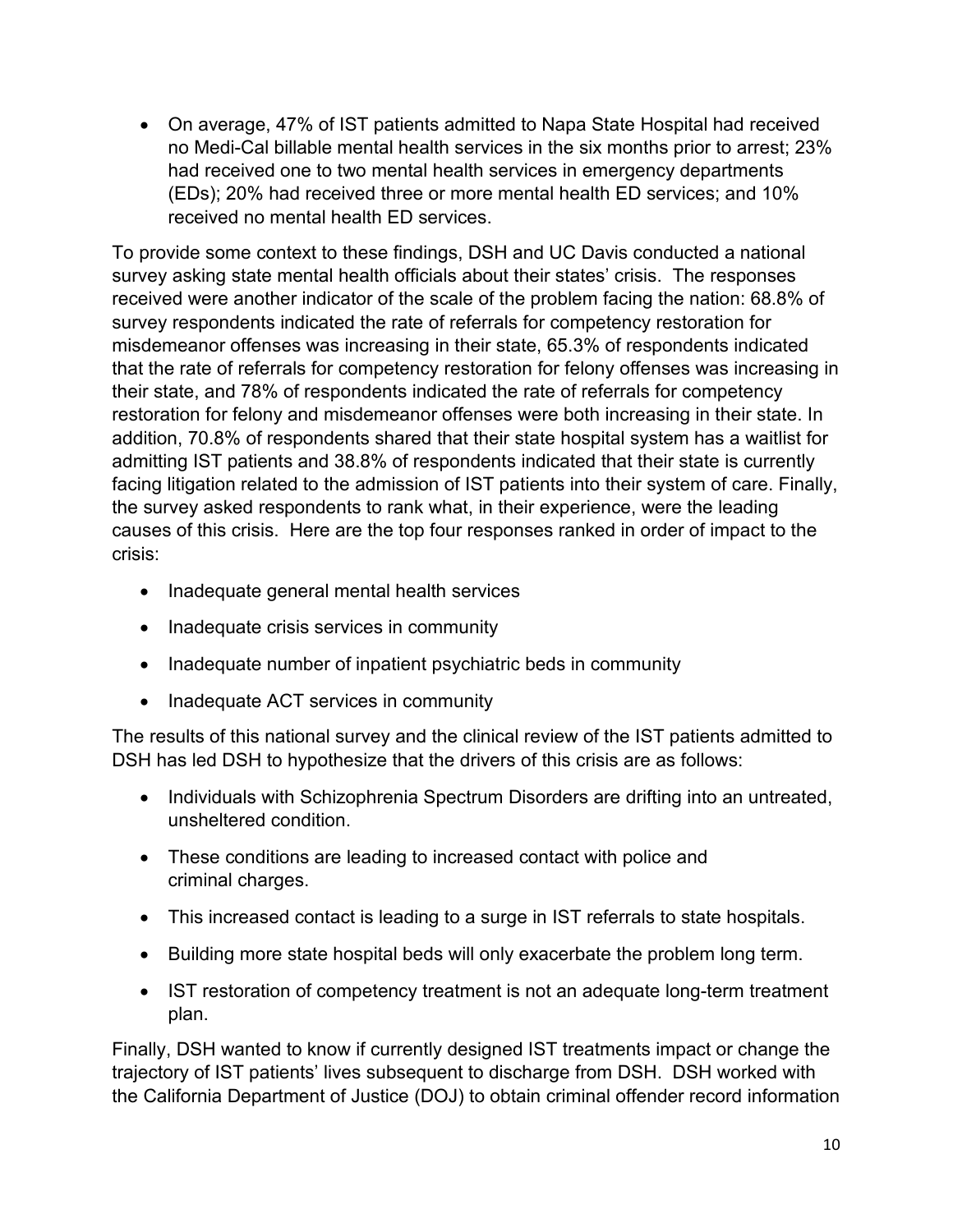for IST patients discharged from DSH. The offender record information was then matched with DSH discharge data and used to determine disposition outcomes for the original IST commitment as well as to determine the rates of recidivism of individuals post competency restoration at DSH. The analysis of DOJ and DSH data reflects how the treatment provided by law to IST patients to restore competency does not have a long-term positive impact for the individual and the community. Under existing law, competency treatment is focused on the stabilization of an individual's psychiatric symptoms and basic legal education which together are intended to allow the defendant to work with their attorney, understand the charges against them, and effectively participate in their own defense.

DSH looked at the 3-year post discharge recidivism rates utilizing DOJ criminal offender record information data and found a:

- 69% recidivism rate<sup>5</sup> for IST patients discharged from DSH in FY 2014-15
- 72.3% recidivism rate for IST patients discharged from DSH in FY 2015-16
- 71% recidivism rate for IST patients discharged from DSH in FY 2016-17

In examining the legal pathways of IST patients post competency restoration treatment at DSH state hospitals and jail-based competency treatment programs, the data shows that from FY 2016-17 through FY 2018-19 (6,048 IST discharges in total), 15% of felony IST patients had a single offense and post discharge from DSH 35% had their charges dropped (includes case dismissed, proceedings suspended, not guilty, acquitted). Over the same period, 85% of felony IST patients had multiple offenses and post discharge from DSH 24% had some or all their charges dropped. The full range of disposition outcomes for the felony IST patients discharged over this period include the following: 27.8% were sentenced to jail/probation (served either concurrently or consecutively), 25.9% had their cases dismissed, 24.3% were sentenced to prison, 14.2% were sentenced only to jail and 0.2% were found guilty of some or all of their charges but found not guilty by reason of insanity (NGI) and committed to DSH for treatment rather than prison.

In summary, what this analysis shows is that most individuals committed to DSH as an IST are not sentenced to state prison or committed to DSH for longer-term treatment. Most IST patients restored by DSH return to their county of commitment and serve time in jail, are released on probation, or are simply released. The rate of arrests of discharged IST patients shows that whatever circumstances led to an individual's prior arrest have likely not changed and most IST patients are stuck looping through the criminal justice system and DSH.

<sup>&</sup>lt;sup>5</sup> Recidivism rate reflects percentage of individuals with new arrests after discharge from DSH. DSH focuses on arrests instead of convictions because defendants are committed to DSH post-arrest but pre-conviction.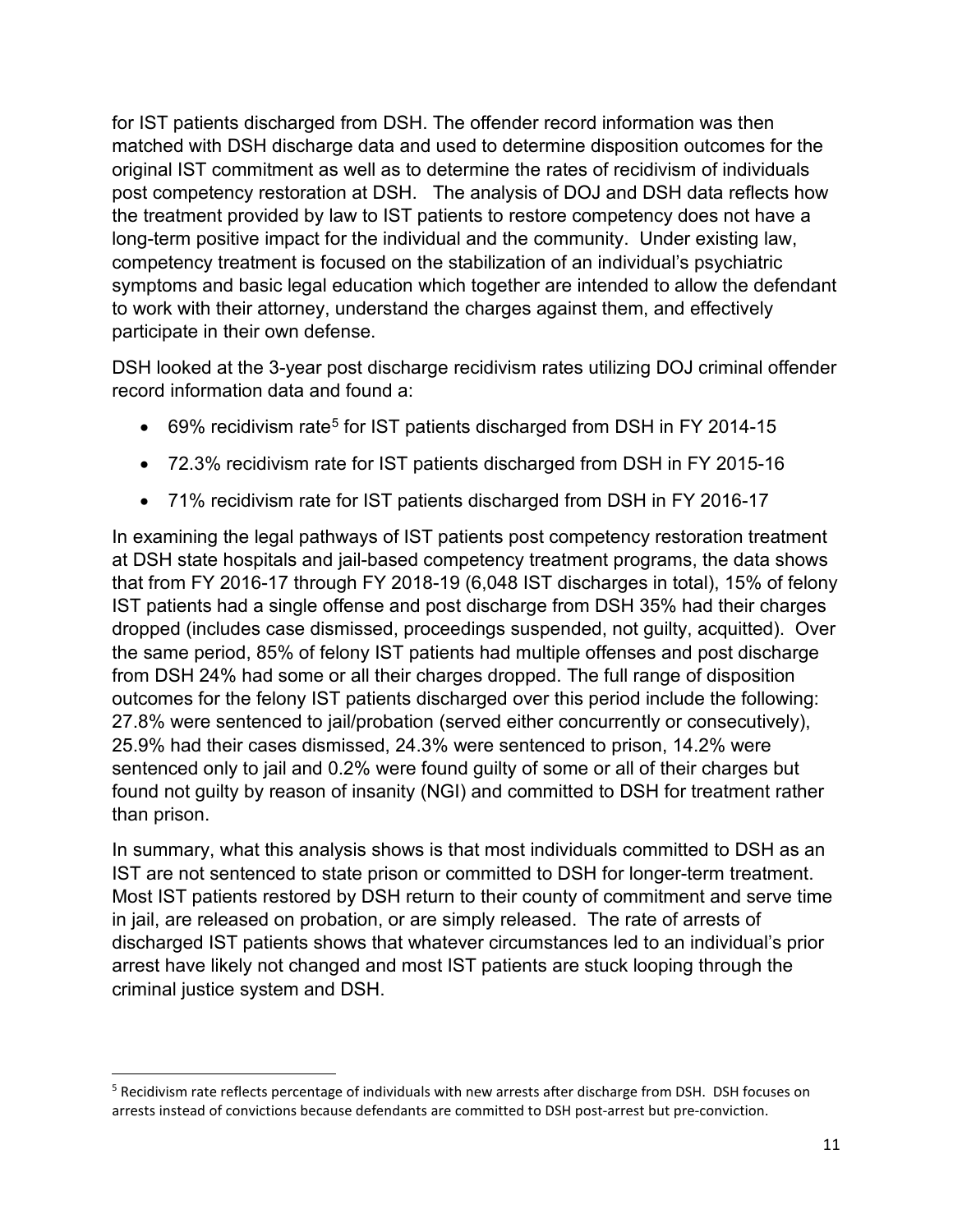# III. Department of State Hospitals' Efforts to Date

Since FY 2012-13, DSH has made multiple efforts to mitigate the effects of increasing IST referrals through capacity expansion, system improvements, and legislative changes.

### **Increased Capacity at DSH**

Since the beginning of the IST crisis, DSH has established new IST capacity through the activation of 528 new state hospital beds, 445 jail-based treatment beds, 415 community-based restoration (CBR) beds, and a 78-bed Conditional Release Program (CONREP) step down program (currently in progress). DSH is also in the process of establishing 352 additional CBR beds and a CONREP Mobile Forensic Assertive Community Treatment (FACT) Team to further expand DSH's capacity to serve IST patients. As the following table shows, in the first year of the crisis DSH added 110 beds for IST treatment and by FY 2020-21 DSH had added a total of 1,380 beds between State Hospitals (SH), Jail Based Competency Treatment (JBCT) programs, and the Community Based Restoration (CBR) program:



In the 2021-22 budget, DSH was appropriated \$255 million to create new sub-acute capacity across the state to serve felony IST patients; \$32.8 million to expand the CBR program by 552 beds (300 in LA, of which 200 activated in spring 2021, and 252 across the rest of the state); \$47.6 million to expand the DSH Felony Mental Health Diversion (Diversion) program (see pp. 17-18 for a detailed description of this program); \$13.1 million to expand the department's Jail Based Competency Treatment program expansion and; \$9.7 million to establish a Forensic Assertive Community Treatment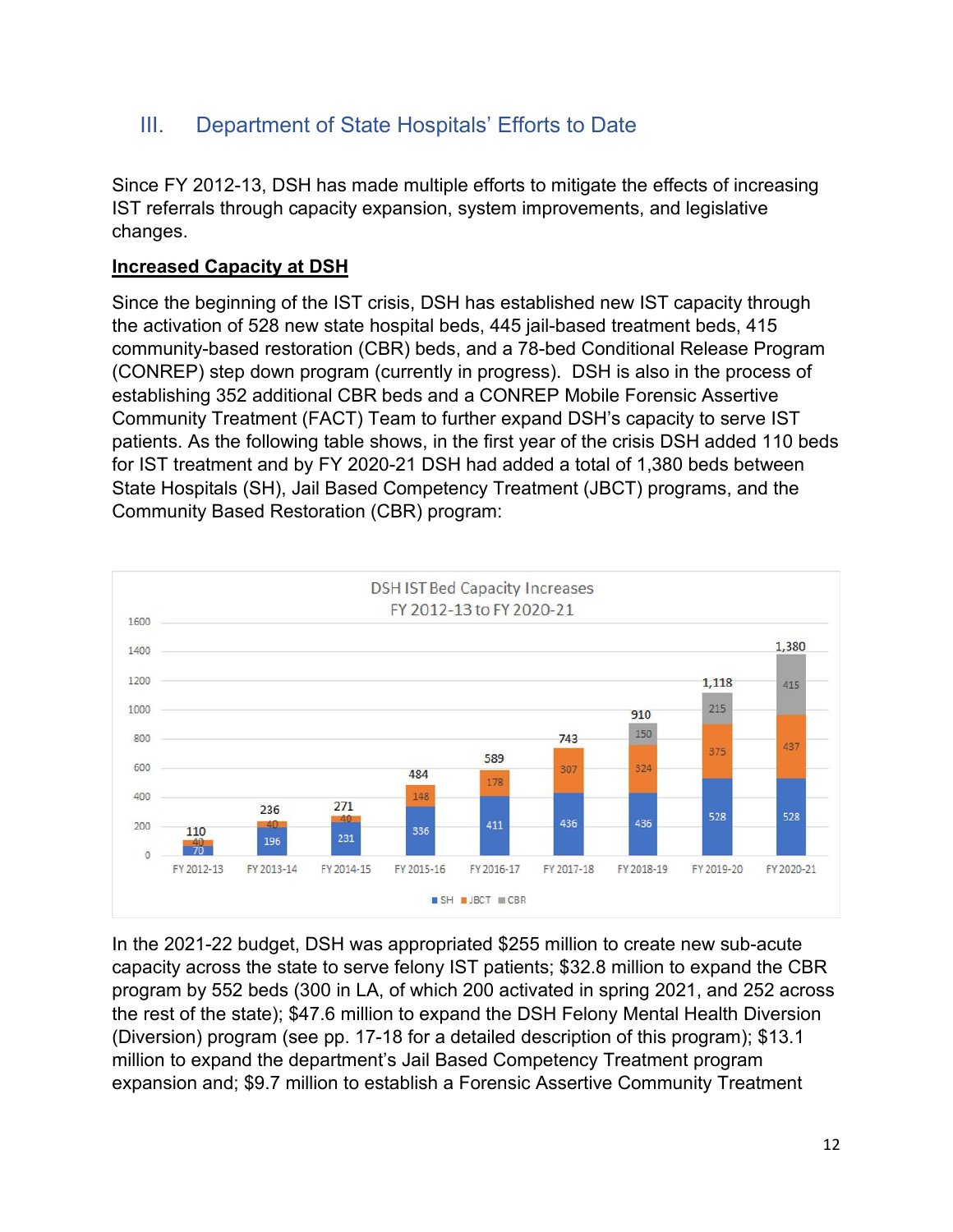(FACT) program in CONREP to serve higher acuity patients, such as ISTs, in the community.

In this budget, DSH also received \$12.7 million to establish a four year, limited-term IST Re-evaluation Program. This program establishes a temporary team of forensic evaluators who will re-evaluate IST patients for competency who have been committed to DSH and have been in jail for over 60 days. If an IST is evaluated and found to have regained competency while in jail the IST Re-evaluation team will submit the appropriate reports to the courts. Additionally, if the IST Re-evaluation identifies an IST who has not restored to competency may be appropriate for the DSH Felony Mental Health Diversion program or community-based restoration, the IST Re-evaluation team can make a referral to these programs. The goal of this program is to address the current waitlist of over 1,700 IST patients by bridging the gap between DSH's current capacity, the current rate of IST referrals, and the ongoing impacts of COVID-19 to admissions and discharges to the State Hospitals while the department's new investments in community-based treatment are implemented.

As part of its efforts to increase the number of felony IST patients that receive treatment each year, the Department contracts with 21 California counties to provide restoration of competency services to IST patients in county jail facilities. Jail-Based Competency Treatment (JBCT) programs are designed to treat IST patients with lower acuity and to quickly restore them to trial competency, generally within 90 days. If a JBCT program is unable to restore an IST patient to trial competency quickly, the patient can be referred to a state hospital for longer-term IST treatment. DSH currently operates three JBCT program models:

- 1. Dedicated bed model serves IST patients from one specific county with an established number of dedicated program beds.
- 2. Regional model serves IST patients from multiple counties statewide with an established number of dedicated program beds.
- 3. Small county model serves 12 to 15 IST patients annually and does not have dedicated program beds.

Funding for these programs includes patients' rights advocacy services. The funding for the patients' rights advocacy services complies with Assembly Bill (AB) 103 (Statutes of 2017). AB 103 requires that all DSH patients have equal access to patients' rights advocacy resources, including IST patients who are admitted to JBCT programs.

Over the last few fiscal years, the Department has also focused efforts on expanding the capacity of its CONREP program with the goal of stepping down more patients committed to DSH as NGI or as Offenders with Mental Health Disorders (OMDs) to free up additional beds within the State Hospitals for IST patients. CONREP is DSH's statewide system of community-based services for specified court-ordered forensic individuals. Mandated as a State responsibility by the Governor's Mental Health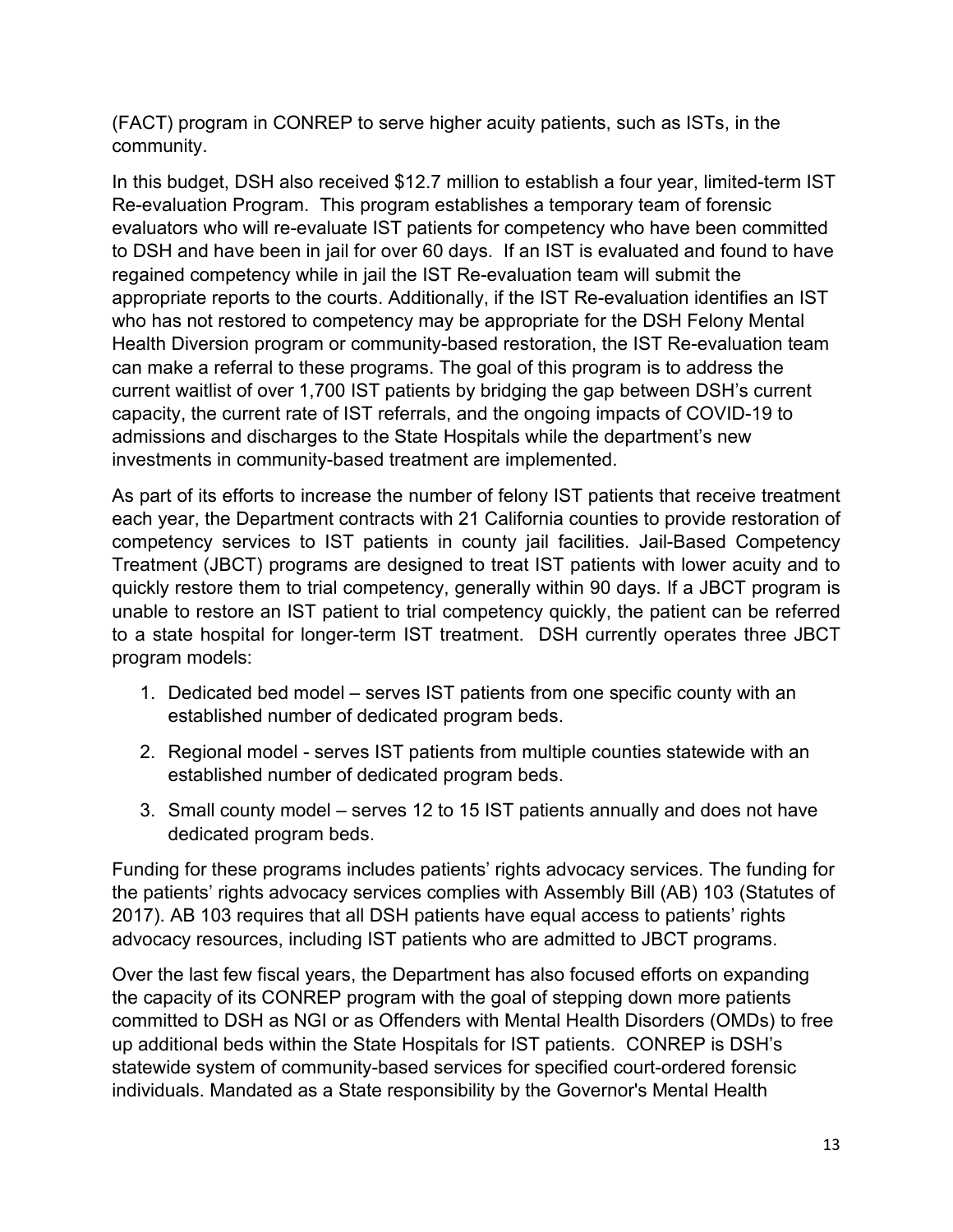Initiative of 1984, the program began operations on January 1, 1986 and operates pursuant to statutes in Welfare and Institutions Code (WIC) 4360 (a) and (b). The goal of CONREP is to promote greater public protection in California's communities via an effective and standardized community outpatient treatment system. The CONREP Non-Sexually Violent Predator (Non-SVP) population includes:

- Not Guilty by Reason of Insanity (NGI) (Penal Code (PC) 1026)
- Offender with a Mental Health Disorder (OMD) (both PC 2964 parolees who have served a prison sentence and PC 2972 parolees who are civilly committed for at least one year after their parole period ends). This category also includes the Mentally Disordered Sex Offender (MDSO) commitment under WIC 6316 (repealed).
- Felony Incompetent to Stand Trial (IST) (PC 1370 patients who have been courtapproved for outpatient placement in lieu of state hospital placement)

Individuals suitable for CONREP may be recommended by the state hospital Medical Director to the courts for outpatient treatment. Currently, DSH contracts with seven county-operated and eight private organizations to provide outpatient treatment services to non-Sexually Violent Predator clients in all 58 counties of the state.

DSH is partnering with several community-based providers to build out the continuum of care and increase the availability of placement options dedicated to CONREP clients. This expands the number of community beds available for patients who are ready for outpatient treatment but still need a higher level of care within CONREP. These facilities allow patients to step down into a lower restrictive environment and focus on the skills necessary for independent living when transitioning to CONREP. The expansion of CONREP capacity and patient placement allows DSH to backfill vacated state hospital beds with pending IST placements who are not eligible for outpatient treatment. Expanding the availability of beds to treat DSH patients is critical to providing timely access to those requiring and awaiting treatment in higher acuity state hospital settings.

Current efforts in expanding residential placement options include:

- Authority to establish a dedicated 78-bed step-down program intended to address higher-level needs and patient acuity and operated in a secured Institute for Mental Disease (IMD) facility. The program was designed for state hospital patients ready for CONREP in 18-24 months. This setting allows for OMD and NGI patients to step down into a lower restrictive environment and provide the skills necessary for a more independent living setting when transitioning to CONREP, thereby allowing for the vacated state hospital beds to be backfilled by IST patients. This program is pending official regulatory approval and necessary modifications to the facility but is expected to be activated in late summer 2022.
- Recognizing the need for more step-down CONREP beds in northern California, DSH received authority to partner with a new provider to establish a 10-bed IMD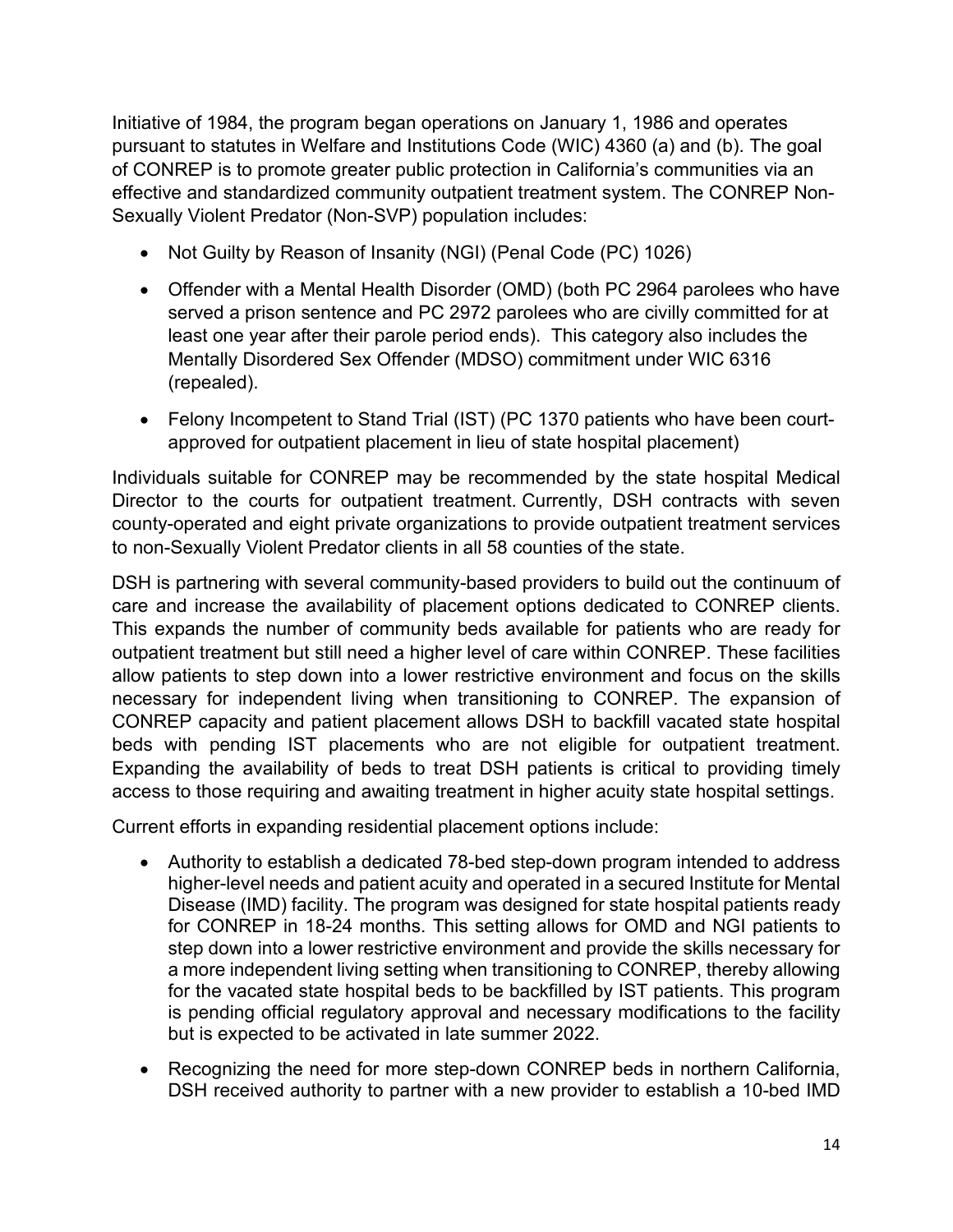program. Activation began in July 2020 and was expanded by an additional 10 beds in July 2021.

- Authorized in 2021 Budget Act, DSH received authority to partner with a provider to establish a 180-bed Forensic Assertive Community Treatment (FACT) model of care in CONREP that will provide 60 beds each in Northern California, Southern California, and the Bay Area. This new level of care for CONREP will establish residential beds where services will be delivered onsite allowing for placement of individuals with higher needs. The program is designed to provide 24/7 services to clients as needed to support client success and reduce the likelihood of rehospitalization through de-escalation and crisis intervention practices. Additionally, a FACT model of care can be used to place IST patients ordered to CONREP where a community-based restoration program is not available. DSH estimates program activation of the 60 Northern CA beds to occur in January 2022, the 60 Southern CA beds to activate in early spring 2022, and the 60 Bay Area beds to activate in early winter 2022.
- An augmentation of \$1 million in the 2019 Budget Act to support general housing costs being absorbed by CONREP providers.

### **Systems Improvements**

The second strategy DSH has employed in its attempt to manage the escalating IST crisis has been the implementation of multiple systems improvements that increase DSH's efficiency in admitting, treating, and discharging IST patients. Through these efforts, the department has reduced the average length of stay (ALOS) for IST patients to 148.7 days in a state hospital bed and 69.7 days in a jail-based competency bed. The decrease in the ALOS for IST patients is the result of improved utilization management at the state hospitals (a process by which treatment is matched to a patient's specific clinical needs), the creation of the Patient Management Unit, and multiple legislative changes that supported each of these efforts.

The Patient Management Unit (PMU) was established in June 2017 in the Welfare and Institutions Code 7234 through Assembly Bill 103 (Chapter 17, Statutes of 2017) to provide centralized management, oversight, and coordination of the referral and patient pre-admission processes to ensure placement of patients in the most appropriate setting based on clinical and safety needs. Prior to the establishment of the PMU, the court system was able to order commitments to any DSH hospital of its choosing, creating admission backlogs and inefficiencies. Now, PMU receives all court commitments to the department and utilizes DSH's Patient Reservation Tracking System (PaRTS) to manage the admissions of all DSH patients.

Finally, multiple legislative changes have been made to support the department's efforts to maximize the use of each DSH-funded bed:

• AB 2186 (Chapter 733, Statutes of 2014) – Involuntary Medication Orders and Court Reports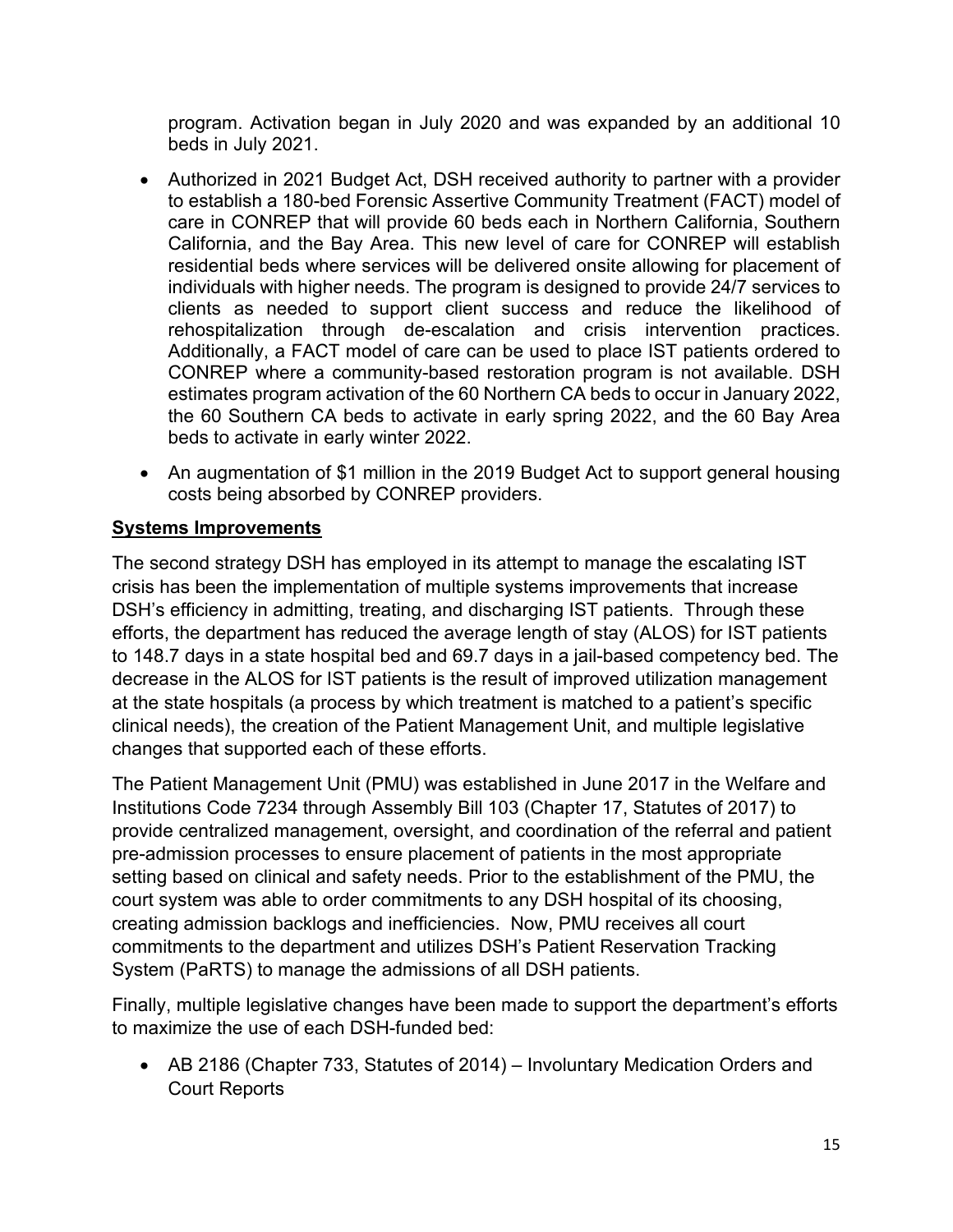- o Amended the law to require courts to reassess the authorization of Involuntary Medication Orders (IMOs) upon the filing of the initial competency progress report and any ongoing progress reports to the court and that a petition may be filed within 60 days of the expiration of the oneyear IMO. This change created efficiency and consistency in the application for and use of IMOs at DSH. The use of medications is a core component of the treatment of IST patients
- AB 2625 (Statutes of 2014) Unlikely to Regain Competency and Unrestored Defendants – 10 Days to Return to Court
	- $\circ$  Amended the law to require that IST patients who are determined to be unlikely to restore to competency be returned to court within 10 days and required that IST patients who had been committed to DSH up to the maximum time allowed by law (in 2014, the maximum length of commitment to DSH for an IST defendant was 3 years) to be returned to court 90 days prior to the expiration of their commitment. This change was intended to help DSH discharge patients more quickly so additional IST patients could be admitted into the system, increasing the number of IST patients that could be treated per year.
- AB 1810 (Statutes of 2018) Prevents Transfer of Competent Defendants to **DSH** 
	- o Amended the law to allow courts to order a re-evaluation of an IST defendant pending transfer to a State Hospital if they receive information from the jail treatment provider or defendant's counsel that the defendant may no longer be incompetent. DSH found that a significant number of IST patients committed to DSH had regained competency prior to admission to DSH; this change was intended to prevent the transport and admission of IST patients who had regained competency and maintain limited DSH resources for those who were still IST.
- SB 1187 (Statutes of 2018) Reduced the maximum length of stay for felony IST patients from 3 years to 2 years.
	- $\circ$  Amended the law to reduce the maximum commitment of IST patients to DSH from 3 years to 2 years. This change was intended to discharge patients from limited DSH beds more expeditiously to admit additional IST patients and increase the potential number of IST patients served in a year.
- Assembly Bill 133 (Statutes of 2021) Misdemeanor IST Patients and Charges for Non-Restorable IST Patients
	- $\circ$  Amended the law to remove DSH as a county placement option for IST patients with misdemeanor charges to preserve all appropriate state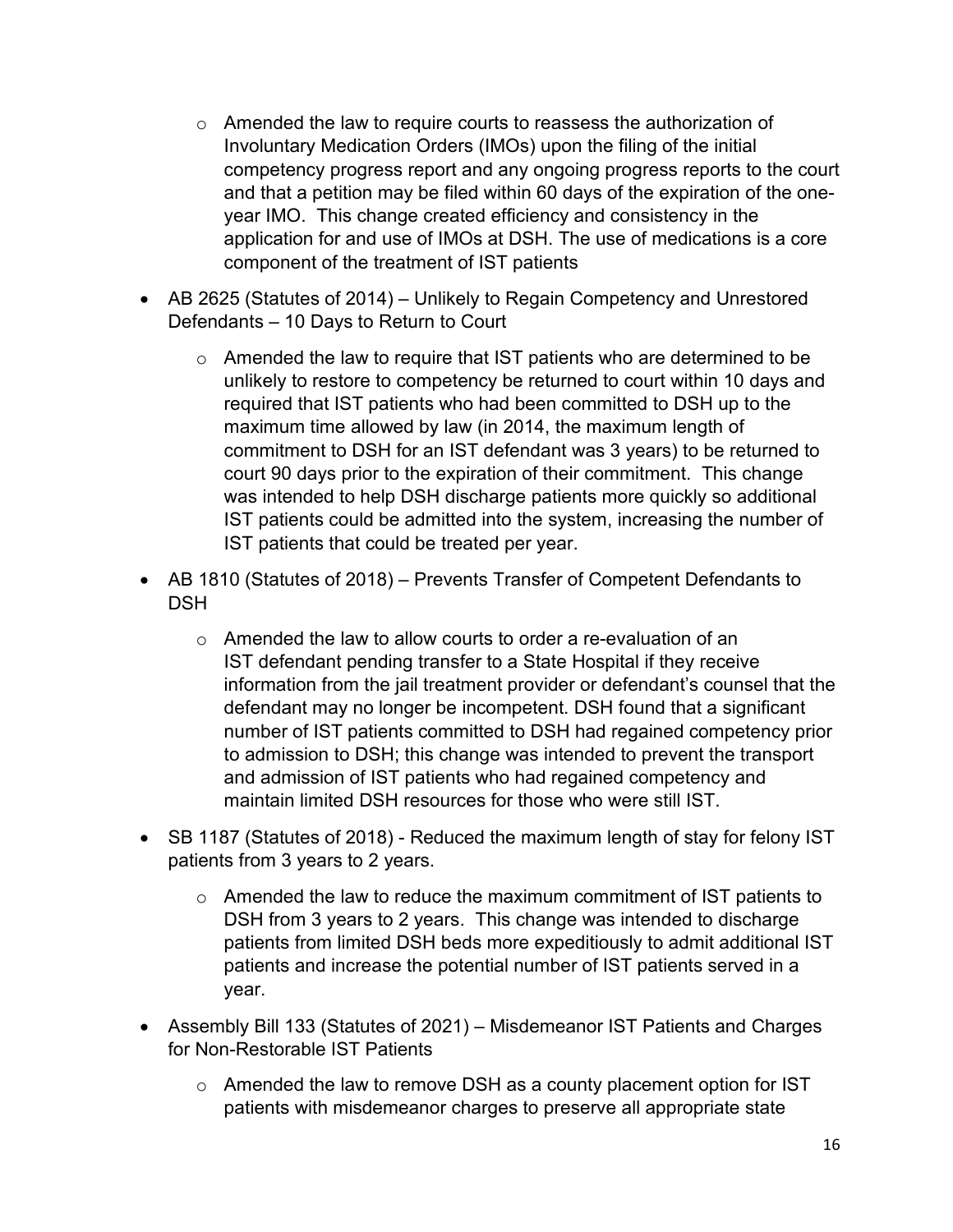hospital beds for felony IST patients. Also amended law to charge counties a daily bed rate for IST patients that have been found nonrestorable that are not transported from DSH by the county within the statutorily required 10-day timeframe.

Each of these systems improvements has helped DSH reduce the length of stay of IST patients in a DSH bed and, in conjunction with the capacity DSH has added to its system of care, allowed the department to increase the number of IST commitments served year-over-year<sup>6</sup>:



However, the demand for IST treatment has continued to outpace all efforts to create enough capacity and system efficiency to reduce the number of IST patients pending placement to DSH and reduce the length of time between commitment to the department and receipt of substantive competency treatment.

### **Demand**

By FY 2017-18, DSH recognized that the demand for IST treatment services was not going to be met by capacity created within the State Hospital system. At this time the department began working to establish treatment pathways in the community with the long-term goal of decreasing demand for State Hospital services by connecting more people with Serious Mental Illness into ongoing community care. The Budget Act of 2018 included funding for two major new programs to help DSH realize this vision.

The Budget Act of 2018 allocated \$13.1million for DSH to contract with the Los Angeles County Office of Diversion and Reentry (ODR) for the first community-based restoration

<sup>6</sup> The table below, "State Hospital and JBCT IST Total Patients Served" reflects a drop in total patients served in 2020; this anomaly was caused by the SARS COVID-19 pandemic. State Hospitals ability to admit and discharge patients during the first twelve months of the pandemic was significantly limited by necessary infection-control measures taken by the Department to protect patients and staff in its congregate living treatment environment.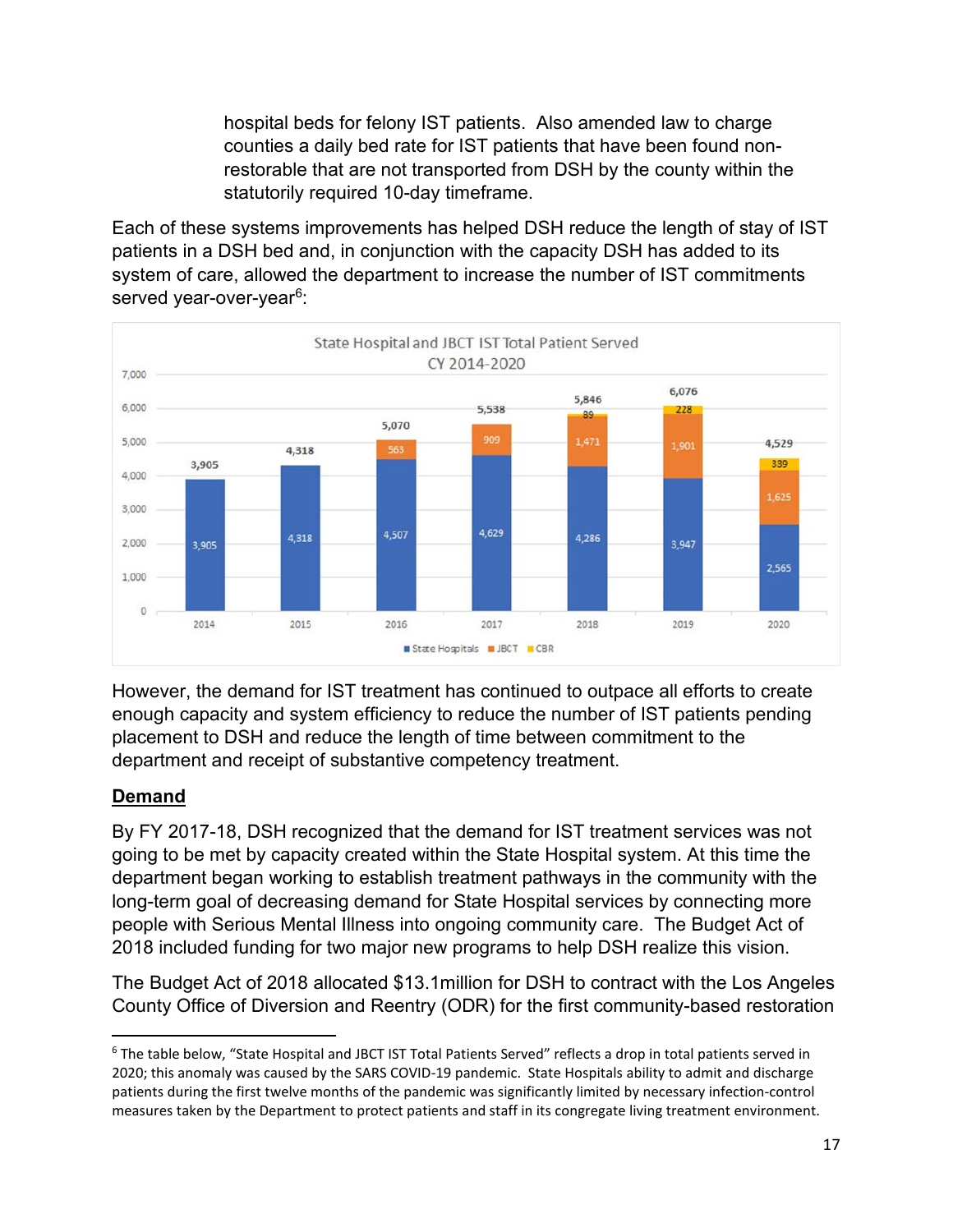(CBR) program in the state. In this program, ODR subcontracts for housing and treatment services for IST patients in the community. Most IST patients in this program live in unlocked residential settings with wraparound treatment services provided on site. The original CBR program provided funding for 150 beds; investments in the LA program since 2018 has increased the program size to 515 beds. In addition, DSH has received funding to implement additional CBR programs across the state. The Budget Act of 2021 included ongoing funding to add an additional 252 CBR beds in counties outside of Los Angeles, bringing the total number of funded CBR beds to 767.

The Budget Act of 2018 also allocated DSH \$100 million (one-time) to establish the DSH Felony Mental Health Diversion (Diversion) pilot program. Of this funding, \$99.5 million was earmarked to send directly to counties that chose to contract with DSH to establish a pilot Diversion program (the remaining \$500,000 was for program administration and data collection support at DSH). Assembly Bill 1810 (2018) established the legal (Penal Code (PC) 1001.35-1001.36) and programmatic (Welfare & Institutions Code (WIC) 4361) infrastructure to authorize general mental health diversion and the DSH-funded Diversion program. The original Diversion pilot program includes 24 counties who have committed to serving up to 820 individuals over the course of their three-year pilot programs. In FY 2021-22, DSH received additional funding to expand this pilot program as follows:

- \$17.4 million to expand current county contracts by up to 20%; WIC 4361 updated to require any expansion be dedicated to diverting defendants who have been found IST by the courts and committed to DSH
- \$29.0 million to implement diversion programs in any other county interested in contracting with DSH

The goal of both the CBR and Diversion programs is to demonstrate that many of the individuals committed to DSH as IST patients can be treated effectively and safely in the community. Since launching these programs in 2018, DSH has partnered with some of the most preeminent authorities in the treatment of individuals with Serious Mental Illnesses and criminal justice involvement to provide technical assistance and training for counties across the state implementing a DSH Diversion program and has shared many of those resources with all counties, regardless of their participation in the DSH program, through the Diversion program's public webpage:

#### https://www.dsh.ca.gov/Treatment/DSH\_Diversion\_Program.html

Since 2018, DSH has provide over 100 hours of free training and technical assistance to counties and continues to build out the resources it has to offer as the CBR and Diversion programs grow. As of June 30, 2021, counties participating in the Diversion pilot had diverted 458 individuals (some had been found IST and some were defendants the county determined to be likely-to-be IST) and the Los Angeles CBR program had served 641 IST patients.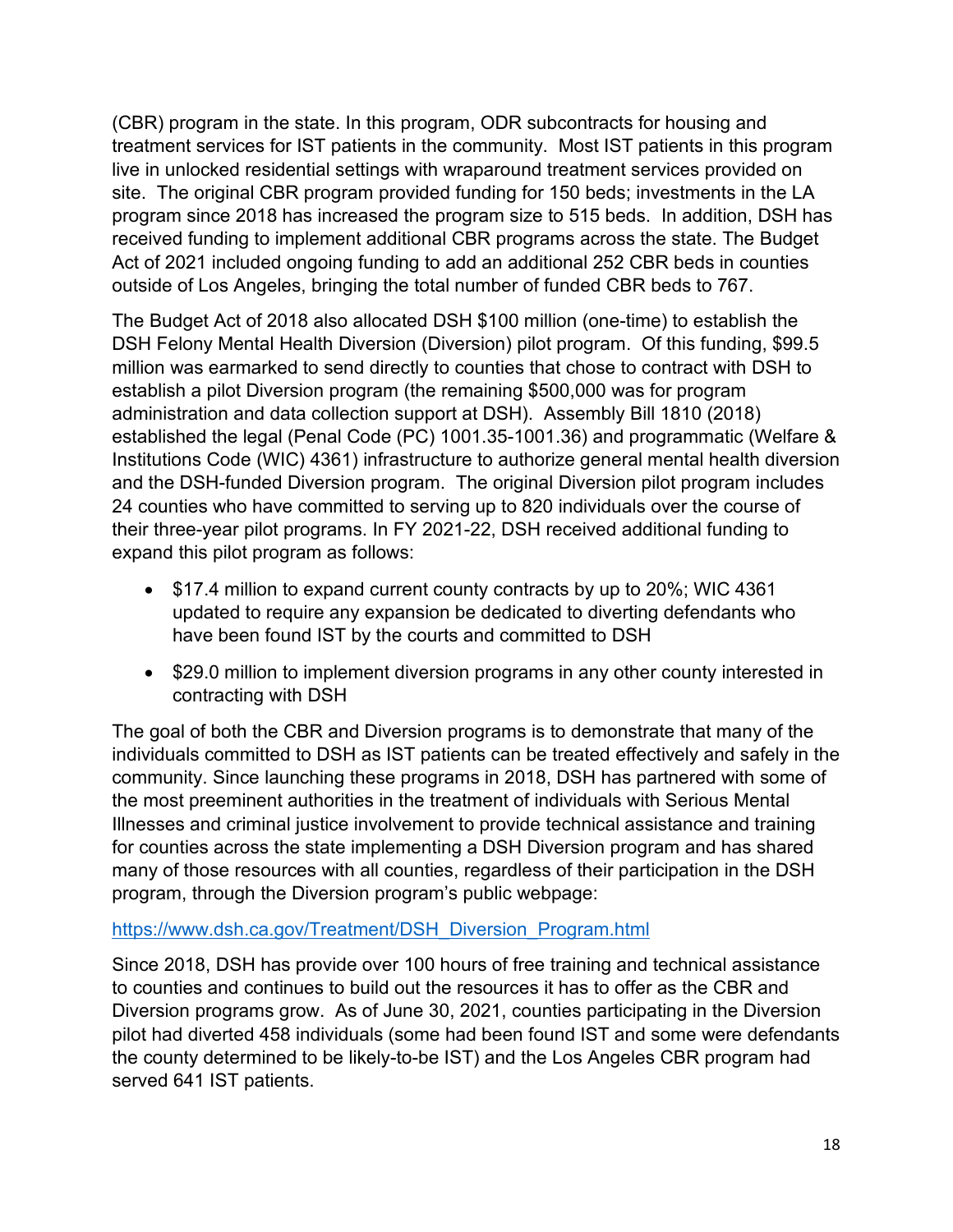# IV. IST Solutions Workgroup Process

In accordance with Assembly Bill 133 and the 2021 Budget Act, the California Health and Human Services Agency (CalHHS) and DSH established a statewide IST Solutions Workgroup in August 2021. The IST Solutions Workgroup members were appointed by CalHHS Secretary Mark Ghaly and the composition of the Workgroup, as required in statute, included representatives from several state agencies, the Judicial Council, local government and criminal justice system representatives, and representatives of IST patients and their family members.

This Workgroup met five times (8/17/2021, 8/31/2021, 10/12/2021, 11/5/2021, 11/19/2021) as part of the IST solutions development process. To advance the development of short-, medium-, and long-term strategies, three sub-working groups were established that focused on specific areas of opportunity (See Appendix A for a full list of working group members). All three groups were called on to focus all recommendations of short-term solutions on the individuals currently on the waitlist. These three working groups generated strategies for consideration by the full IST Solutions Workgroup for inclusion in the final report to CalHHS and DOF. The three topic-focused working groups included:

### **Working Group 1: Early Access to Treatment and Stabilization for Individuals Found Felony IST**

The goal of Working Group 1 was to identify short-term solutions to provide early access to treatment and stabilization in jail or via Jail Based Competency Treatment (JBCT) programs to maximize re-evaluation, diversion or other community-based treatment opportunities and reduce IST length-of-stay in jails. Working Group 1 met on 9/21/2021, 9/28/2021, and 10/26/2021.

### **Working Group 2: Diversion and Community-Based Restoration for Felony ISTs**

The goal of Working Group 2 was to identify short, medium, and long-term strategies to maximize the implementation of IST Diversion and Community-Based Restoration (CBR) programs across the state. Working Group 2 met on 9/24/2021, 10/1/2021, and 10/22/2021.

#### **Working Group 3: Initial County Competency Evaluations**

The goal of Working Group 3 was to identify solutions to reduce the overall number of individuals found IST by strengthening the quality of the initial competency evaluations ordered by the courts (also known as alienist evaluations). Working Group 3 met on 9/17/2021, 9/24/2021, and 10/15/2021.

Due to COVID restrictions and the tight time frame of the process, meetings were held virtually using Zoom technology that enabled full participation of all members, as well as the public, who were routinely invited to comment using the Zoom "chat" feature, as well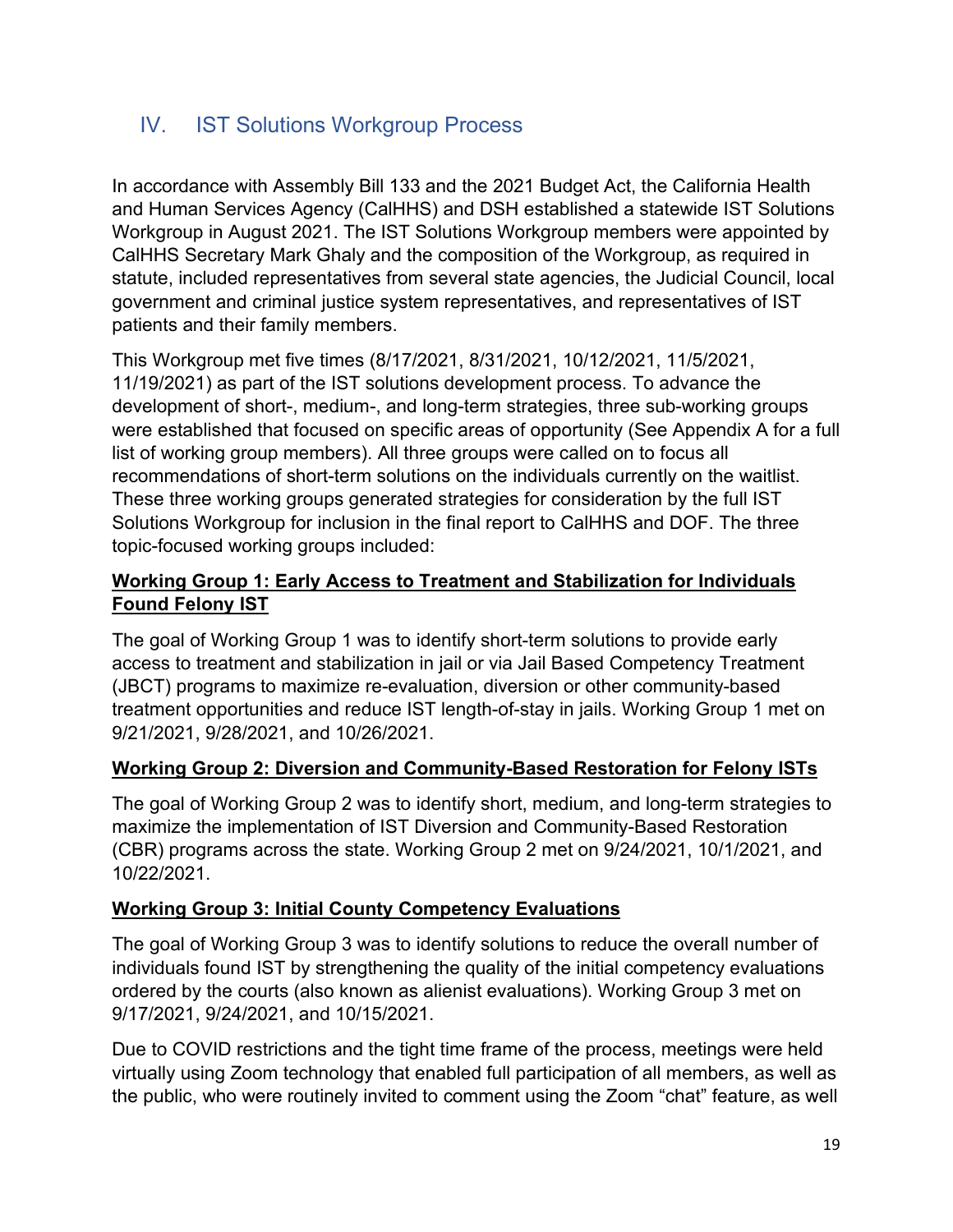as verbally as time permitted. The goal was to establish a transparent and inclusive process that allowed active participation from a diverse spectrum of participants. All meetings followed the requirements of the Bagley-Keene Open Meeting Act.

Meeting agendas, presentations, written input from members and the public, responses to information requests, and meeting minutes from the IST Solutions Workgroup and the three topic-focused working groups are available on the IST Solutions Workgroup web site.

### **Guiding Principles for Generating Recommendations**

The statute provided guidance for what the IST Workgroup solutions should focus on when generating solutions to the IST crisis. This guidance included:

- 1. Reduce the total number of felony defendants determined to be IST
- 2. Reduce the lengths of stay for felony IST patients
- 3. Support felony IST defendants to receive early access to treatment before transfer to a restoration of competency treatment program to achieve stabilization and restoration of competency sooner.
- 4. Support increased access to felony IST diversion options.
- 5. Expand treatment options for felony IST individuals, such as community-based restoration programs, jail-based competency treatment programs, and state hospital beds.
- 6. Create new options for treatment of felony IST defendants including communitybased, locked, and unlocked facilities.
- 7. Establish partnerships to facilitate admissions and discharges to reduce recidivism and ensure that the most acute, high-risk, and at need patients receive access to State Department of State Hospitals beds, while patients with lower risk of acuity are treated in appropriate community settings.

In addition to this statutory guidance, the IST Solutions Workgroup adopted the following guiding principles to frame its recommendations:

- Mental health treatment should be delivered in community-based treatment options to the greatest extent possible.
- While jail is not the appropriate setting for mental health treatment, jails need to be able to provide mental health treatment for individuals who are in jail and require treatment.
- Engagement of individuals with lived experience and family members in planning and implementing solutions and programs is critical.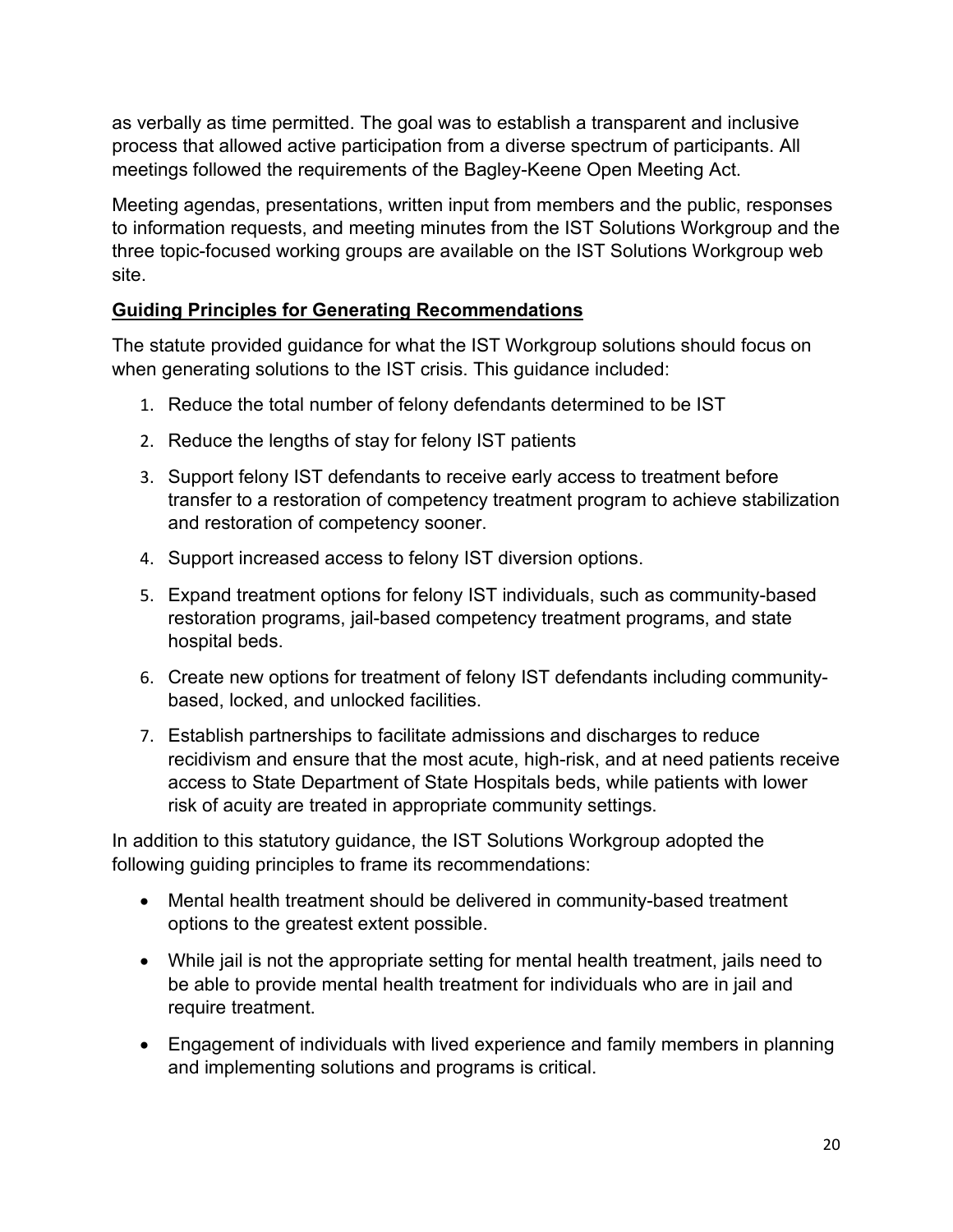- Short-term solutions focus on treating the 1700+ individuals found incompetent to stand trial on felony charges and waiting in jail for access to treatment or diversion programs.
- Medium-term solutions focus on increasing access to community-based treatment and diversion for individuals found incompetent to stand trial on felony charges.
- Long-term solutions aim for system transformation and to reverse the trend of criminalizing mental illness.
- Implementing solutions to achieve the short-, medium- and long-term goals requires collective, multi-sector solutions and collaboration.
- To address the current IST crisis, implementation of short-term strategies that are not in alignment with long-term goals may be needed, but should be timelimited, phased out when medium- and long-term solutions are implemented, and not detract from the focus and implementation of the long-term goals.

#### **Process for Synthesizing Recommended Solutions**

Over the course of the topic-focused working group meetings, more than 100 potential solutions were generated by members and the public through an iterative process of idea generation, reflection, and refinement within each of the three working groups, as well as the larger Workgroup. Additionally, these solutions were assessed to determine which were most feasible, actionable, and relevant to addressing the short-, medium-, and long-term timeframes and goals, which enabled the team to reduce and consolidate the total number of potential solutions from 100 to ~35. Any recommendation that did not represent an actionable solution was not included. A draft compilation of the solutions was presented to the full workgroup for discussion. Through that discussion and additional solutions submitted from workgroup members and other organizations and members of the public who participated in the meetings, a final list of 41 recommended solutions was generated to be presented to the CalHSS and DOF.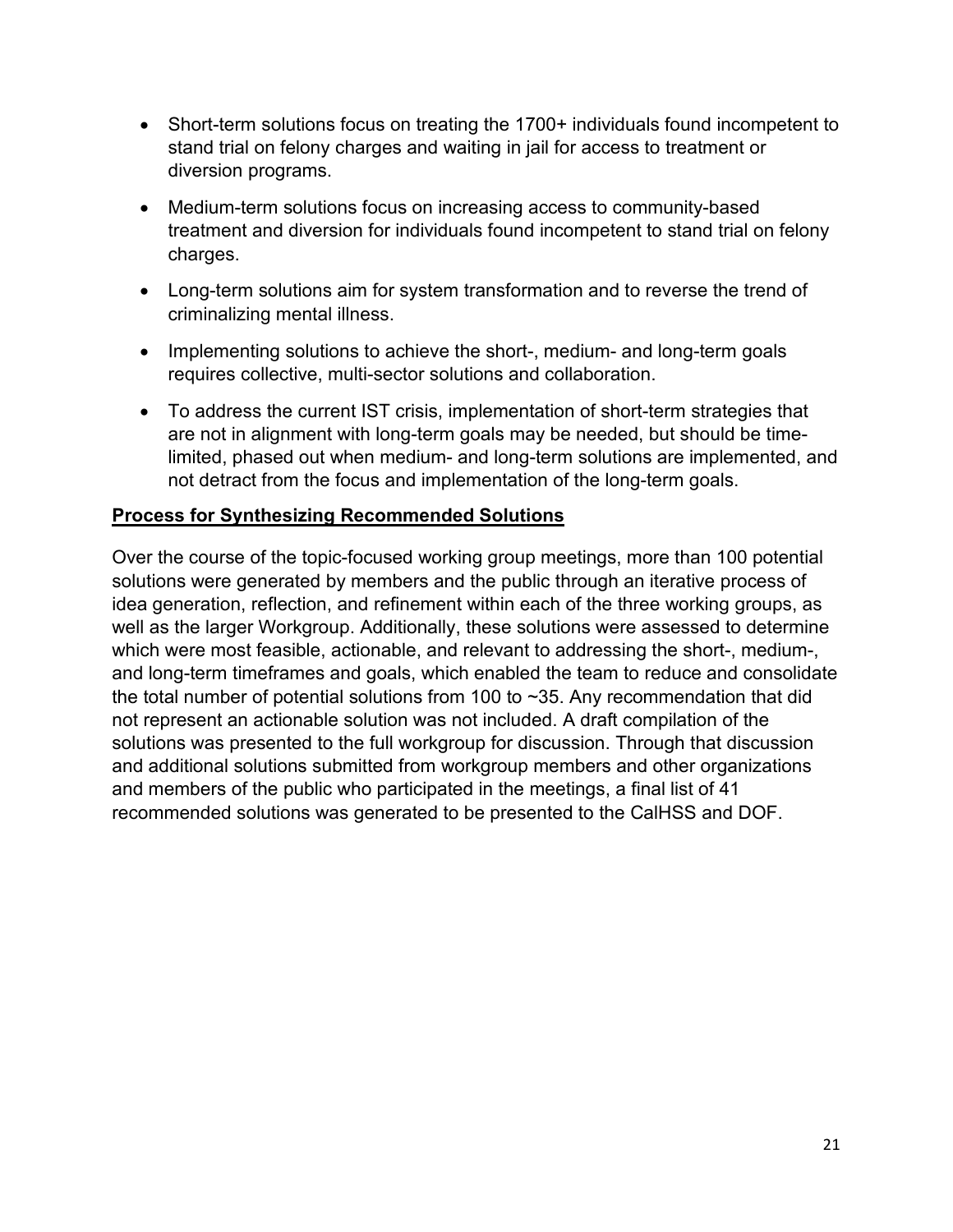V. Census of Recommended Solutions from the IST Workgroup Meetings for Submission to CalHHS and Department of Finance

#### **Short Term Strategies: Solutions that can begin implementation by April 1, 2022**

Goals:

- a. Provide immediate solutions for 1700+ individuals currently found incompetent to stand trial on felony charges and waiting in jail for access to a treatment program.
- b. Provide quick access to treatment in jail, the community, or a diversion program.
- c. Identify those who have already restored.
- d. Reduce new IST referrals.

| #   | Strategy                                                                                                                                                                                                                                                                                                                                                                                                                                                                                             | Type               | <b>Potential Impact</b>                                                                                                                                                                                                                                                                                                                                       | <b>Other Considerations</b>                                                                                                                                                                                                                                                                                                                                                                                                                                                                                                                                                                                                                                                                                                              |
|-----|------------------------------------------------------------------------------------------------------------------------------------------------------------------------------------------------------------------------------------------------------------------------------------------------------------------------------------------------------------------------------------------------------------------------------------------------------------------------------------------------------|--------------------|---------------------------------------------------------------------------------------------------------------------------------------------------------------------------------------------------------------------------------------------------------------------------------------------------------------------------------------------------------------|------------------------------------------------------------------------------------------------------------------------------------------------------------------------------------------------------------------------------------------------------------------------------------------------------------------------------------------------------------------------------------------------------------------------------------------------------------------------------------------------------------------------------------------------------------------------------------------------------------------------------------------------------------------------------------------------------------------------------------------|
| S.1 | Support increased access to<br>psychiatric care, including<br>stabilizing medications in jail<br>for felony ISTs while pending<br>transfer to other IST treatment<br>programs or when returning<br>from IST treatment programs<br>to jail pending court<br>proceedings, including:<br>Provide funding to jails<br>to expand the use of<br>long-acting injectable<br>psychiatric medications<br>(LAIs) in jail settings.<br>Use of<br>technology/telehealth<br>for jail clinicians to<br>access tele- | Funding/<br>Policy | <b>Provides</b><br>opportunities for<br>faster stabilization of<br>mental health<br>symptoms in jail and<br>increase<br>opportunities for<br>individuals to be<br>candidates for<br>Diversion or<br>community-based<br>restoration<br>programs. While jails<br>are not the<br>recommended<br>treatment setting,<br>recognizes there is<br>an immediate crisis | Jails do not receive state funding support for<br>treatment and housing of individuals found<br>IST on felony charges unless they have been<br>admitted to a DSH-funded jail-based<br>competency treatment program. However,<br>individuals who have been deemed<br>incompetent to stand trial on felony charges<br>and are not yet transferred to a Diversion or<br>other treatment program should receive<br>appropriate mental health treatment until they<br>are transferred to a treatment program.<br>Funding to jails to support the resources and<br>costs to providing these services may also<br>need to be considered.<br>Jail formularies may need to be updated to<br>include long-acting injectable medications<br>(LAIs). |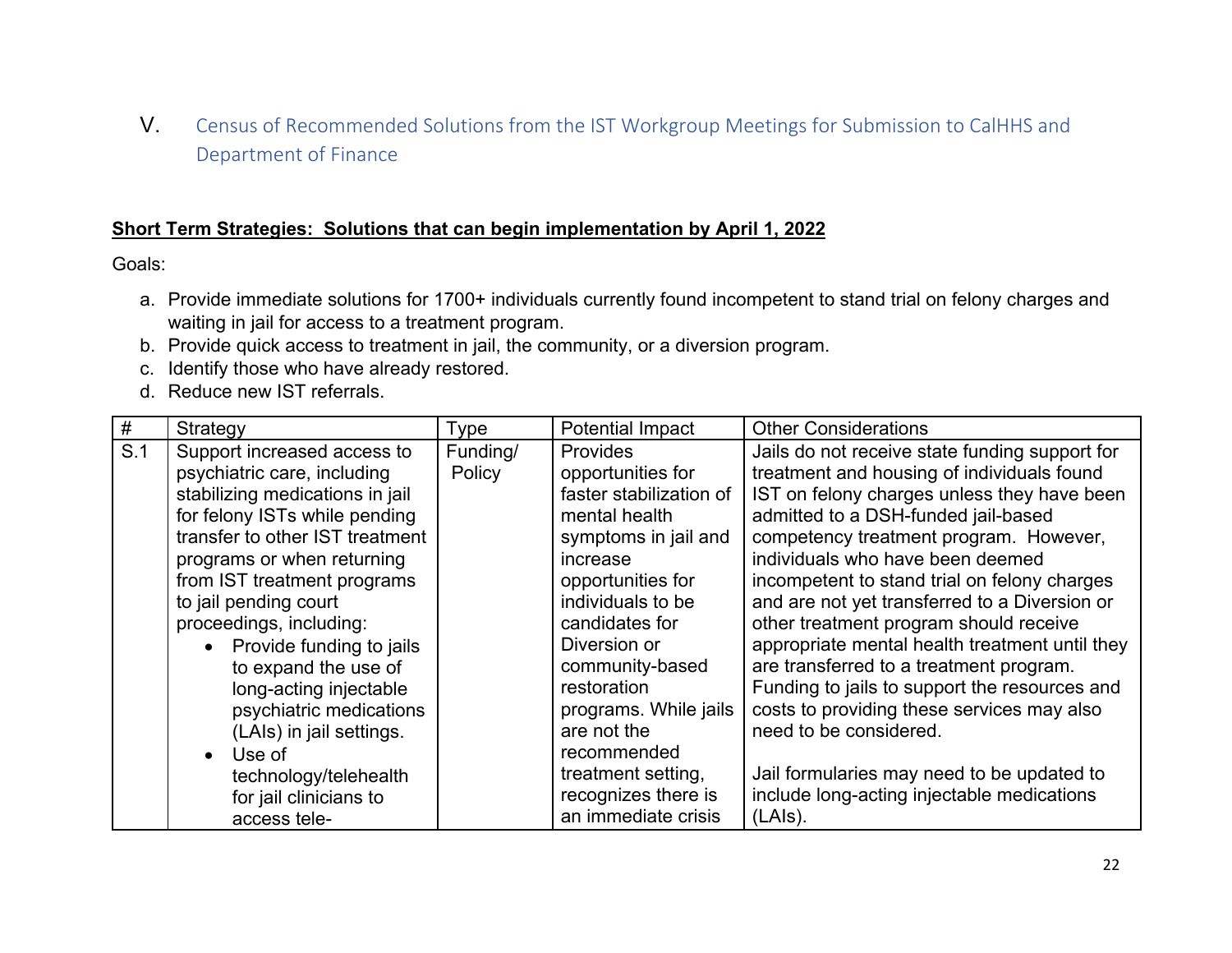|     | psychiatrists to provide     |             | and responses must       |                                              |
|-----|------------------------------|-------------|--------------------------|----------------------------------------------|
|     | medication/treatment         |             | address the crisis in    |                                              |
|     | determinations,              |             | the short-term.          |                                              |
|     | including involuntary        |             |                          |                                              |
|     | medications, when            |             | There is not             |                                              |
|     | necessary, ordered by        |             | currently sufficient     |                                              |
|     | the court and                |             | community capacity       |                                              |
|     | appropriate due              |             | for stabilization of     |                                              |
|     | process procedures are       |             | acute mental health      |                                              |
|     | followed.                    |             | conditions.              |                                              |
|     | Increase opportunities       |             | Individuals who are      |                                              |
|     | to rapidly connect a         |             | currently waiting in     |                                              |
|     | court-appointed              |             | jail for admittance to   |                                              |
|     | competency evaluator's       |             | treatment programs       |                                              |
|     | opinion that a patient       |             | are more likely to       |                                              |
|     | needs medication to jail     |             | access treatment in      |                                              |
|     | providers for                |             | existing Diversion       |                                              |
|     | consideration in an          |             | and community-           |                                              |
|     | individual's treatment       |             | based restoration        |                                              |
|     | plan.                        |             | programs if their        |                                              |
|     | Support training             |             | acute mental health      |                                              |
|     | opportunities for jail       |             | symptoms are             |                                              |
|     | clinicians on patient        |             | rapidly stabilized.      |                                              |
|     | engagement, including        |             | Lack of symptom          |                                              |
|     | rapport building skills      |             | stabilization has        |                                              |
|     | and motivational             |             | been identified as       |                                              |
|     | interviewing.                |             | the primary barrier to   |                                              |
|     |                              |             | Department of State      |                                              |
|     |                              |             | Hospitals (DSH) IST      |                                              |
|     |                              |             | <b>Diversion Program</b> |                                              |
|     |                              |             | placement.               |                                              |
| S.2 | Improve coordination between | Operations/ | Increased                | Short-term bridge solutions may need to be   |
|     | State, criminal justice      | Funding     | partnership and          | implemented to advance these solutions until |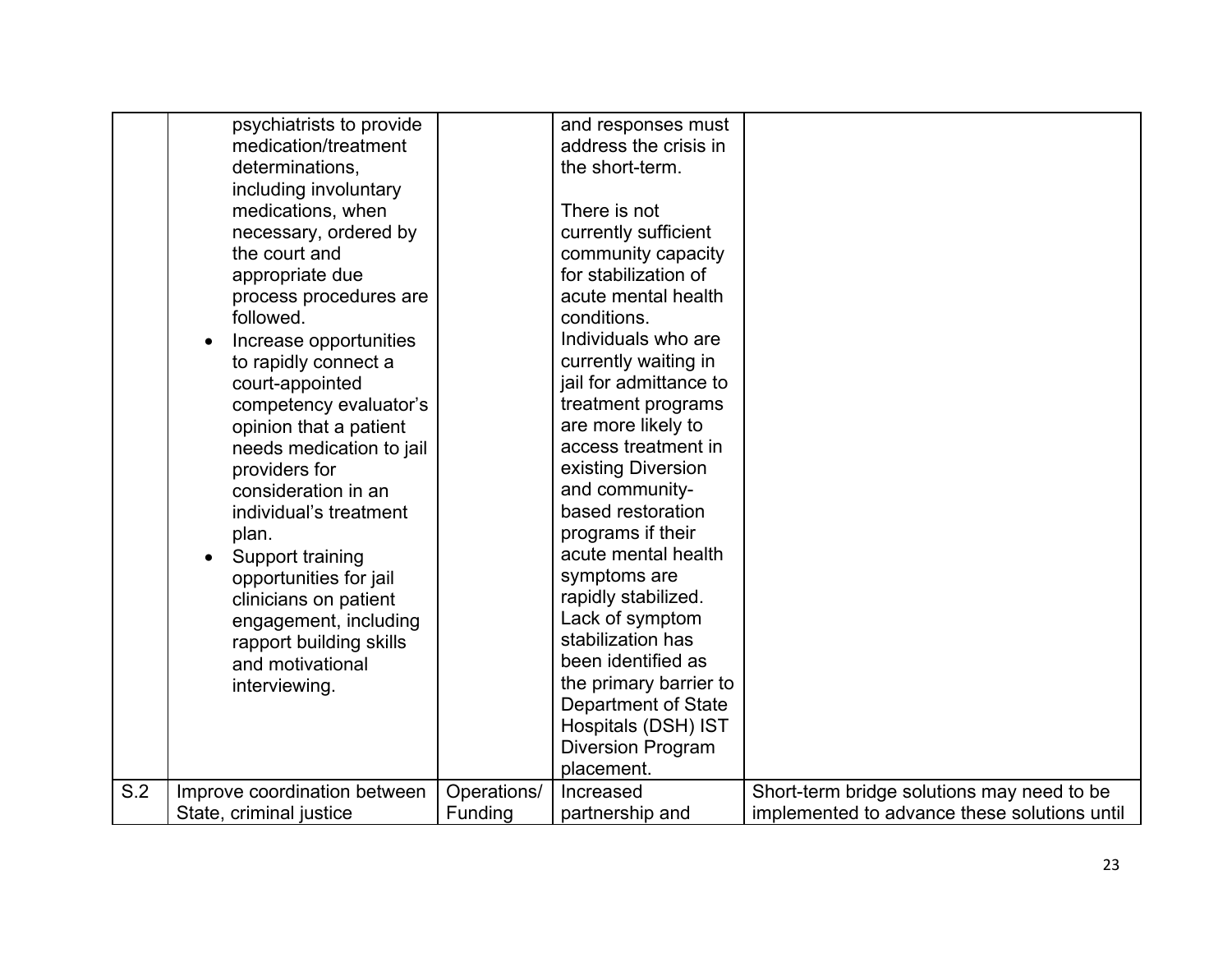|     | partners, county<br>behavioral/mental health<br>directors, and county public<br>guardians, for IST patients,<br>including:<br><b>Transition/treatment</b><br>planning to ensure<br>continuity of care<br>between systems and<br>providers.<br>Providing a 90-day<br>medication supply for<br>individuals discharging<br>to the community from<br>jail, Diversion, or<br>restoration of<br>competency treatment<br>programs.<br>Use of common drug<br>formularies, wherever<br>possible.<br>Data sharing/use of<br>business associate<br>agreements.<br>Identifying community<br>based and Diversion<br>alternatives. |          | opportunities for<br>Diversion and<br>community-based<br>treatment for felony<br>ISTs. Increased<br>support for<br>transitions and re-<br>entry after felony IST<br>finding or release to<br>reduce<br>destabilization and<br>re-arrest. | the CalAIM reforms, addressing enrollment in<br>Medi-Cal prior to release and enhanced care<br>management, noted in Strategy L.2 are<br>implemented.<br>Individuals with mental illness, family<br>members, and advocates should be included<br>in stakeholder discussions about how best to<br>coordinate these efforts. |
|-----|----------------------------------------------------------------------------------------------------------------------------------------------------------------------------------------------------------------------------------------------------------------------------------------------------------------------------------------------------------------------------------------------------------------------------------------------------------------------------------------------------------------------------------------------------------------------------------------------------------------------|----------|------------------------------------------------------------------------------------------------------------------------------------------------------------------------------------------------------------------------------------------|---------------------------------------------------------------------------------------------------------------------------------------------------------------------------------------------------------------------------------------------------------------------------------------------------------------------------|
| S.3 | Provide training and technical<br>assistance and develop best<br>practice guides (toolkits) for<br>jail clinical staff, criminal<br>justice partners, boards of<br>supervisors, and county                                                                                                                                                                                                                                                                                                                                                                                                                           | Training | Increased early<br>treatment<br>engagement and<br>stabilization of<br>individuals will<br>reduce the                                                                                                                                     | DSH Clinical Operations is actively providing<br>technical assistance and training, as well as<br>psychopharmacology consultation, to any<br>county partners who request it.                                                                                                                                              |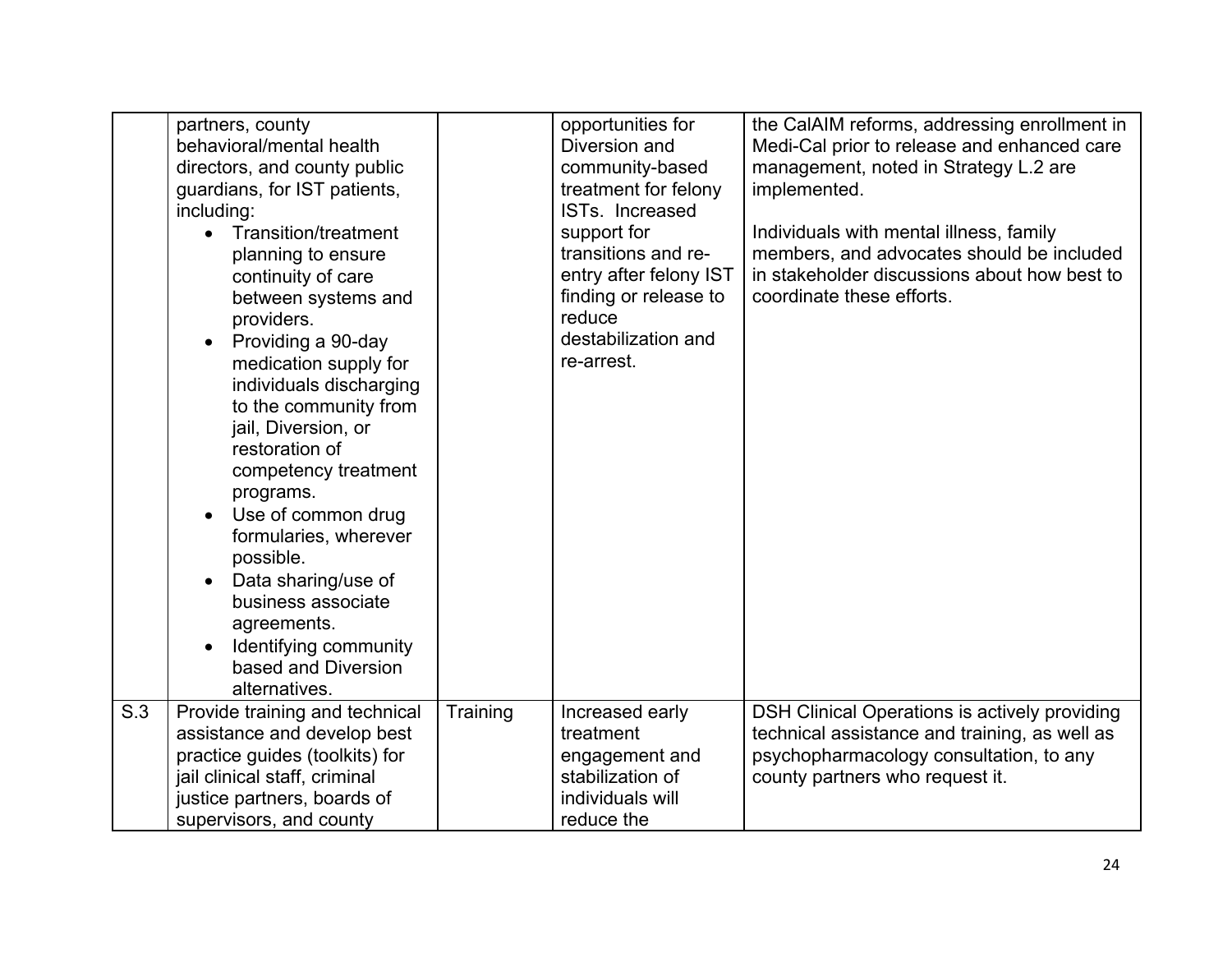|     | administrators for<br>understanding and<br>implementing effective<br>treatment engagement<br>strategies including:<br>Seeking treatment and<br>medication histories<br>from family members.<br>Utilization of incentives<br>and other strategies to<br>engage treatment<br>including best practices<br>for developing<br>patient/clinician<br>rapport, continuity, and<br>securing the voluntary<br>consent to medication<br>whenever possible.<br>Obtaining involuntary<br>medication orders and<br>administering<br>involuntary<br>medications, when<br>necessary, ordered by<br>the court, and<br>appropriate due<br>process procedures are<br>followed. |            | symptoms of<br>psychosis such as<br>hallucinations,<br>delusions, and<br>disorganized<br>thinking. This will<br>provide increased<br>opportunity for<br>placement in<br>Diversion or<br>community-based<br>restoration<br>programs, as well as<br>decrease the length<br>of stay for individuals<br>on the pathway to<br><b>JBCT or State</b><br>Hospital placement. | This recommendation focuses primarily on<br>training and technical assistance needs.<br>Implementation of these strategies may<br>require funding or other support.                                                           |
|-----|-------------------------------------------------------------------------------------------------------------------------------------------------------------------------------------------------------------------------------------------------------------------------------------------------------------------------------------------------------------------------------------------------------------------------------------------------------------------------------------------------------------------------------------------------------------------------------------------------------------------------------------------------------------|------------|----------------------------------------------------------------------------------------------------------------------------------------------------------------------------------------------------------------------------------------------------------------------------------------------------------------------------------------------------------------------|-------------------------------------------------------------------------------------------------------------------------------------------------------------------------------------------------------------------------------|
| S.4 | Re-assess the DSH current<br>waitlist, in partnership with<br>DSH, county behavioral<br>health, jail treatment<br>providers, and criminal justice                                                                                                                                                                                                                                                                                                                                                                                                                                                                                                           | Operations | Reduce current<br>waitlist and increase<br>access to<br>community-based                                                                                                                                                                                                                                                                                              | The 2021 Budget Act included funding for<br>DSH to re-evaluate individuals on the IST<br>waitlist after 60 days to determine if an<br>individual has been restored to competency<br>or stabilized enough to be considered for |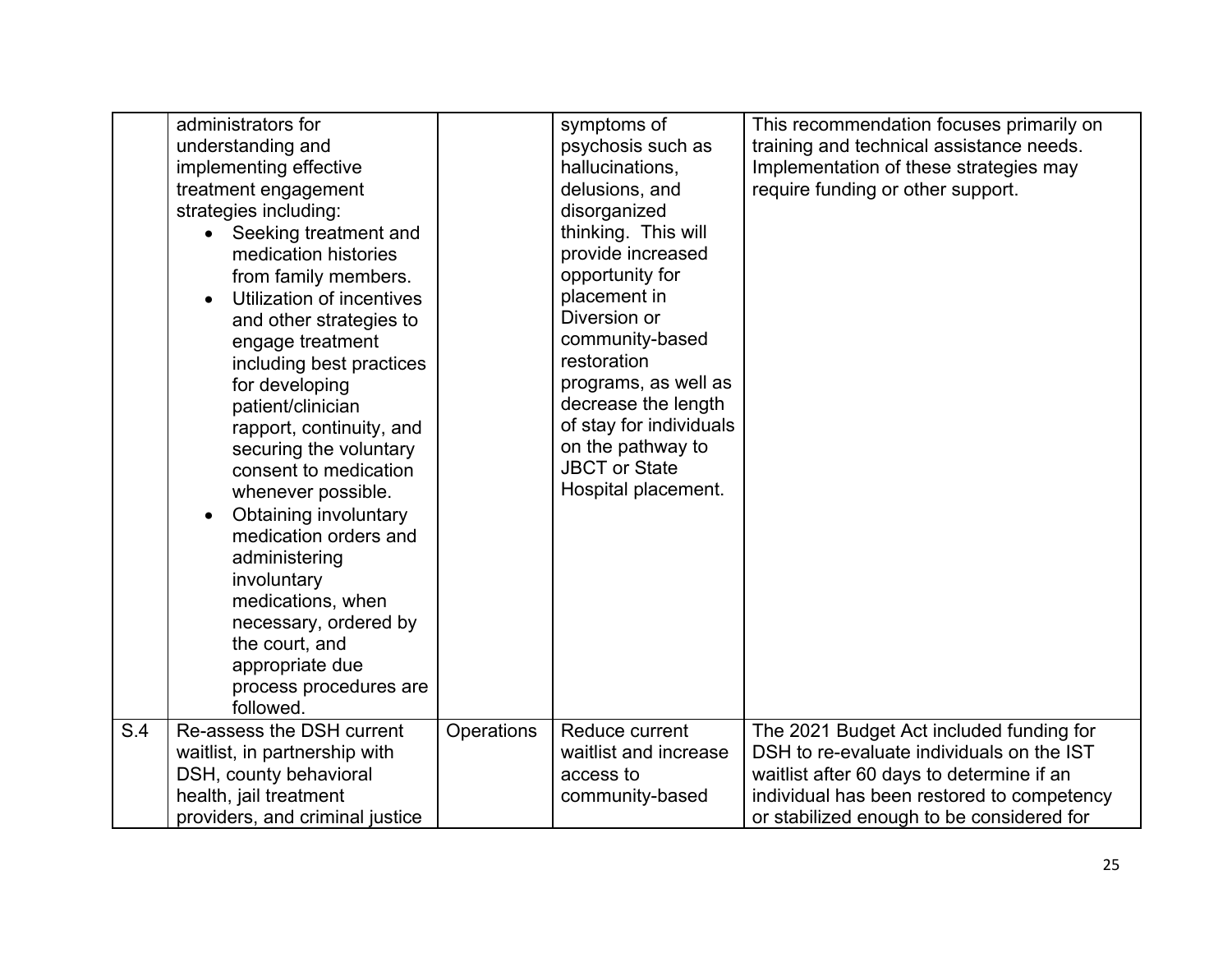|     | partners to identify individuals<br>who may be eligible for<br>release into community<br>treatment programs such as<br><b>MH Diversion, DSH IST</b><br>Diversion, CONREP or<br>community-based restoration,<br>address medication/treatment<br>needs to stabilize mental<br>health symptoms in jail,<br>identifying individuals who,<br>due to their psychiatric acuity,<br>may need priority transfer to a<br>state hospital pursuant to<br>California Code of<br>Regulations Section 4177,<br>and swiftly move individuals<br>into these programs to<br>maximize their utilization. |          | treatment for felony<br>IST <sub>s.</sub>                                                                                          | Diversion or CONREP placement. Further<br>opportunities exist to actively partner with<br>counties prior to 60 days to identify<br>individuals who may be candidates for<br>placements in Diversion/CONREP.                                                                                                                                                                                                                                                                                                   |
|-----|---------------------------------------------------------------------------------------------------------------------------------------------------------------------------------------------------------------------------------------------------------------------------------------------------------------------------------------------------------------------------------------------------------------------------------------------------------------------------------------------------------------------------------------------------------------------------------------|----------|------------------------------------------------------------------------------------------------------------------------------------|---------------------------------------------------------------------------------------------------------------------------------------------------------------------------------------------------------------------------------------------------------------------------------------------------------------------------------------------------------------------------------------------------------------------------------------------------------------------------------------------------------------|
| S.5 | Expand technical assistance<br>for Diversion and community-<br>based Restoration, including:<br>Developing best<br>practice guides in<br>partnership with key<br>stakeholders.<br>Providing training and<br>technical assistance to<br>newly developing<br>programs.<br>Providing training and<br>technical assistance on                                                                                                                                                                                                                                                             | Training | Supports increased<br>utilization and<br>expansion of<br>Diversion and<br>community-based<br>treatment options for<br>felony ISTs. | DSH developed and implemented a Diversion<br>Academy for counties who plan to implement<br>DSH Diversion programs for ISTs. This was<br>offered in the fall 2021 to counties who have<br>applied for funding to establish new Diversion<br>programs. DSH also maintains a website of<br>technical assistance resources to support<br>Diversion. Additionally, DSH plans to expand<br>technical assistance opportunities to counties<br>to support implementation of community-<br>based restoration programs. |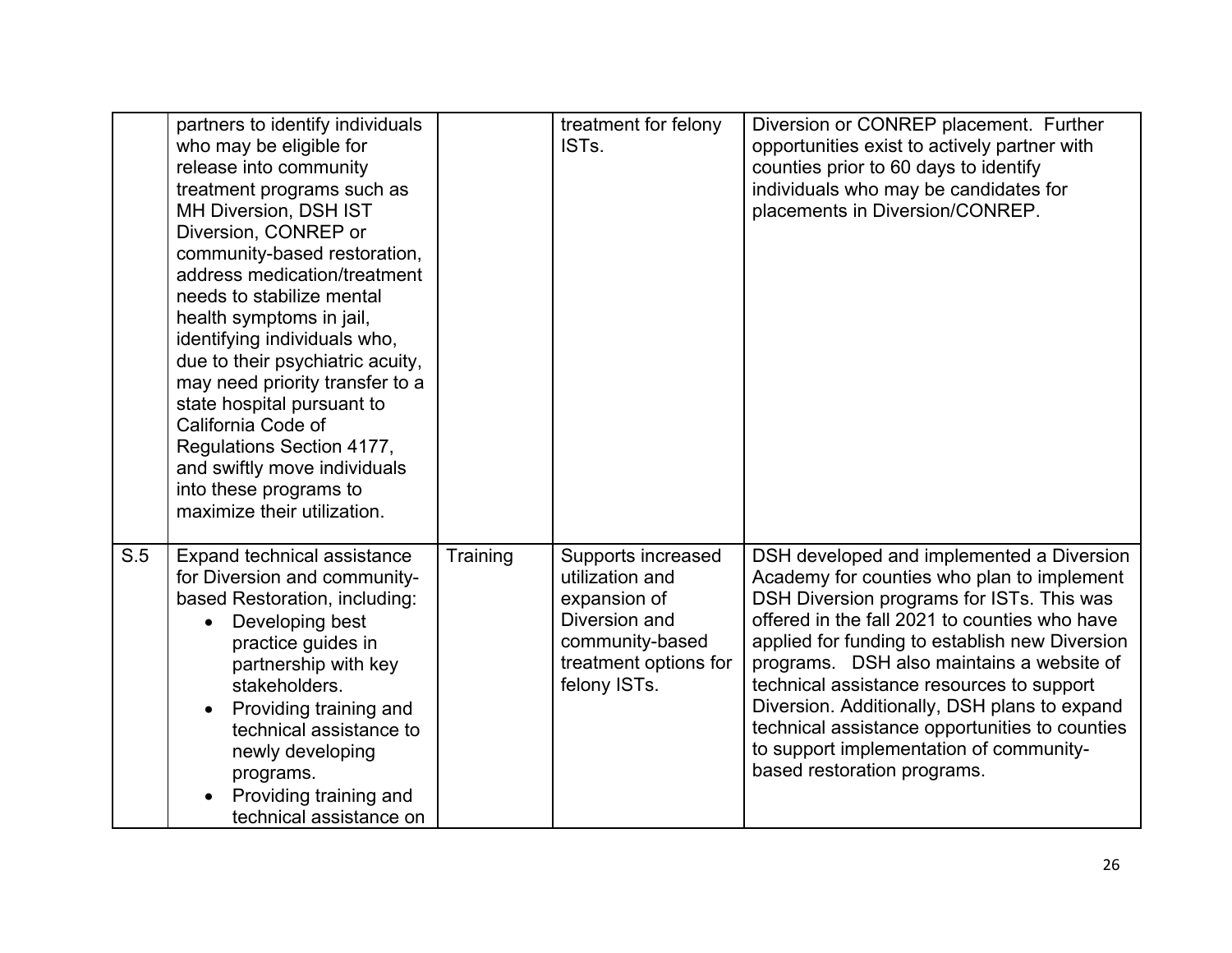|     | options to assess and<br>mitigate public safety<br>risks.                                                                                                                                                                                                                                                                                                                                                                                                                                                                                                                                                                                                                                                                                      |          |                                                                                                                                                                                                                                                                                                                                                                                                                                                                                                                                                                                                                         |                                                                                                                                                                     |
|-----|------------------------------------------------------------------------------------------------------------------------------------------------------------------------------------------------------------------------------------------------------------------------------------------------------------------------------------------------------------------------------------------------------------------------------------------------------------------------------------------------------------------------------------------------------------------------------------------------------------------------------------------------------------------------------------------------------------------------------------------------|----------|-------------------------------------------------------------------------------------------------------------------------------------------------------------------------------------------------------------------------------------------------------------------------------------------------------------------------------------------------------------------------------------------------------------------------------------------------------------------------------------------------------------------------------------------------------------------------------------------------------------------------|---------------------------------------------------------------------------------------------------------------------------------------------------------------------|
| S.6 | Provide training and technical<br>assistance for Court<br>appointed evaluators to<br>improve the quality of the<br>reports used by courts in<br>determining a defendant is<br>incompetent to stand trial:<br>Develop checklists for<br>court appointed<br>evaluators to follow of<br>items to be considered<br>when making<br>competency<br>recommendations,<br>including American<br>Academy of Psychiatry<br>and the Law guidelines<br>and/or Judicial Council<br>rules of Court and<br>considering defense<br>counsel observations<br>and concerns regarding<br>their client's ability to<br>participate rationally in<br>their defense.<br>Develop template<br>evaluation reports that<br>include all checklist<br>items, including short- | Training | Improves quality of<br>court-appointed<br>evaluator reports to<br>inform the court<br>whether an<br>individual may be<br>incompetent to stand<br>trial and the basis of<br>that determination<br>including an<br>individual's<br>diagnosis, whether<br>they require an<br>involuntary<br>medication order<br>(IMO), or if they are<br>malingering<br>symptoms. May<br>reduce the number<br>of individuals found<br>incompetent to stand<br>trial and increase<br>access to treatment<br>and stabilization<br>when treatment<br>engagement is<br>difficult due to an<br>individual's severe<br>symptoms of<br>psychosis. | This recommendation focuses primarily on<br>training and technical assistance needs.<br>Implementation of these strategies may<br>require funding or other support. |
|     | form report options for                                                                                                                                                                                                                                                                                                                                                                                                                                                                                                                                                                                                                                                                                                                        |          |                                                                                                                                                                                                                                                                                                                                                                                                                                                                                                                                                                                                                         |                                                                                                                                                                     |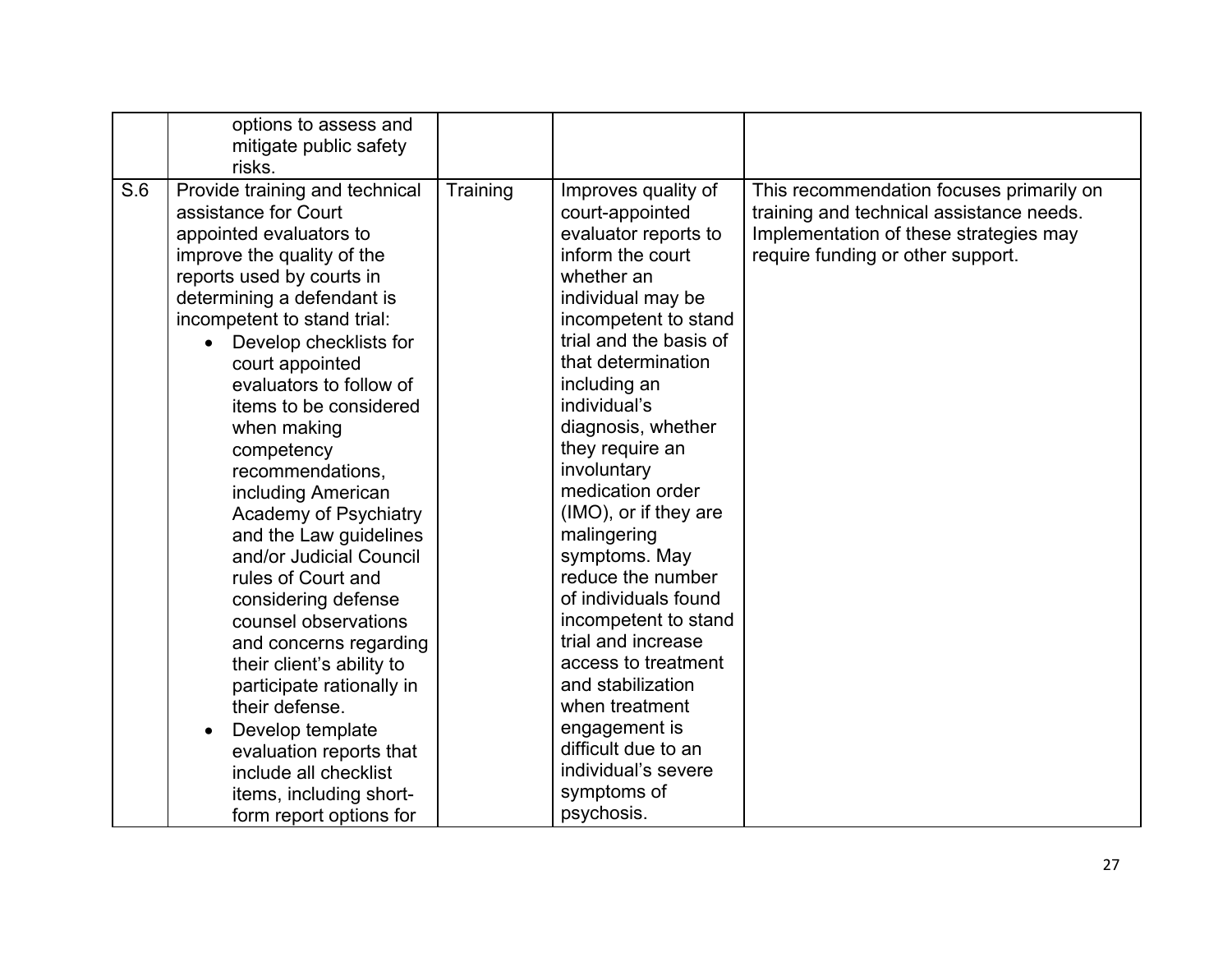|     | when clinically<br>appropriate<br>Develop technical<br>assistance and training<br>videos to increase<br>knowledge and skills<br>for existing court<br>appointed evaluators,<br>including principles of<br>community based<br>mental healthcare,<br>which can be available<br>on DSH website.<br>Ensure training and<br>$\bullet$<br>technical assistance<br>includes information on<br>discrepancies and<br>biases in evaluations. |        |                                                                                                                                                                                                                                                                                |                                                                                                                                                                                                                                                                                                                                                                                                                                                                                                                                                                                                                                                            |
|-----|------------------------------------------------------------------------------------------------------------------------------------------------------------------------------------------------------------------------------------------------------------------------------------------------------------------------------------------------------------------------------------------------------------------------------------|--------|--------------------------------------------------------------------------------------------------------------------------------------------------------------------------------------------------------------------------------------------------------------------------------|------------------------------------------------------------------------------------------------------------------------------------------------------------------------------------------------------------------------------------------------------------------------------------------------------------------------------------------------------------------------------------------------------------------------------------------------------------------------------------------------------------------------------------------------------------------------------------------------------------------------------------------------------------|
| S.7 | Prioritize community-based<br>restoration and Diversion by:<br>Allowing individuals<br>placed into Diversion to<br>retain their place on the<br>waitlist should they be<br>unsuccessful in<br>Diversion and need<br>inpatient restoration of<br>competency services.<br>Improving<br>communication<br>between DSH and local<br>courts in collaboration                                                                             | Policy | Addresses concerns<br>from Diversion<br>providers that<br>individuals will not<br>have timely access<br>to a DSH treatment<br>program if the<br>individual's mental<br>health symptoms<br>and community<br>safety risk<br>significantly<br>increases.<br>Additionally, reduces | DSH issued Departmental Letter 21-001 on<br>November 3, 2021, to implement this<br>recommendation. It outlines the process to<br>facilitate coordination between Diversion<br>programs, the courts, and DSH when an<br>individual is being considered for Diversion to<br>ensure the individual is not inadvertently<br>transferred to a DSH hospital or jail-based<br>competency treatment program. It also<br>establishes the procedure for a Diversion<br>program client to reenter the waitlist with their<br>original commitment date when an individual<br>is revoked from Diversion and needs to be<br>transferred into a secure treatment program. |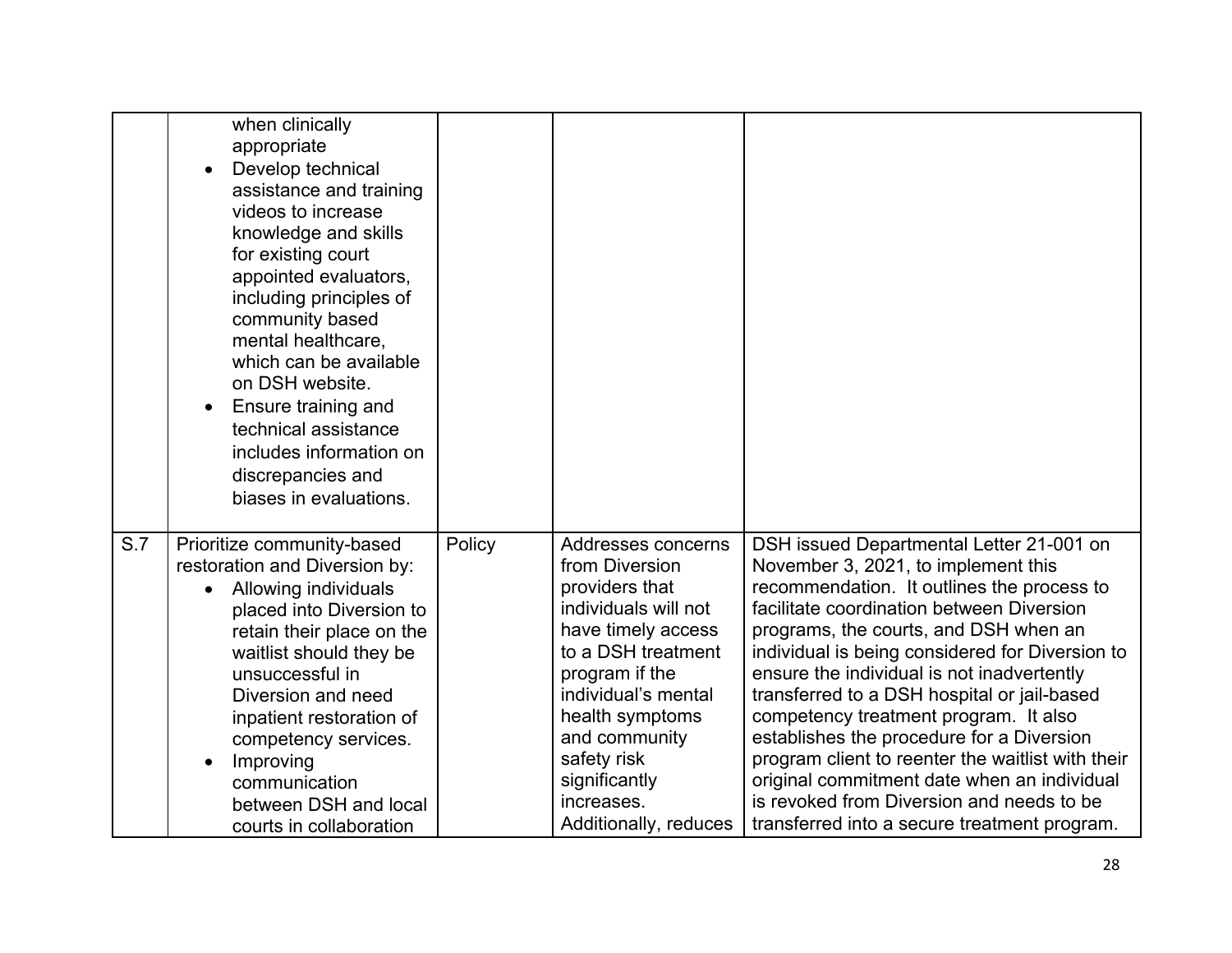|      | with the Judicial<br>Council so that a<br>person on the waitlist is<br>not removed from<br>Diversion consideration<br>prematurely when a<br>bed becomes available<br>at DSH.                                                   |                      | instances where<br>individuals are<br>transferred to a DSH<br>hospital or JBCT<br>pre-maturely when<br>an individual is being<br>considered for<br>Diversion.                                                                                                                                     |                                                                                                                                                                                                                                                                                                                                                                                                                             |
|------|--------------------------------------------------------------------------------------------------------------------------------------------------------------------------------------------------------------------------------|----------------------|---------------------------------------------------------------------------------------------------------------------------------------------------------------------------------------------------------------------------------------------------------------------------------------------------|-----------------------------------------------------------------------------------------------------------------------------------------------------------------------------------------------------------------------------------------------------------------------------------------------------------------------------------------------------------------------------------------------------------------------------|
| S.8  | Prioritize and/or incentivize<br><b>DSH Diversion funding to</b><br>support diverting eligible<br>individuals from the DSH<br>waitlist.                                                                                        | Policy/<br>Statutory | Assists in reducing<br>the DSH waitlist by<br>prioritizing<br>individuals on the<br>waitlist for Diversion<br>over individuals<br>likely to be found<br>incompetent to stand<br>trial. Individuals<br>likely to be found<br>incompetent to stand<br>trial are also eligible<br>for DSH Diversion. | The 2021 Budget Act included funding for<br>existing programs to expand Diversion<br>programs to divert individuals who have been<br>found incompetent to stand trial on felony<br>charges from DSH waitlist. Welfare and<br>Institutions Code 4136 by trailer bill, SB 129<br>(Committee on Budget, Statutes of 2021),<br>also amended to prioritize expansion funding<br>to individuals found incompetent to stand trial. |
| S.9  | Include justice-involved<br>individuals with serious mental<br>illness as priorities in state-<br>level homelessness housing,<br>behavioral health, and<br>community care infrastructure<br>expansion funding<br>opportunities | Policy               | Supports increased<br>access to<br>community-based<br>treatment for justice-<br>involved individuals<br>including felony<br>IST <sub>s</sub> .                                                                                                                                                    | While funding and capacity expansion are<br>longer-term strategies, inclusion in priorities<br>and planning that is underway now or in the<br>short-term should occur.                                                                                                                                                                                                                                                      |
| S.10 | Augment funding in DSH<br>Diversion contracts with<br>counties to provide for interim<br>housing, including subsidies,                                                                                                         | Funding              | Addresses concerns<br>of DSH Diversion<br>program providers<br>about insufficient                                                                                                                                                                                                                 |                                                                                                                                                                                                                                                                                                                                                                                                                             |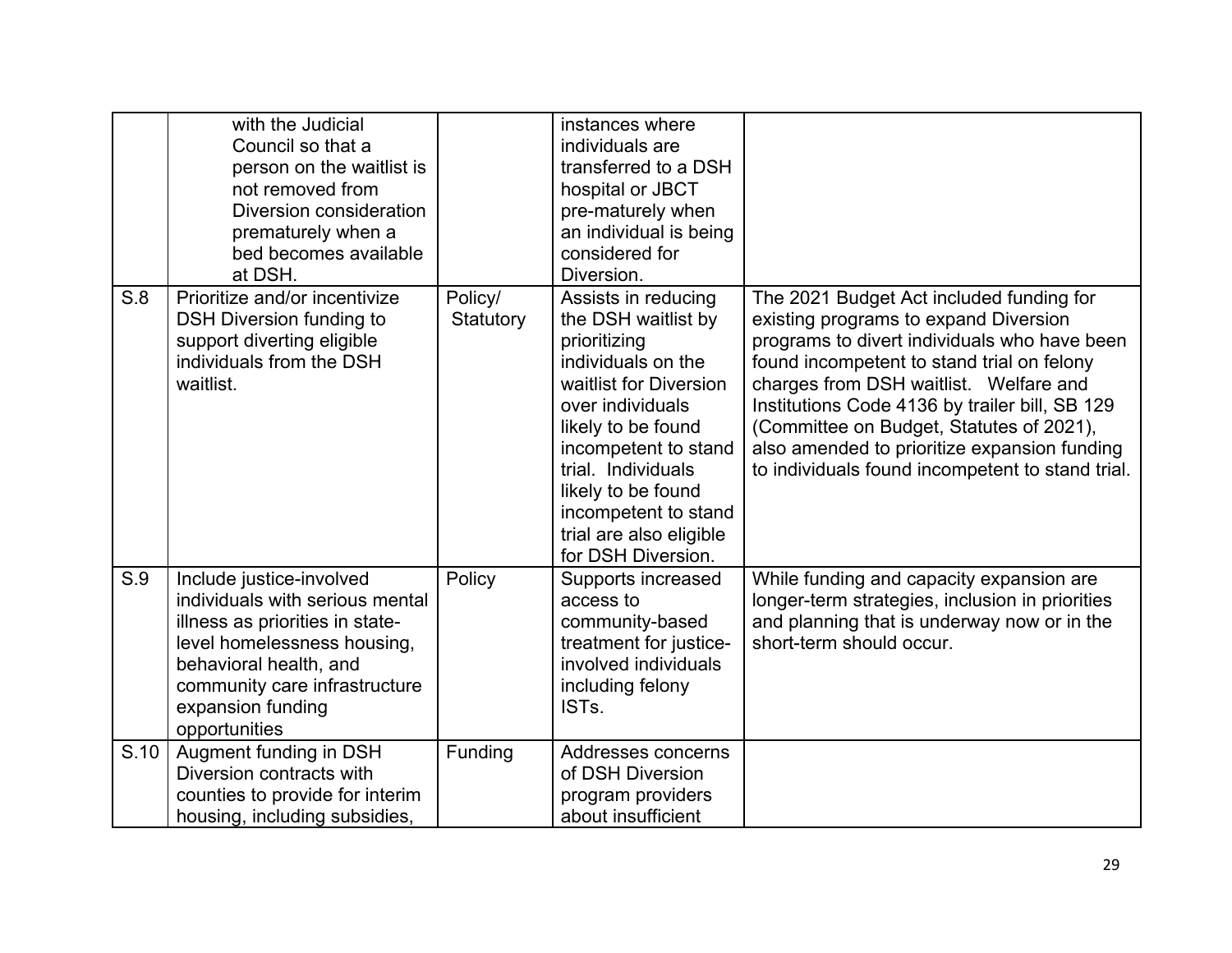|      | and housing-related costs to<br>support increased placements<br>into Diversion.                                                                                                                                                                                                                                                                                  |        | funding to access<br>housing for the DSH<br>Diversion population                                                                                                                   |  |
|------|------------------------------------------------------------------------------------------------------------------------------------------------------------------------------------------------------------------------------------------------------------------------------------------------------------------------------------------------------------------|--------|------------------------------------------------------------------------------------------------------------------------------------------------------------------------------------|--|
| S.11 | Local planning efforts for<br>homelessness housing,<br>behavioral health continuum,<br>and community care<br>expansion should include<br>behavioral health and<br>criminal-justice partners and<br>consider providing services for<br>justice-involved individuals<br>with Serious Mental Illness to<br>reduce homelessness and the<br>cycle of criminalization. | Policy | Supports local<br>efforts and inclusion<br>of justice-involved<br>individuals in<br>planning and<br>strategy<br>development for<br>local investments<br>and state-level<br>grants. |  |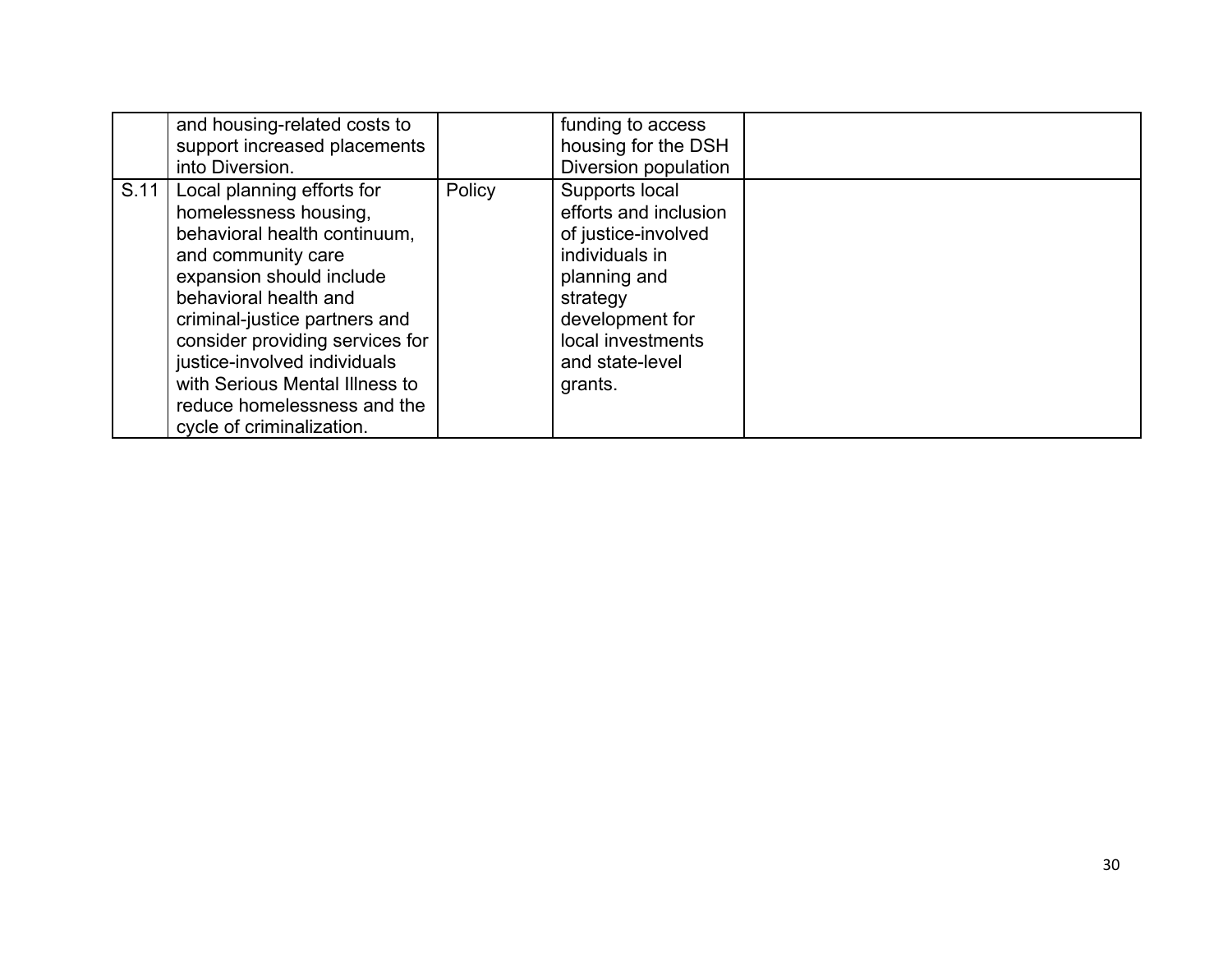#### **Medium-Term Strategies: Solutions that can begin implementation by January 10, 2023**

Goals:

- a. Continue to provide timely access to treatment.
- b. Begin to implement other changes that address broader goals of reducing the number of ISTs.
- c. Increase IST treatment alternatives.

|  |  | ∽<br>ີ | vpe | .<br>י הר<br>$-$<br>خالك<br>.<br>undul i | ′ )th∈.<br>$ -$<br>Considerations |
|--|--|--------|-----|------------------------------------------|-----------------------------------|
|--|--|--------|-----|------------------------------------------|-----------------------------------|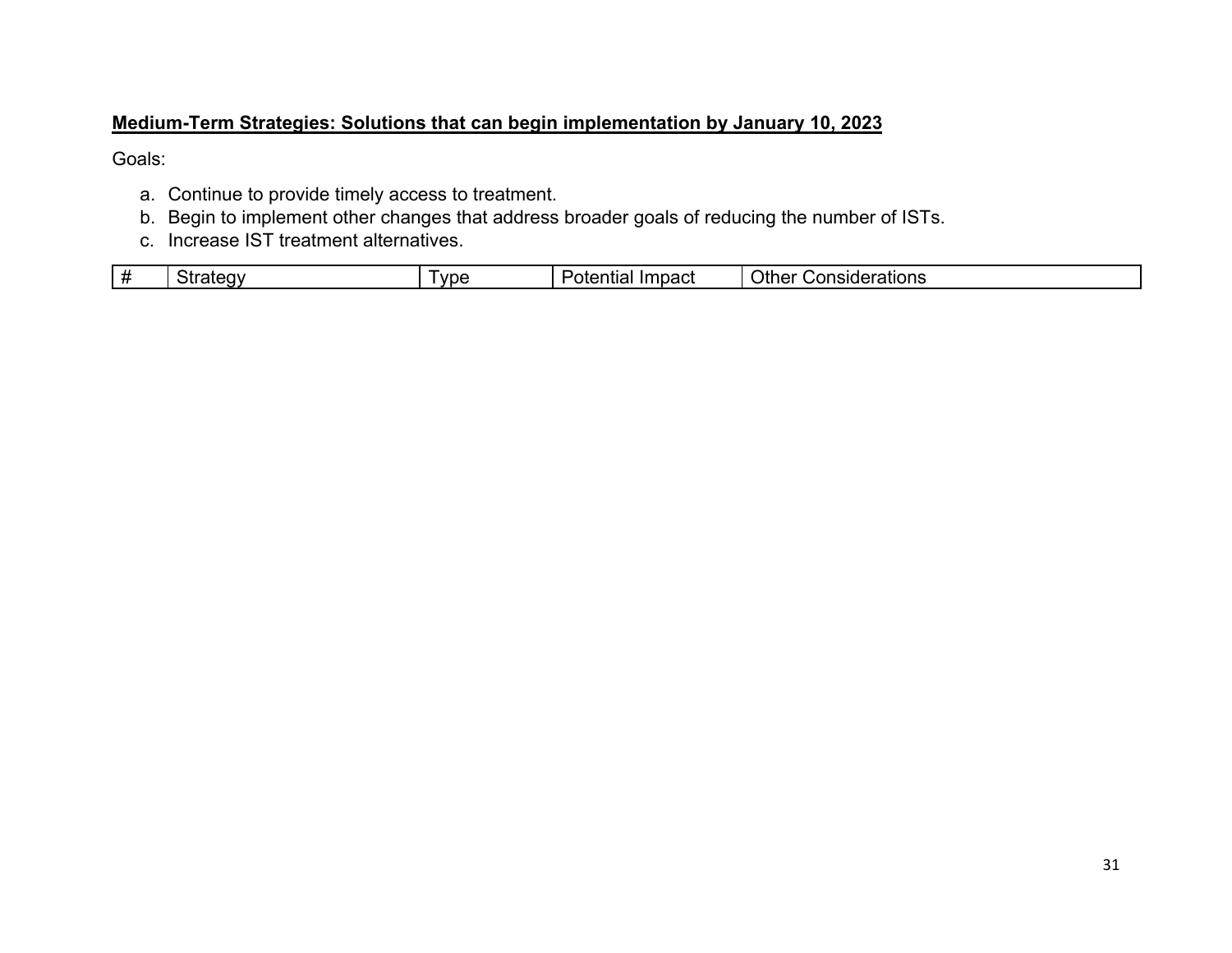| <b>Statutorily prioritize</b> | Statutory/ | <b>Establishes priority</b> | Corresponding operational changes could be         |
|-------------------------------|------------|-----------------------------|----------------------------------------------------|
| community outpatient          |            | for Diversion and           | implemented to also develop clinical factors       |
| treatment and Diversion for   | Funding    | community-based             | for determination of treatment in State            |
| individuals found             |            | treatment for felony        | hospitals versus jail-based competency             |
| incompetent to stand trial on |            | <b>ISTs whenever</b>        | treatment programs. Currently, over referral       |
| felony charges for            |            | appropriate based           | to state hospitals and jail-based competency       |
| individuals with less severe  |            | on an individual's          | treatment programs and under-utilization of        |
| behavioral health needs and   |            | treatment needs and         | Diversion programs and lack of community-          |
| criminogenic risk, and        |            | criminogenic risk.          | based treatment programs results in lengthy        |
| reserve jail-based            |            | Prioritizes utilization     | waitlists and inefficient utilization of inpatient |
| competency and state          |            | of state-hospital and       | and jail-based beds.                               |
| hospital treatment for        |            | jail-based                  |                                                    |
| individuals with the highest  |            | competency                  | Implementation of statutory changes may            |
| needs. Options include:       |            | treatment programs          | require funding or other supports related to       |
| Require                       |            | for those with the          | court hearings and treatment capacity.             |
| consideration of              |            | highest needs.              |                                                    |
| Diversion for anyone          |            |                             |                                                    |
| found incompetent to          |            |                             |                                                    |
| stand trial on felony         |            |                             |                                                    |
| charges.                      |            |                             |                                                    |
| Treat penal code<br>$\bullet$ |            |                             |                                                    |
| 1170(h) felonies, for         |            |                             |                                                    |
| which the maximum             |            |                             |                                                    |
| penalty is a prison           |            |                             |                                                    |
| term served in the            |            |                             |                                                    |
| county jail rather than       |            |                             |                                                    |
| in state prison,              |            |                             |                                                    |
| consistent with SB            |            |                             |                                                    |
| 317 (Chapter 599,             |            |                             |                                                    |
| Statutes of 2021)             |            |                             |                                                    |
| which requires a              |            |                             |                                                    |
| hearing for Diversion         |            |                             |                                                    |
| eligibility, if not           |            |                             |                                                    |
|                               |            |                             |                                                    |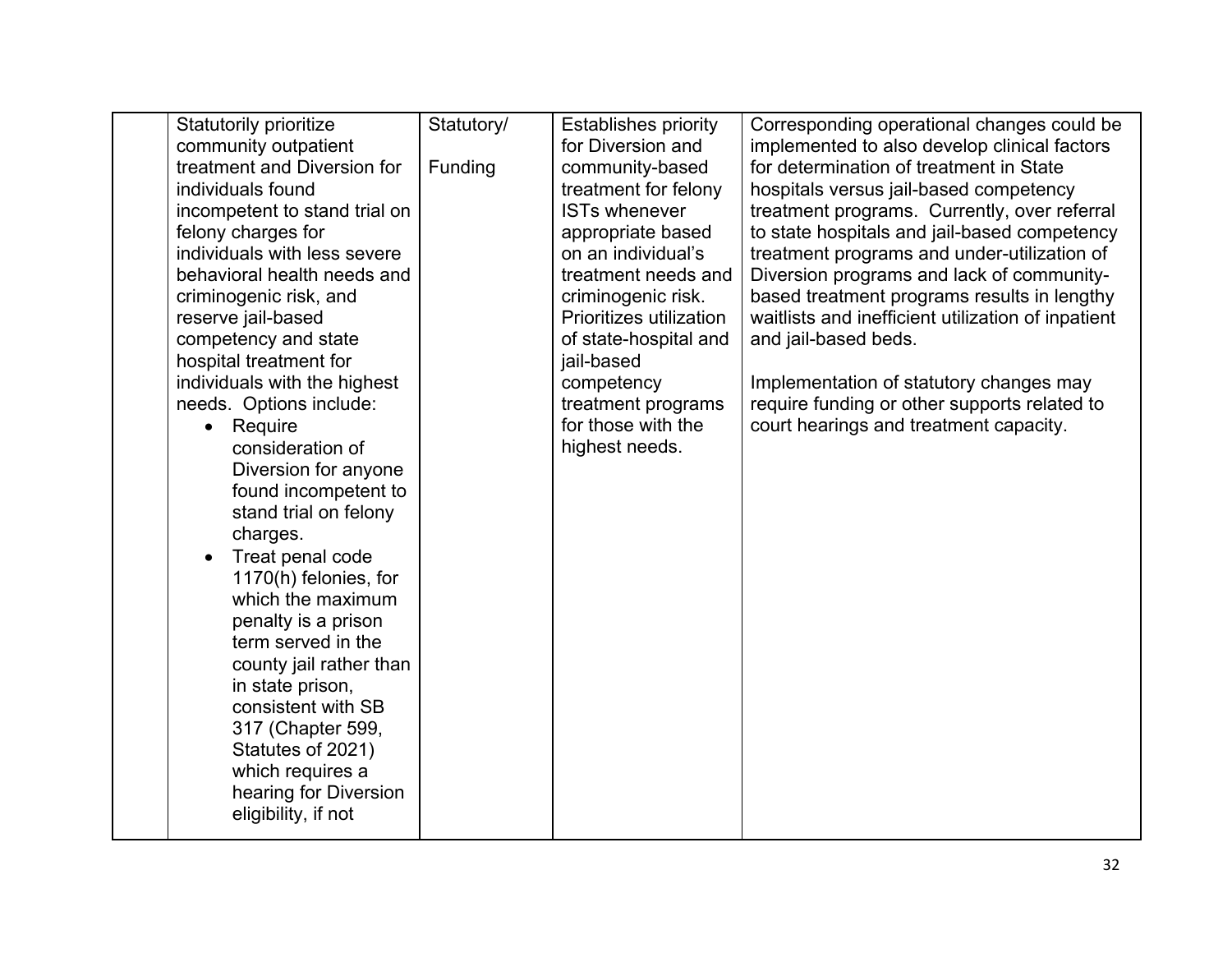| Diversion eligible, a  |  |  |
|------------------------|--|--|
| hearing to consider    |  |  |
| assisted outpatient    |  |  |
| treatment,             |  |  |
| conservatorship, or    |  |  |
| dismissal of the       |  |  |
| charges.               |  |  |
| Change presumption     |  |  |
| of appropriate         |  |  |
| placement to           |  |  |
| outpatient treatment   |  |  |
| or Diversion for       |  |  |
| felony IST, require    |  |  |
| judicial determination |  |  |
| based on clinical      |  |  |
| needs or high          |  |  |
| community safety       |  |  |
| risk for placement at  |  |  |
| DSH or in a jail-      |  |  |
| based treatment        |  |  |
| program, and a         |  |  |
| determination that     |  |  |
| community resources    |  |  |
| are available to meet  |  |  |
| the treatment needs    |  |  |
| of the individual.     |  |  |
| Reform exclusion       |  |  |
| criteria of Diversion  |  |  |
| under PC 1001.36 to    |  |  |
| "clear and present     |  |  |
| risk to public safety" |  |  |
| rather than            |  |  |
|                        |  |  |
|                        |  |  |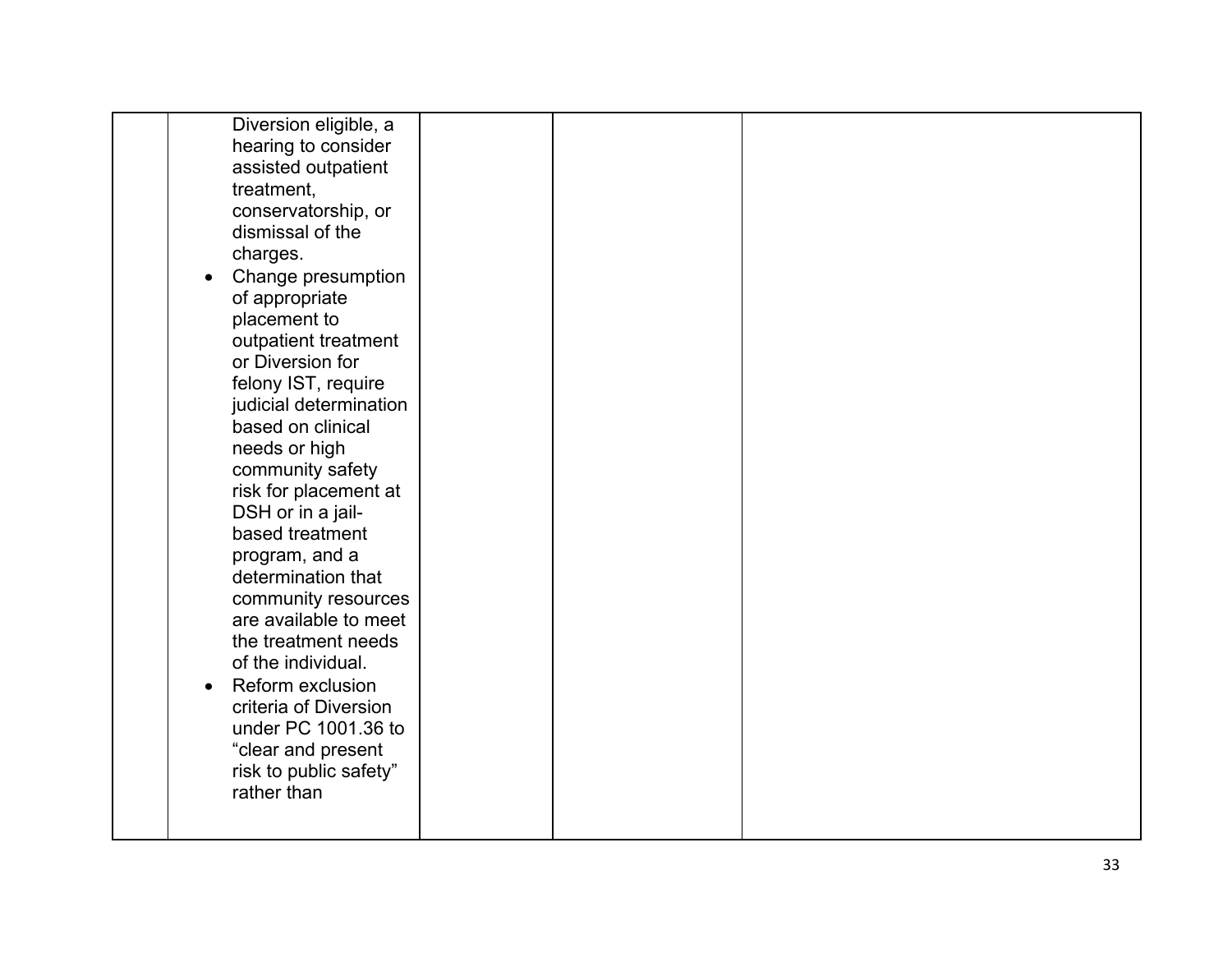| "unreasonable risk to   |  |  |
|-------------------------|--|--|
| public safety."         |  |  |
| Statutorily require the |  |  |
| use of structured       |  |  |
| mental health risk      |  |  |
| assessments to          |  |  |
|                         |  |  |
| assist in identifying   |  |  |
| defendants that         |  |  |
| should be eligible for  |  |  |
| Diversion or            |  |  |
| community               |  |  |
| treatment.              |  |  |
| Require judicial        |  |  |
| consideration of        |  |  |
| Diversion at the        |  |  |
| outset of criminal      |  |  |
| proceedings for         |  |  |
| mentally ill            |  |  |
| defendants.             |  |  |
| Eliminate the           |  |  |
| requirement of a        |  |  |
| nexus between the       |  |  |
| defendant's mental      |  |  |
|                         |  |  |
| disorder and the        |  |  |
| charged offense for     |  |  |
| individuals diagnosed   |  |  |
| with a serious mental   |  |  |
| illness or establishing |  |  |
| a rebuttable            |  |  |
| presumption of          |  |  |
| nexus.                  |  |  |
| Establish a             |  |  |
| presumption of          |  |  |
|                         |  |  |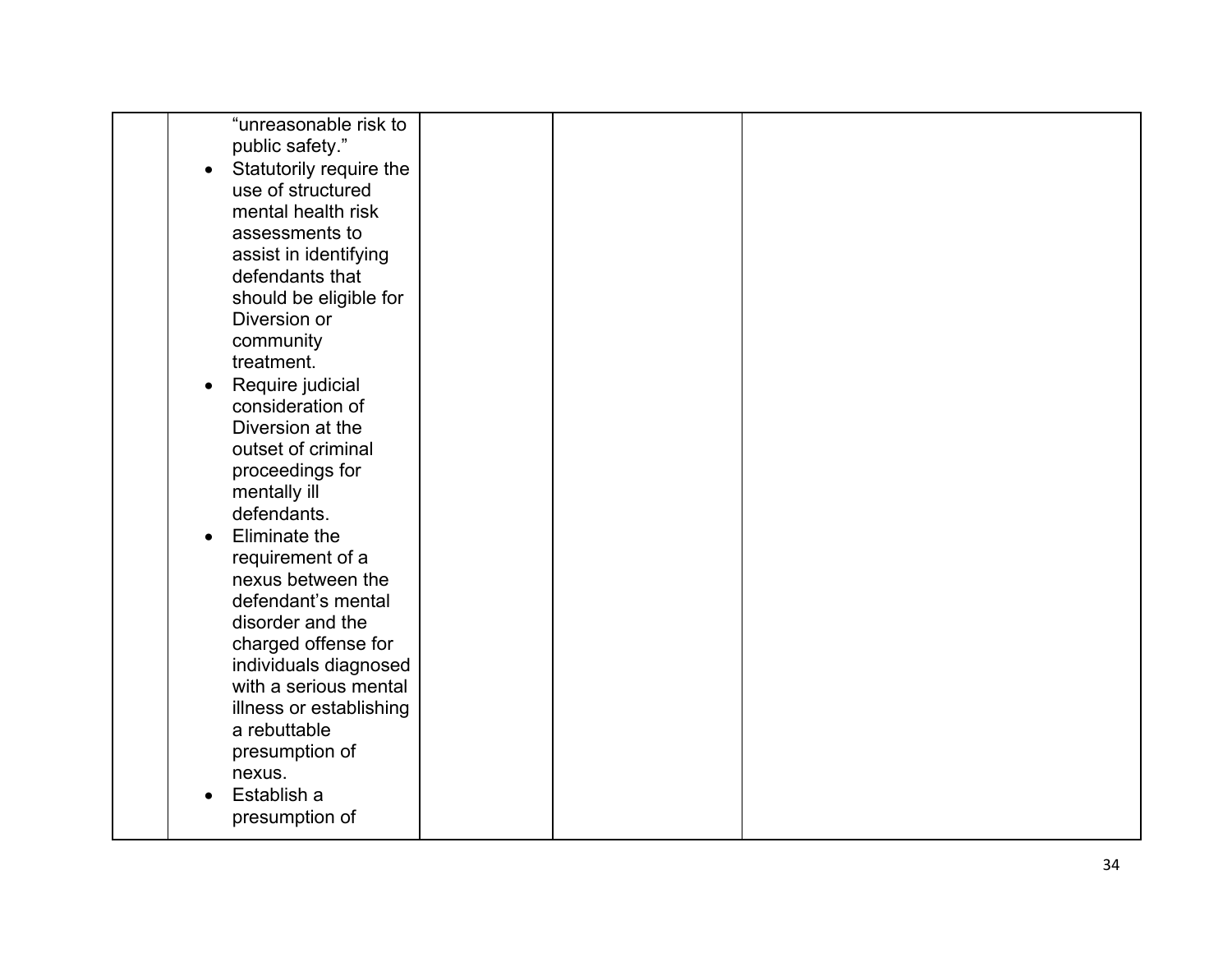| Diversion eligibility if                         |  |  |
|--------------------------------------------------|--|--|
|                                                  |  |  |
| an individual is                                 |  |  |
| determined to be                                 |  |  |
|                                                  |  |  |
| incompetent to stand                             |  |  |
| trial and meets                                  |  |  |
|                                                  |  |  |
| clinical and legal                               |  |  |
|                                                  |  |  |
|                                                  |  |  |
| eligibility, subject to<br>the availability of a |  |  |
| treatment plan.                                  |  |  |
|                                                  |  |  |
|                                                  |  |  |
|                                                  |  |  |
|                                                  |  |  |
|                                                  |  |  |
|                                                  |  |  |
|                                                  |  |  |
|                                                  |  |  |
|                                                  |  |  |
|                                                  |  |  |
|                                                  |  |  |
|                                                  |  |  |
|                                                  |  |  |
|                                                  |  |  |
|                                                  |  |  |
|                                                  |  |  |
|                                                  |  |  |
|                                                  |  |  |
|                                                  |  |  |
|                                                  |  |  |
|                                                  |  |  |
|                                                  |  |  |
|                                                  |  |  |
|                                                  |  |  |
|                                                  |  |  |
|                                                  |  |  |
|                                                  |  |  |
|                                                  |  |  |
|                                                  |  |  |
|                                                  |  |  |
|                                                  |  |  |
|                                                  |  |  |
|                                                  |  |  |
|                                                  |  |  |
|                                                  |  |  |
|                                                  |  |  |
|                                                  |  |  |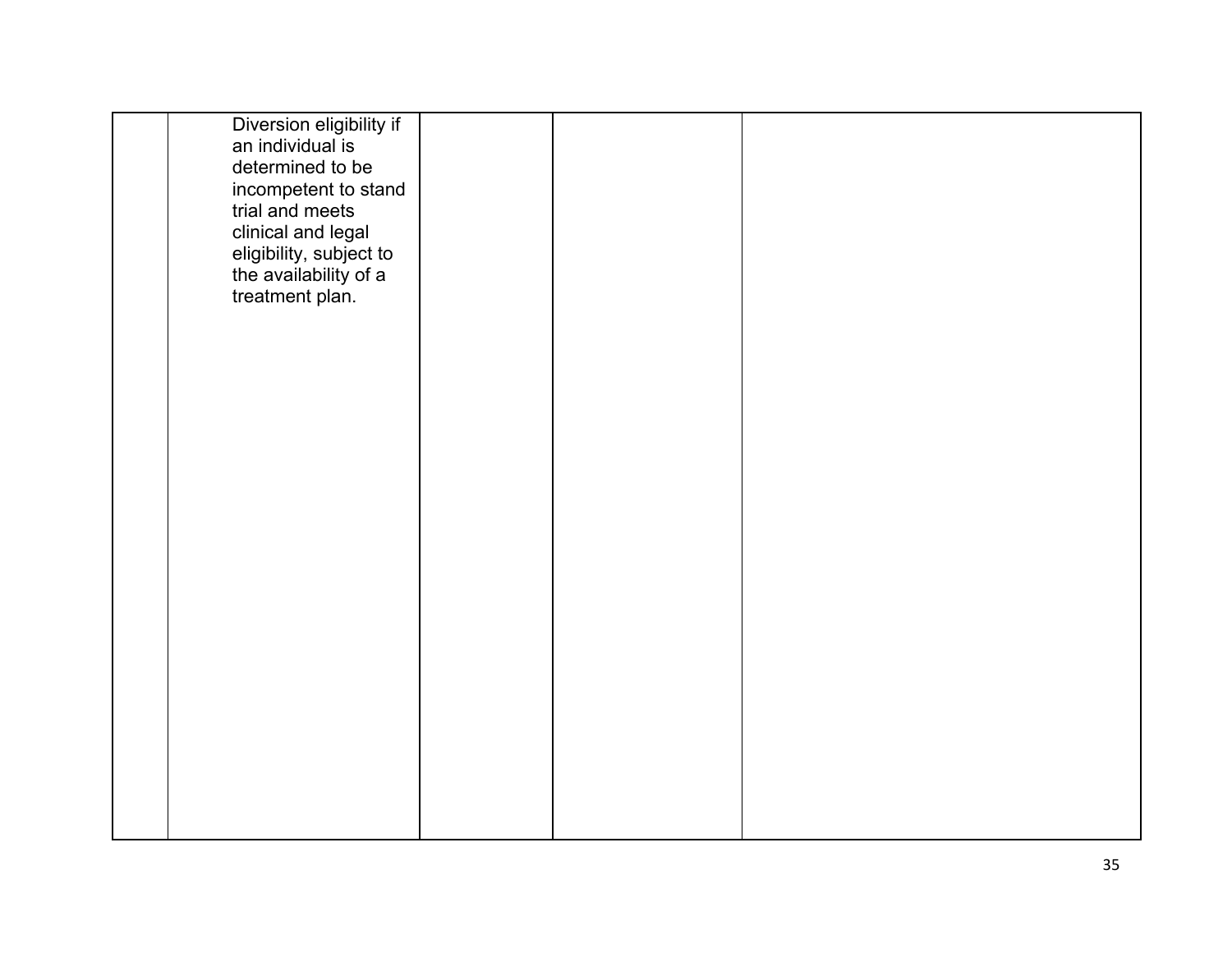| M.2 | Provide increased<br>opportunities and dedicated<br>funding for intensive<br>community treatment<br>models for individuals found<br>IST on felony charges.<br>Options include:<br><b>Assisted Outpatient</b><br>Treatment (AOT)<br><b>Forensic Assertive</b><br>Community<br>Treatment (FACT)<br><b>Full-Service</b><br>$\bullet$<br>Partnerships (FSP)<br>Regional community-<br>based treatment and<br>Diversion programs<br>for individuals not<br>tied to any one<br>county<br><b>Crisis Residential</b><br>Substance abuse<br>residential treatment<br>Psychiatric health<br>facilities<br><b>Mental Health</b><br>Rehabilitation<br>Centers<br>Transitional<br>residential treatment | Funding/<br>Policy | Increases access to<br>community-based<br>treatment<br>alternatives for<br>justice-involved<br>individuals with<br>serious mental<br>illnesses and<br>reduces the<br>incarceration. |                                                                                                                             |
|-----|--------------------------------------------------------------------------------------------------------------------------------------------------------------------------------------------------------------------------------------------------------------------------------------------------------------------------------------------------------------------------------------------------------------------------------------------------------------------------------------------------------------------------------------------------------------------------------------------------------------------------------------------------------------------------------------------|--------------------|-------------------------------------------------------------------------------------------------------------------------------------------------------------------------------------|-----------------------------------------------------------------------------------------------------------------------------|
| M.3 | Establish a new category of<br>forensic Assisted Outpatient                                                                                                                                                                                                                                                                                                                                                                                                                                                                                                                                                                                                                                | Statutory          | Increases access to<br>community-based<br>treatment                                                                                                                                 | Establishing category would be a medium-<br>term strategy. However, implementing<br>programs would be a long-term strategy. |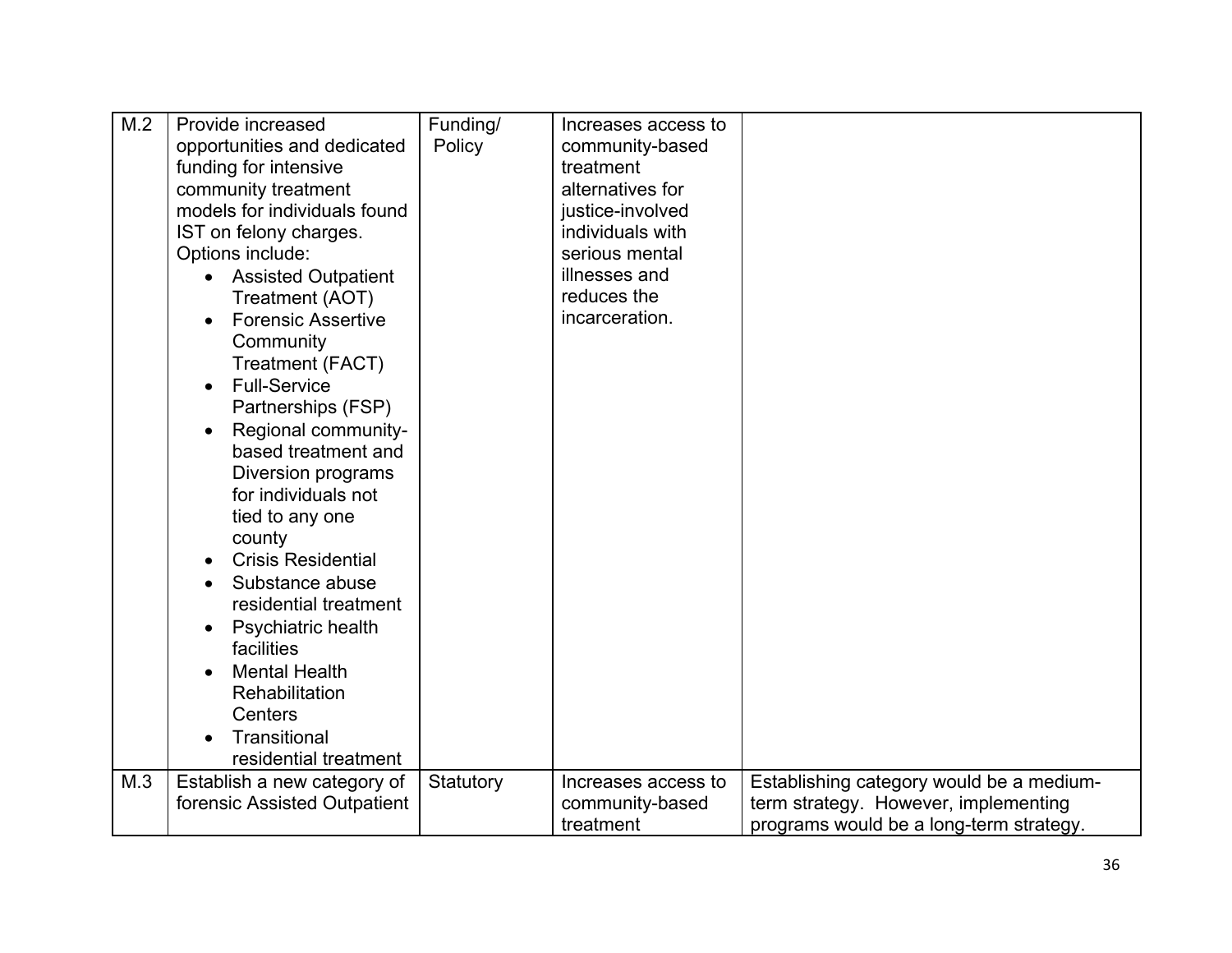|     | Treatment commitment that        |            | alternatives for       |  |
|-----|----------------------------------|------------|------------------------|--|
|     | includes:                        |            | justice-involved       |  |
|     | Housing<br>$\bullet$             |            | individuals with       |  |
|     | Long-acting                      |            | serious mental         |  |
|     | injectable psychiatric           |            | illnesses and          |  |
|     | medication                       |            | reduces the            |  |
|     | Involuntary<br>$\bullet$         |            | incarceration. A       |  |
|     | medication orders,               |            | forensic AOT           |  |
|     | when necessary, as               |            | commitment would       |  |
|     | ordered by the court,            |            | ensure access to,      |  |
|     | and appropriate due              |            | and engagement         |  |
|     | process procedures               |            | with an intensive      |  |
|     | are followed.                    |            | level of outpatient    |  |
|     | <b>FACT</b> team                 |            | services designed to   |  |
|     | Intensive case                   |            | interrupt the cycle of |  |
|     | management                       |            | criminalization in     |  |
|     |                                  |            | lieu of inpatient      |  |
|     |                                  |            | restoration            |  |
|     |                                  |            | commitment.            |  |
| M.4 | Establishing statewide pool      | Funding/   | Assists courts in      |  |
|     | of court-appointed               | Operations | access to expanded     |  |
|     | evaluators and increase the      |            | statewide pool of      |  |
|     | number of qualified              |            | court-appointed        |  |
|     | evaluators:                      |            | evaluators and         |  |
|     | Request counties to<br>$\bullet$ |            | potentially reduces    |  |
|     | share their lists of             |            | the amount of time     |  |
|     | court-appointed                  |            | individuals wait in    |  |
|     | evaluators.                      |            | jail for a court-      |  |
|     | <b>Identify</b>                  |            | appointed              |  |
|     | demographics and                 |            | evaluation.            |  |
|     | cultural and linguistic          |            | Establishing a         |  |
|     | competence of                    |            | diverse pool of court  |  |
|     | evaluators.                      |            | appointed              |  |
|     |                                  |            |                        |  |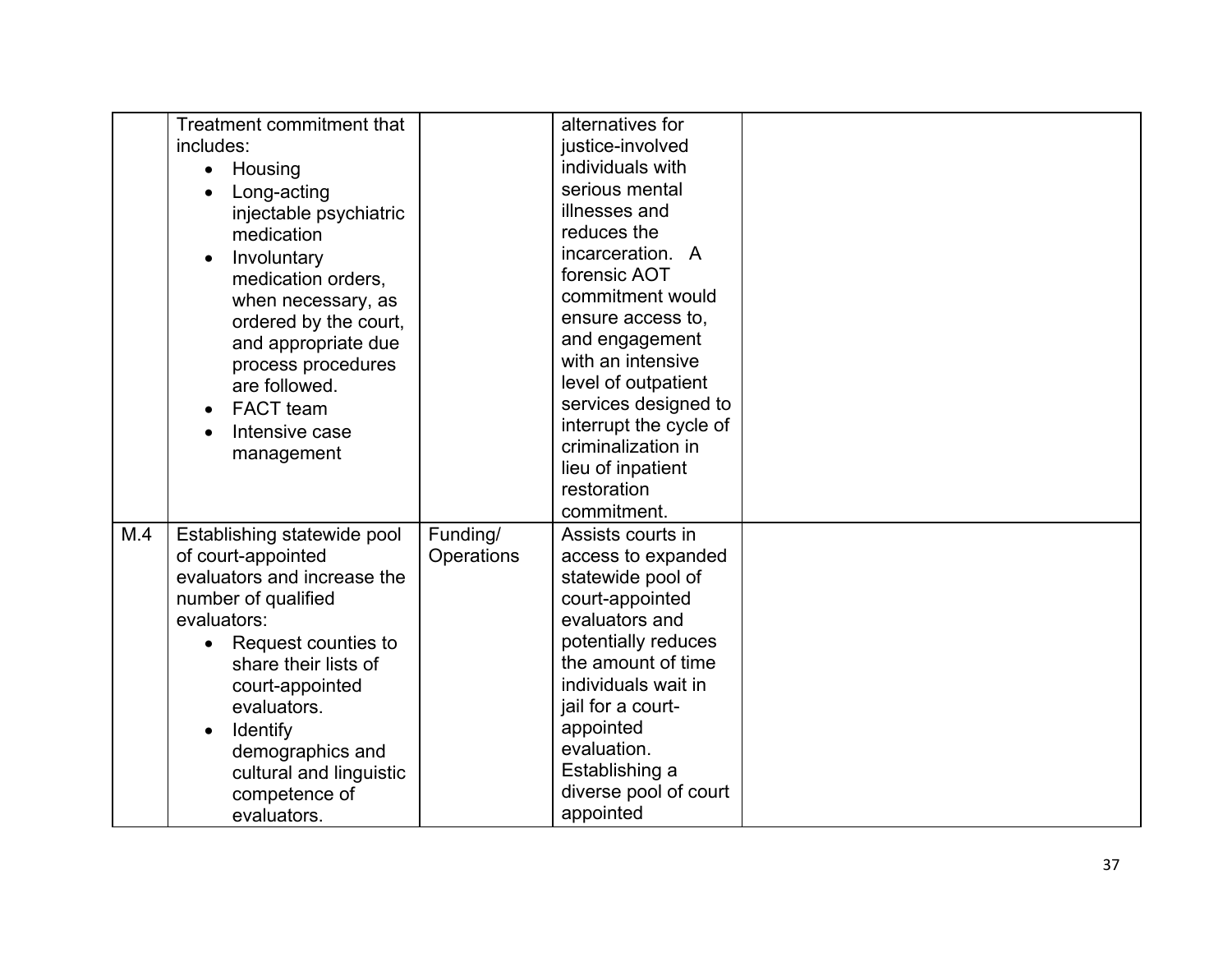|     | Increase court<br>funding for court<br>appointed evaluator<br>pay.                                                                                                                                                                                                                                                                                                                                                                                                                      |           | evaluators reduces<br>the risk that<br>individuals are<br>determined to be<br>incompetent to<br>stand trial due to<br>cultural and<br>linguistic<br>differences.                                                                                                                                    |                                                                                                                                                                                                                                                                                                                                                                                                                                                                                                                                                                              |
|-----|-----------------------------------------------------------------------------------------------------------------------------------------------------------------------------------------------------------------------------------------------------------------------------------------------------------------------------------------------------------------------------------------------------------------------------------------------------------------------------------------|-----------|-----------------------------------------------------------------------------------------------------------------------------------------------------------------------------------------------------------------------------------------------------------------------------------------------------|------------------------------------------------------------------------------------------------------------------------------------------------------------------------------------------------------------------------------------------------------------------------------------------------------------------------------------------------------------------------------------------------------------------------------------------------------------------------------------------------------------------------------------------------------------------------------|
| M.5 | Improve statutory process<br>leading to finding of<br>incompetence or restoration<br>to competence:<br>Set time frames for<br>appointments of<br>court appointed<br>evaluators and<br>receipt of reports.<br>Set statewide<br>standards for court<br>evaluations and<br>reports.<br>Expand list of<br>individuals who can<br>recommend to the<br>court a need for re-<br>evaluation if<br>someone may have<br>been restored -<br>noted already<br>authorized for those<br>over 60 days. | Statutory | Reduces time in jail<br>for individuals<br>awaiting<br>competency<br>assessments and<br>increases quality of<br>court-appointed<br>evaluator reports.<br>Allows an individual<br>to be reevaluated for<br>competency after<br>the initial finding and<br>before transfer to a<br>treatment program. | Penal Code 1370 in 2019 was amended to<br>allow jail providers and public defenders to<br>request the court to appoint an evaluator to<br>reevaluate a person's competency. Welfare<br>and Institutions Code 4335.2 was added in<br>2021 to allow DSH evaluators to reevaluate<br>an individual for competency after they have<br>been on the waitlist for 60 days.<br>Implementation of statutory changes may<br>require funding or other support.<br>Establishing timeline for court-appointed<br>evaluators would be dependent upon<br>increasing the pool of evaluators. |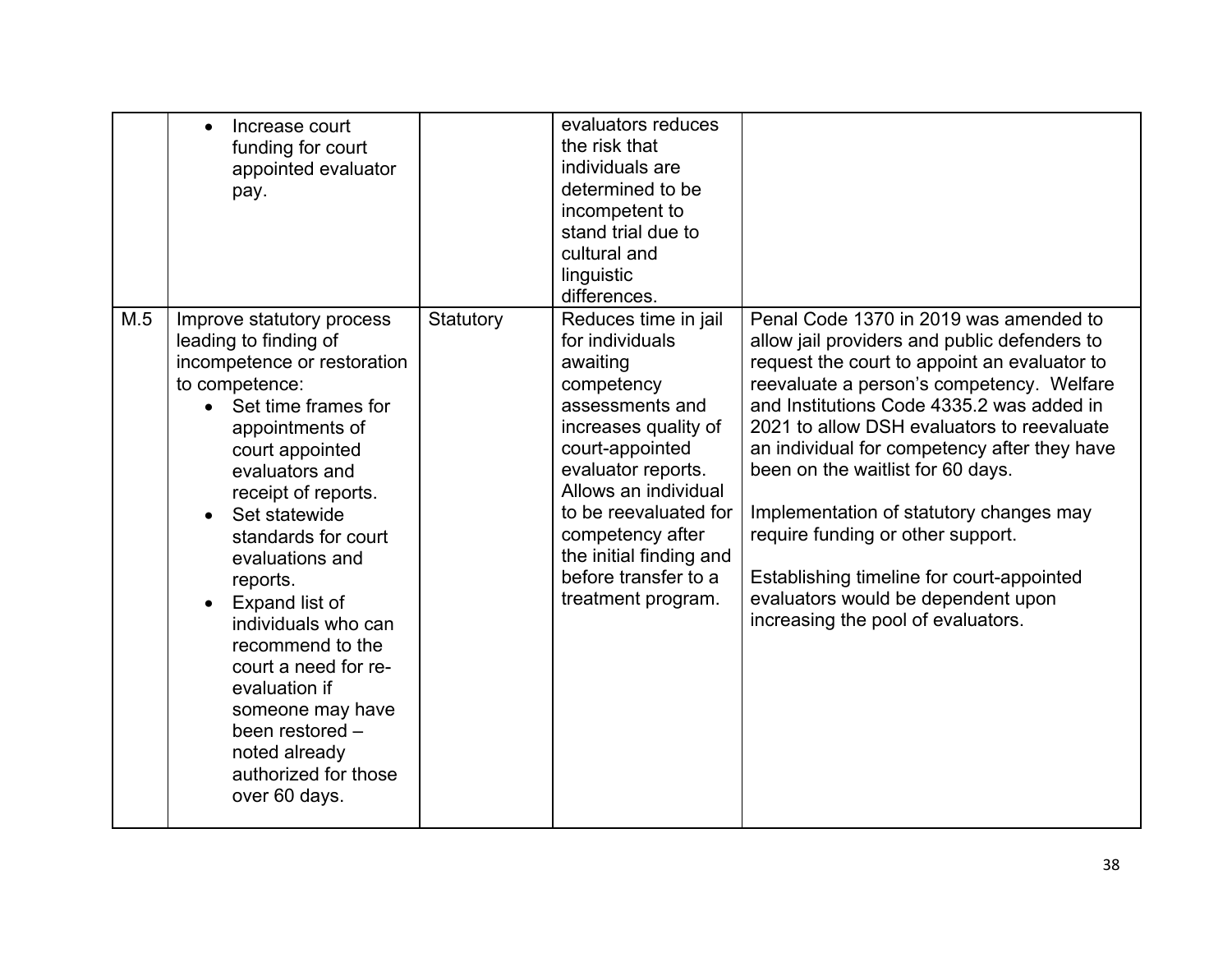| M.6 | Revise items court-<br>appointed evaluators must<br>consider when assessing<br>competence to include:<br><b>Eligibility for</b><br>$\bullet$<br><b>Diversion</b><br>Likelihood for<br>restoration<br><b>Medical needs</b><br>Capacity to consent<br>to medications<br>Consideration of<br>malingering                                  | Statutory | Assists the court in<br>determining an<br>individual's potential<br>eligibility for<br>Diversion or whether<br>another treatment<br>pathway to<br>competency<br>restoration is more<br>appropriate.                                                                                                                         | Important to ensure appropriate training,<br>technical assistance, and quality assurance<br>measures for court-appointed evaluators are<br>also implemented in conjunction with this<br>recommendation, otherwise individuals may<br>unnecessarily be excluded from Diversion<br>opportunities.<br>May also consider whether the court-<br>appointed evaluator competency assessment<br>could also include placement<br>recommendations rather than having a<br>separate placement performed by the<br><b>CONREP Community Program Director.</b><br>Would require significant training and<br>technical assistance on increasing knowledge<br>of the statewide continuum of placement<br>options. |
|-----|----------------------------------------------------------------------------------------------------------------------------------------------------------------------------------------------------------------------------------------------------------------------------------------------------------------------------------------|-----------|-----------------------------------------------------------------------------------------------------------------------------------------------------------------------------------------------------------------------------------------------------------------------------------------------------------------------------|---------------------------------------------------------------------------------------------------------------------------------------------------------------------------------------------------------------------------------------------------------------------------------------------------------------------------------------------------------------------------------------------------------------------------------------------------------------------------------------------------------------------------------------------------------------------------------------------------------------------------------------------------------------------------------------------------|
| M.7 | Revise/improve involuntary<br>medication order statutory<br>process:<br>Involuntary<br>$\bullet$<br>medication orders<br>follow the person and<br>are not specific to the<br>placement locations.<br>Court-appointed<br>psychologists may<br>opine on consent<br>capacity and<br>potential need for<br>involuntary<br>medications when | Statutory | <b>Provides treatment</b><br>access and<br>stabilization for<br>individuals who do<br>not have the<br>capacity to consent<br>to treatment due to<br>the current severity<br>of the symptoms of<br>their mental illness.<br><b>Facilitates improved</b><br>care coordination<br>and rapid re-<br>stabilization to<br>prevent |                                                                                                                                                                                                                                                                                                                                                                                                                                                                                                                                                                                                                                                                                                   |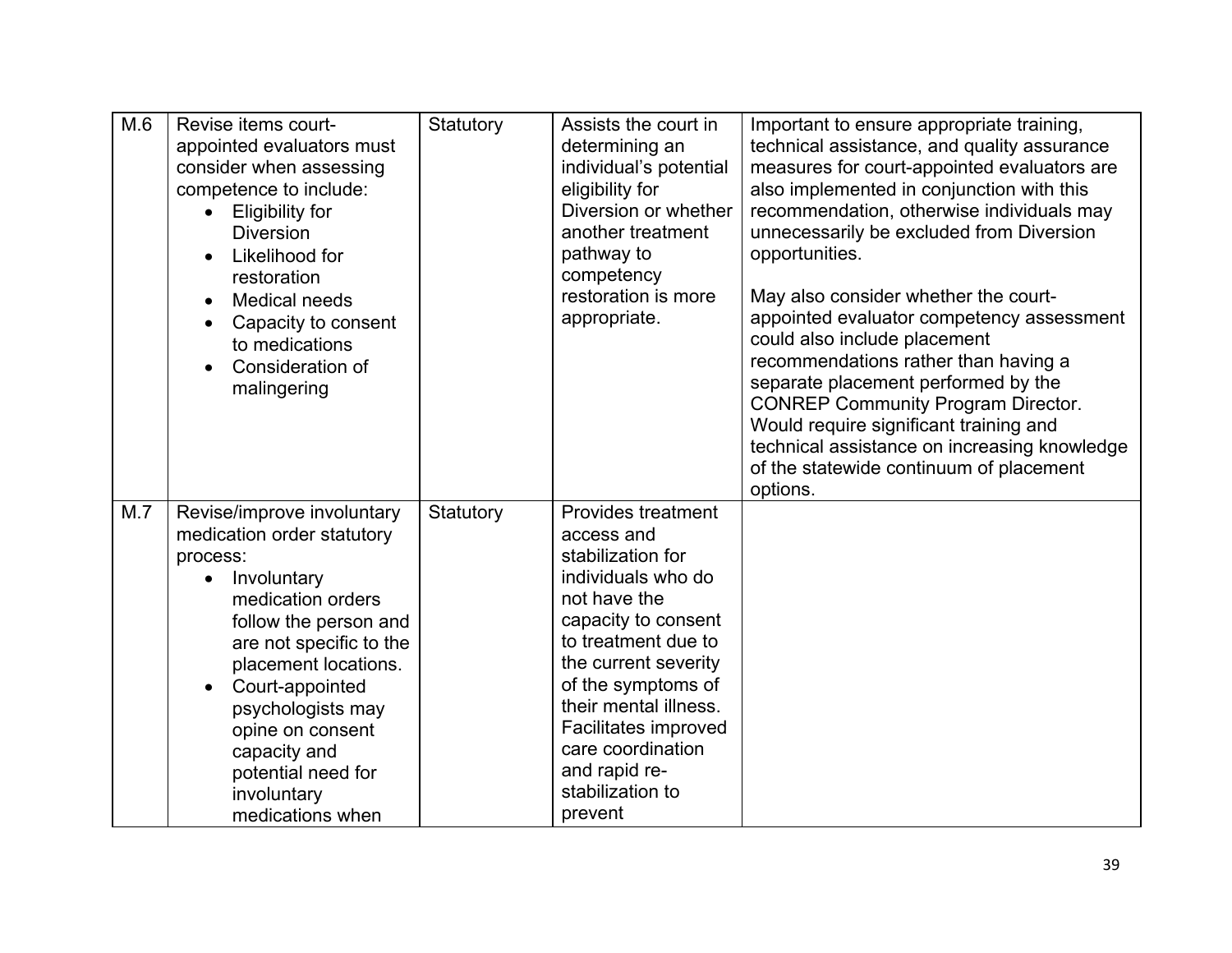|     | providing reports to<br>the court on<br>incompetence to<br>stand trial.<br>Remove special<br>designation<br>requirements in<br>Penal code 1369.1<br>requiring jails to be<br>designated to provide<br>involuntary<br>medications for<br>felony ISTs and allow<br>jails to provide<br>involuntary<br>medications, when<br>necessary, ordered<br>by the court, and<br>appropriate due<br>process procedures<br>have been followed. |                        | rehospitalization in<br>locked settings<br>when a justice-<br>involved individual<br>decompensates.                                                                        |                                                                                                                                                                                       |
|-----|----------------------------------------------------------------------------------------------------------------------------------------------------------------------------------------------------------------------------------------------------------------------------------------------------------------------------------------------------------------------------------------------------------------------------------|------------------------|----------------------------------------------------------------------------------------------------------------------------------------------------------------------------|---------------------------------------------------------------------------------------------------------------------------------------------------------------------------------------|
| M.8 | Provide access to<br>community-based inpatient<br>treatment, when needed, for<br>stabilization of acute mental<br>health symptoms prior to<br>placement in Diversion<br>programs.                                                                                                                                                                                                                                                | Funding/<br>Capacity   | Provides increased<br>mental health<br>stabilization services<br>to reduce barriers to<br>Diversion eligibility<br>and increase access<br>to Diversion for<br>felony ISTs. | The 2021Budget Act includes \$250M for DSH<br>to increase IMD and sub-acute capacity in the<br>community for felony ISTs, which can be<br>utilized to provide stabilization services. |
| M.9 | Provide funding to expand<br>support services to<br>increasing utilization of<br>Diversion and community-                                                                                                                                                                                                                                                                                                                        | Funding/<br>Operations | Supports providers<br>in treatment and<br>support plan<br>development for                                                                                                  | Could pilot these support services in counties<br>with the greatest number of ISTs to facilitate<br>greater number of individuals placed in<br>Diversion.                             |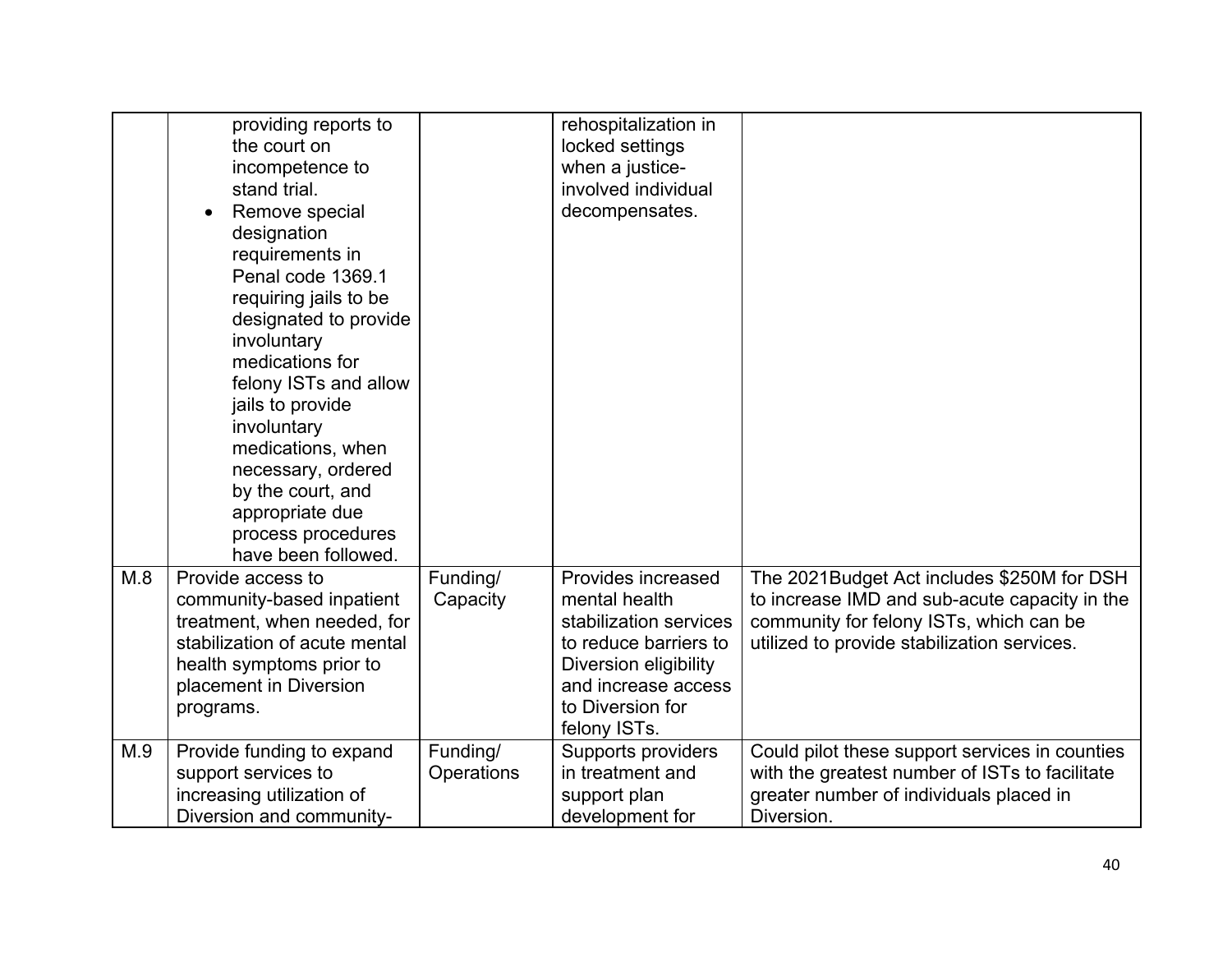|                         | based restoration for felony     | difficult cases and                  |                                                |
|-------------------------|----------------------------------|--------------------------------------|------------------------------------------------|
|                         | <b>ISTs and enhance services</b> | responding to                        | The 2021 Enacted Budget includes funding to    |
| for existing jail-based |                                  | emergent/urgent                      | support probation services for a subset of IST |
|                         | competency treatment             | Diversion program                    | defendants served in the Los Angeles           |
| programs including:     |                                  | and treatment                        | community-based restoration program. In        |
|                         | <b>Diversion Program</b>         | challenges.                          | addition, a portion of funding is available to |
| Provider                |                                  |                                      | expand community-based restoration             |
|                         | Support/Technical                | Increases treatment                  | programs to other counties and can be used     |
|                         | Assistance - develop             | engagement and                       | to support probation services.                 |
|                         | <b>Diversion technical</b>       | success in                           |                                                |
|                         | assistance/support               | Diversion/communit                   |                                                |
|                         | teams consisting of              | y-based treatment                    |                                                |
|                         | psychiatrists and                | for felony ISTs.                     |                                                |
|                         | criminal justice                 |                                      |                                                |
|                         | experts to provide 24            | Assists court and                    |                                                |
|                         | hours a day 7 days a             | jails with navigation,               |                                                |
|                         | week non-urgent and              | identification, and<br>connection to |                                                |
|                         | emergency technical              |                                      |                                                |
|                         | assistance and                   | system partners to<br>facilitate     |                                                |
|                         |                                  | dismissal/Diversion,                 |                                                |
| support.                |                                  | case planning, and                   |                                                |
|                         | <b>Forensic Peer</b>             | effective reentry to                 |                                                |
|                         | <b>Support Specialists</b>       | the community.                       |                                                |
|                         | (or General Peer                 |                                      |                                                |
|                         | <b>Support Specialists)</b>      | <b>Expands</b>                       |                                                |
|                         | - Provide funding to             | opportunities for                    |                                                |
|                         | support utilization of           | higher-risk                          |                                                |
|                         | peer support                     | individuals to be                    |                                                |
|                         | specialists in the               | served in community                  |                                                |
|                         | courts, jails,                   | programs.                            |                                                |
|                         | Diversion, and                   |                                      |                                                |
|                         | treatment programs.              |                                      |                                                |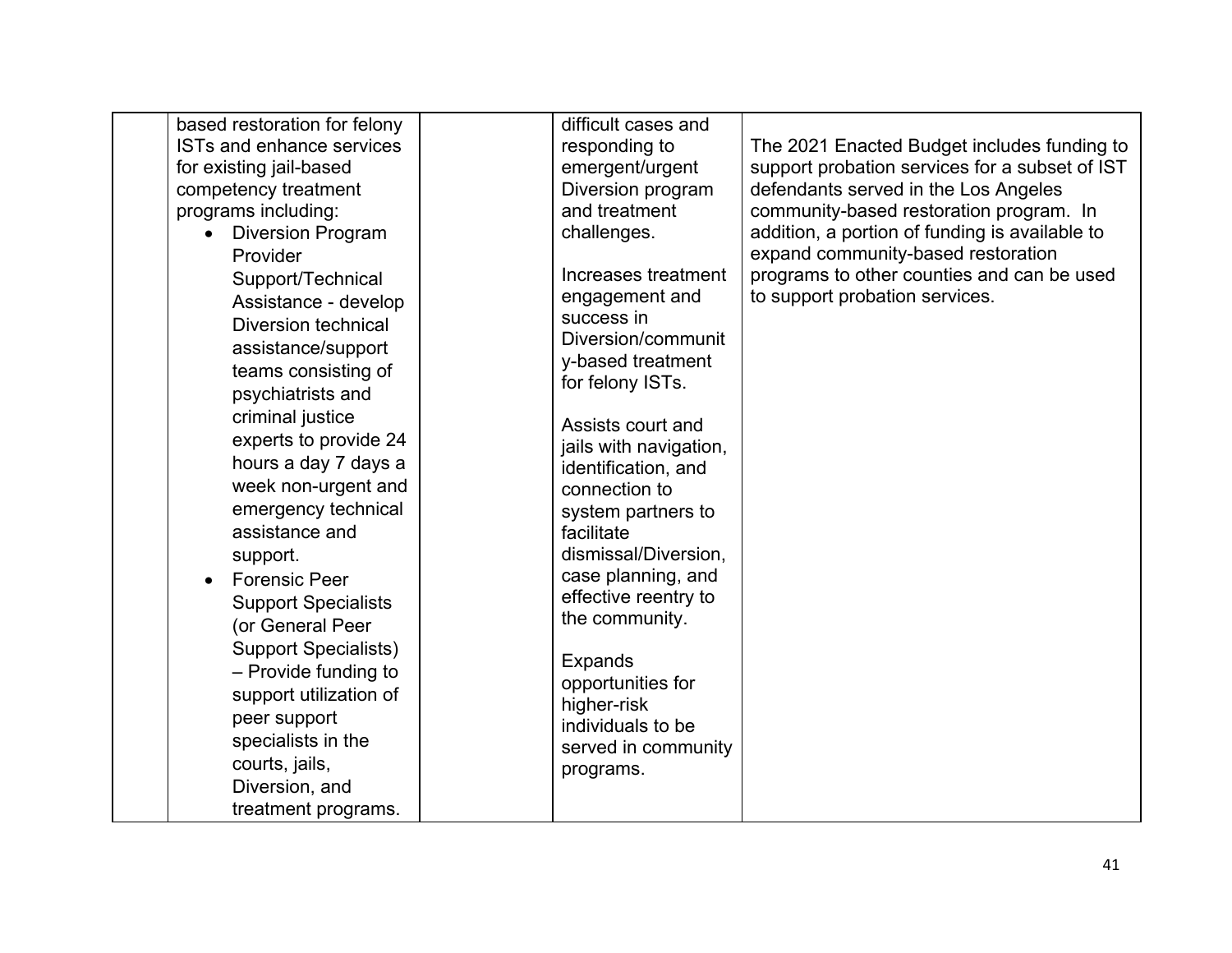| Probation<br>$\bullet$   | Increases funding |  |
|--------------------------|-------------------|--|
| Partnerships -           | for community-    |  |
| Leverage potential       | based housing.    |  |
| opportunity for          |                   |  |
| probation                |                   |  |
| partnerships to          |                   |  |
| provide community        |                   |  |
| Diversion supervision    |                   |  |
| and rapport building     |                   |  |
| and increasing client    |                   |  |
| engagement in            |                   |  |
| treatment for higher-    |                   |  |
| risk individuals.        |                   |  |
| Integration of the       |                   |  |
| <b>SSI/SSDI Outreach</b> |                   |  |
| Access, and              |                   |  |
| Recovery (SOAR           |                   |  |
| specialists in           |                   |  |
| Diversion programs       |                   |  |
| to increase SSI/SSDI     |                   |  |
| application success      |                   |  |
| rates and increase       |                   |  |
| individual funding for   |                   |  |
| community-based          |                   |  |
| housing. Forensic        |                   |  |
| navigators - provide     |                   |  |
| funding to support       |                   |  |
| utilization of liaisons  |                   |  |
| or navigators in         |                   |  |
| courts/jails to identify |                   |  |
| those who may need       |                   |  |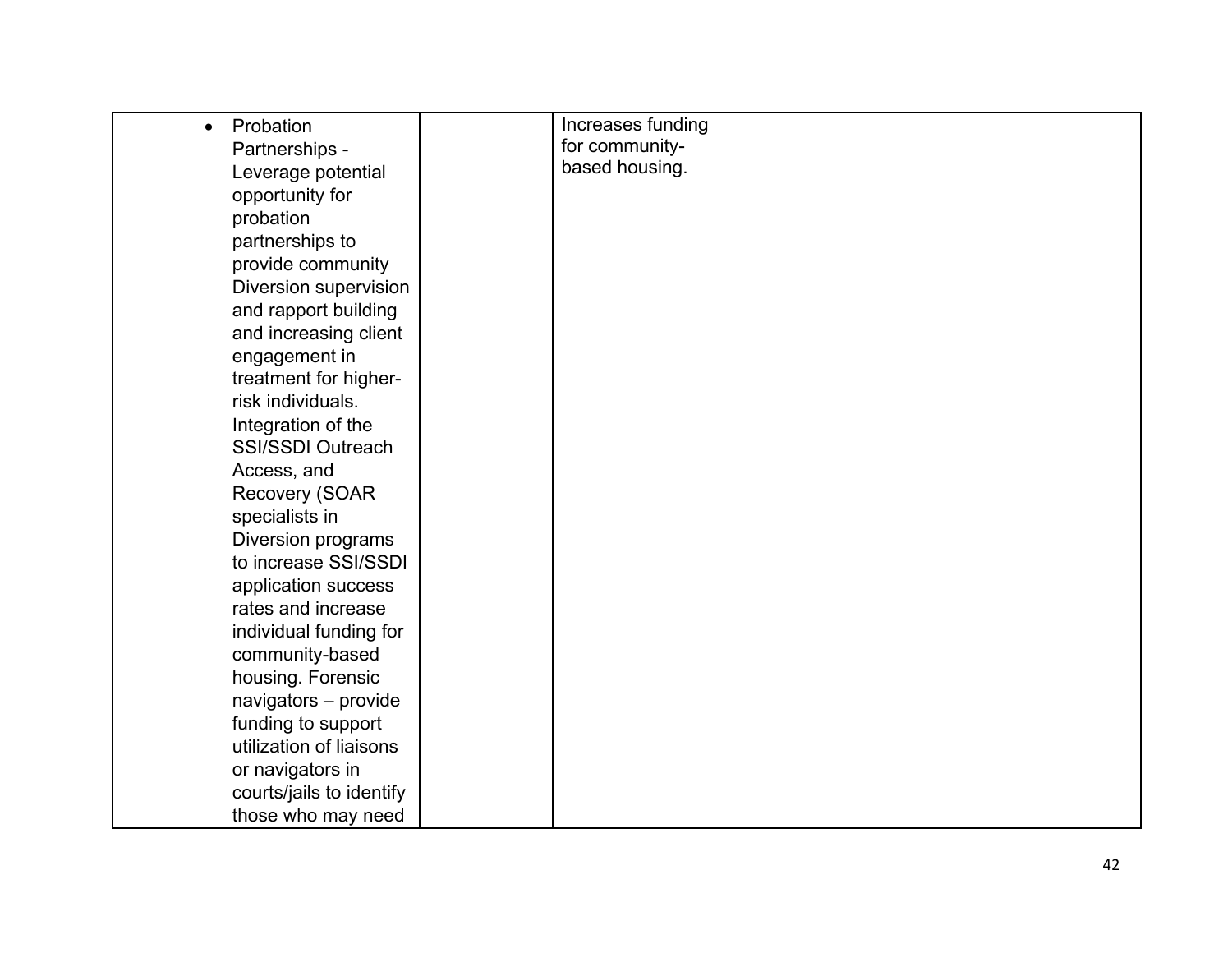|                       | community-based<br>treatment and<br>supports and make<br>appropriate<br>connections with<br>system partners to<br>facilitate<br>dismissal/Diversion,<br>case planning, and<br>effective reentry to<br>the community.                                                                                                                                                                                                           |                    |                                                                                                                            |                                                                                                                                      |
|-----------------------|--------------------------------------------------------------------------------------------------------------------------------------------------------------------------------------------------------------------------------------------------------------------------------------------------------------------------------------------------------------------------------------------------------------------------------|--------------------|----------------------------------------------------------------------------------------------------------------------------|--------------------------------------------------------------------------------------------------------------------------------------|
| M.1<br>$\overline{0}$ | Support individuals with<br>serious mental illness<br>remaining stable in the<br>community by:<br>Implementing<br><b>Psychiatric Advance</b><br>Directives (PADs) -<br>peers would assist<br>with the completion<br>of the PADs (see<br>above for peer<br>costs).<br>Enhance funding to<br>the public guardians<br>to ensure people with<br>serious mental illness<br>are appropriately<br>placed in the<br>continuum of care. | Policy/<br>Funding | <b>Reduces</b><br>homelessness and<br>the cycle of<br>criminalization of<br>individuals with<br>serious mental<br>illness. | Disability Rights California is in the process of<br>updating their PAD resources and can be a<br>resource for guidance, forms, etc. |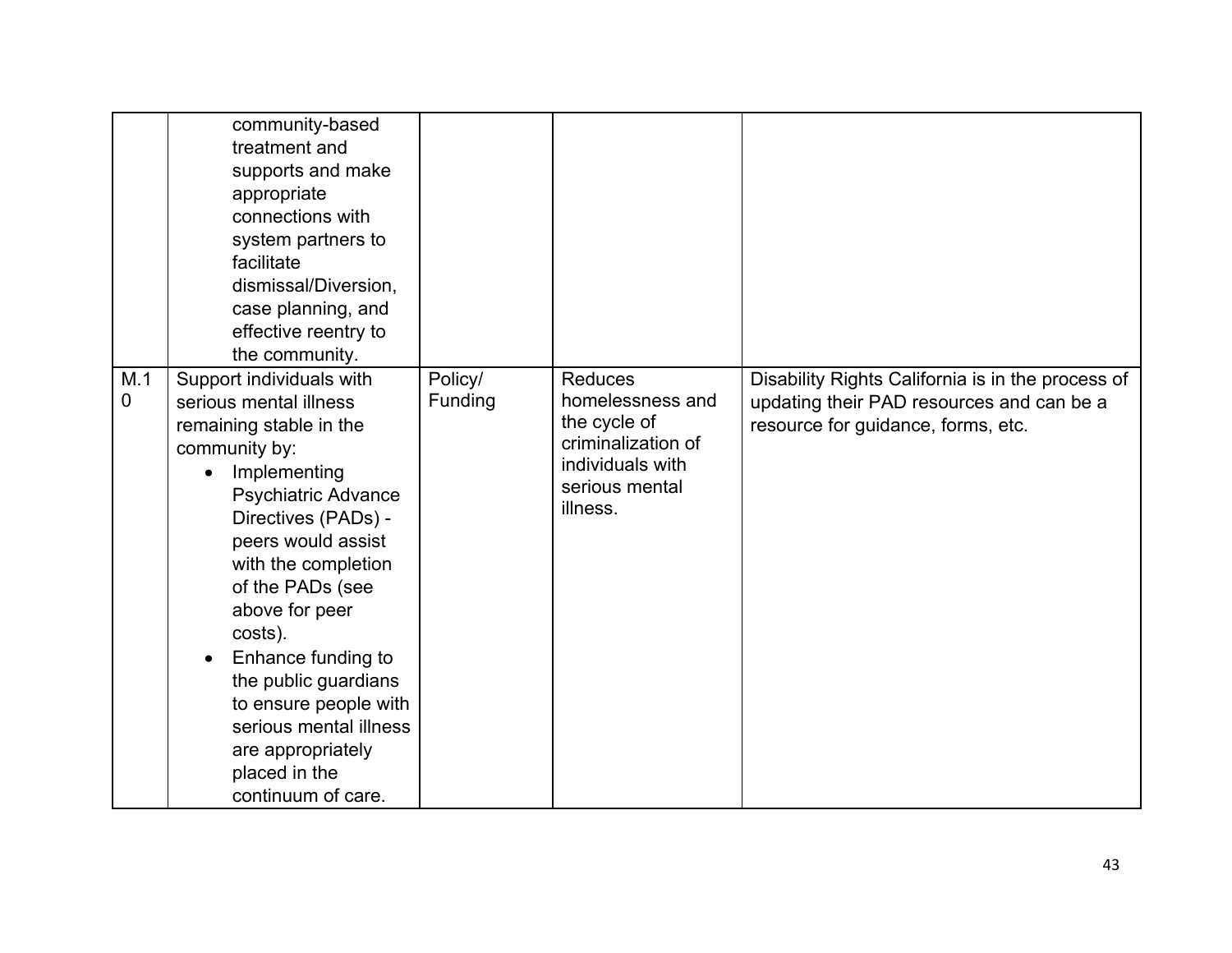| M.1<br>$\mathbf{1}$   | Explore alternative jail-<br>based competency and<br>community-based<br>restoration contract models<br>to maximize utilization of<br>community facilities for<br>treatment rather than<br>providing in-jail competency<br>treatment.                                                                                                                                                                                                                                                                              | Policy             | <b>Increases</b><br>community-based<br>treatment options<br>and reduces<br>reliance on jail-<br>based treatment to<br>serve felony ISTs. | Existing authority to expand community-based<br>restoration programs may be used to support<br>this contract model.                                                                                                                                                                |
|-----------------------|-------------------------------------------------------------------------------------------------------------------------------------------------------------------------------------------------------------------------------------------------------------------------------------------------------------------------------------------------------------------------------------------------------------------------------------------------------------------------------------------------------------------|--------------------|------------------------------------------------------------------------------------------------------------------------------------------|------------------------------------------------------------------------------------------------------------------------------------------------------------------------------------------------------------------------------------------------------------------------------------|
| M.1<br>$\overline{2}$ | Expediting assessment and<br>treatment immediately upon<br>booking of defendants with<br>serious mental illness,<br>including:<br>Completing universal<br>behavioral health and<br>suicide risk<br>assessments,<br>substance abuse<br>screenings, and<br>review of records and<br>behavioral health<br>history by jail<br>providers.<br>Performing a housing<br>and service needs<br>assessment to inform<br>early consideration of<br>housing and service<br>needs for treatment<br>of ISTs in the<br>community. | Policy/<br>Funding | Increases early<br>access to treatment<br>and opportunities for<br>community-based<br>treatment options.                                 | Additional funding/resources may be needed<br>by jails, district attorneys, and public<br>defenders to increase early access to<br>treatment and increase the number of<br>behavioral health providers qualified to<br>perform the assessments and provide<br>immediate treatment. |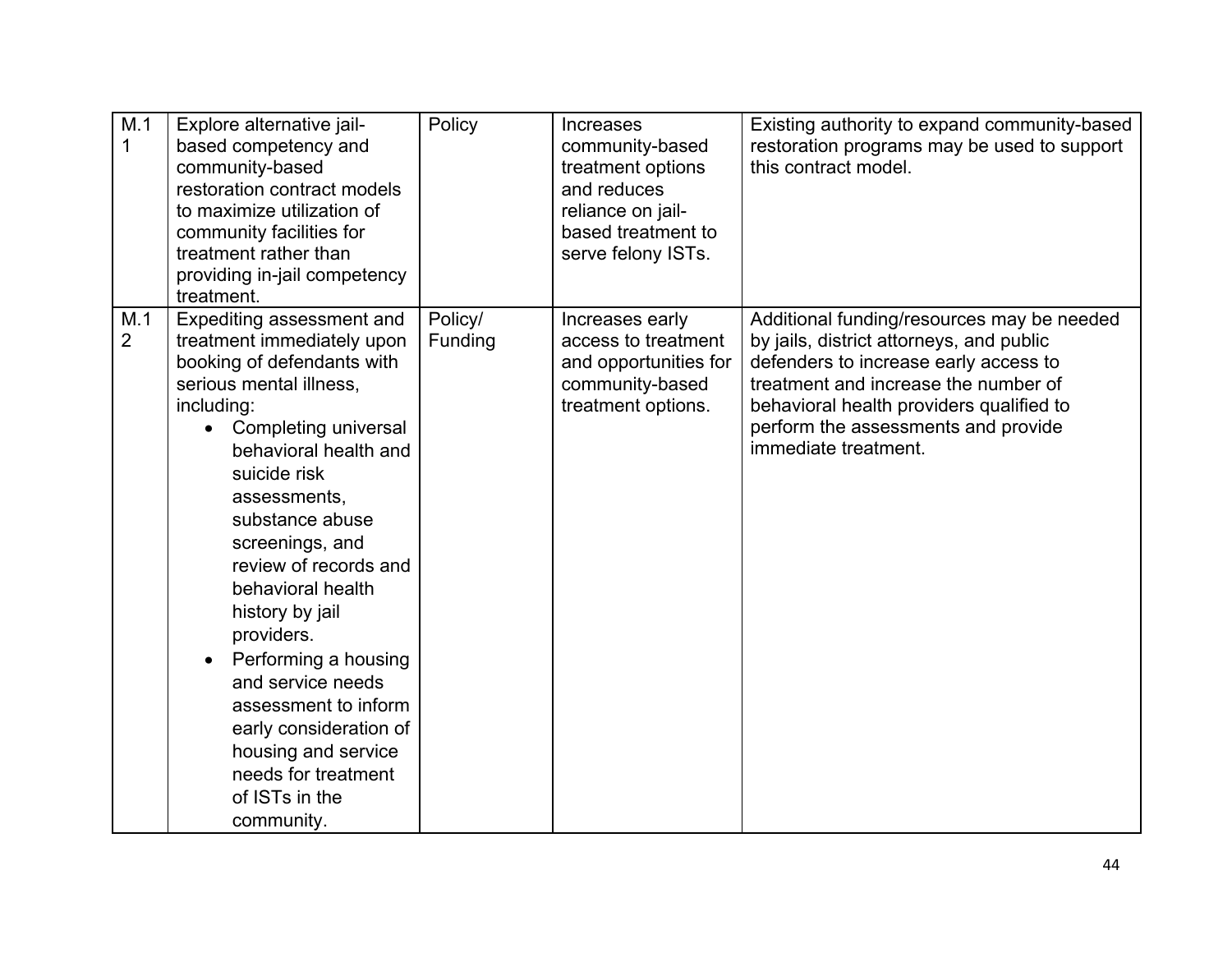| Implementing<br>$\bullet$          |  |  |
|------------------------------------|--|--|
| consideration of the               |  |  |
| family perspective                 |  |  |
| and documentation                  |  |  |
| of the mental health               |  |  |
| history and treatment              |  |  |
| of a loved one and                 |  |  |
| including co-                      |  |  |
| occurring substance                |  |  |
| use disorder                       |  |  |
| challenges.                        |  |  |
| Determine a course                 |  |  |
| of treatment that may              |  |  |
| begin in the jail,                 |  |  |
| including                          |  |  |
| medications, and                   |  |  |
| discharge planning                 |  |  |
| should start at the                |  |  |
| time of booking.                   |  |  |
| Early review of cases<br>$\bullet$ |  |  |
| at booking or as soon              |  |  |
| as possible by                     |  |  |
| District Attorney and              |  |  |
| Public Defender, in                |  |  |
| partnership with                   |  |  |
| county behavioral                  |  |  |
| health and jail                    |  |  |
| treatment providers,               |  |  |
| for each defendant                 |  |  |
| screened as                        |  |  |
| mentally-ill to                    |  |  |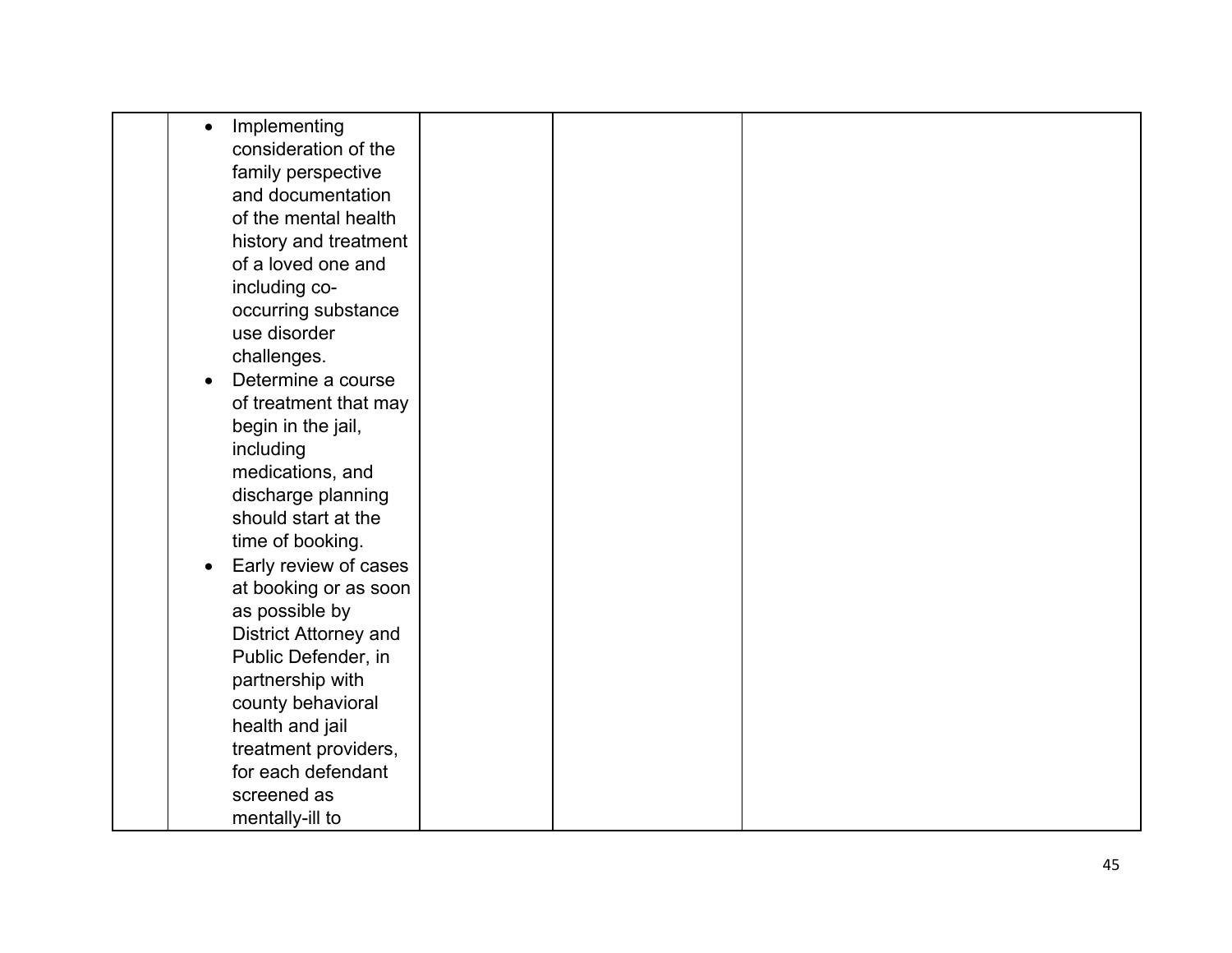|                     | eliminate those<br>cases that will not be<br>filed (defendant to be<br>released), or for<br>those defendants in<br>situations where a<br>complaint is likely to<br>be filed, determine if<br>there are<br>opportunities for pre-<br>trial release into<br>treatment and<br>services to provide a<br>recommendation to<br>the Judge at or<br>before the time of<br>arraignment. |                       |                                                                                                                                                  |                                            |
|---------------------|--------------------------------------------------------------------------------------------------------------------------------------------------------------------------------------------------------------------------------------------------------------------------------------------------------------------------------------------------------------------------------|-----------------------|--------------------------------------------------------------------------------------------------------------------------------------------------|--------------------------------------------|
| M.1<br>$\mathbf{3}$ | Establish requirements<br>and/or provide<br>incentives/enhanced rates<br>to support increased<br>community-based treatment<br>and housing for justice-<br>involved individuals with<br>SMI, including:<br>Increase community<br>providers, facilities<br>willing to serve, and<br>landlords willing to<br>provide housing for<br>this population.                              | Funding/<br>Statutory | <b>Eliminates barriers</b><br>and discriminatory<br>practices in access<br>to community-based<br>treatment for justice-<br>involved individuals. | Consider utilizing pay for success models. |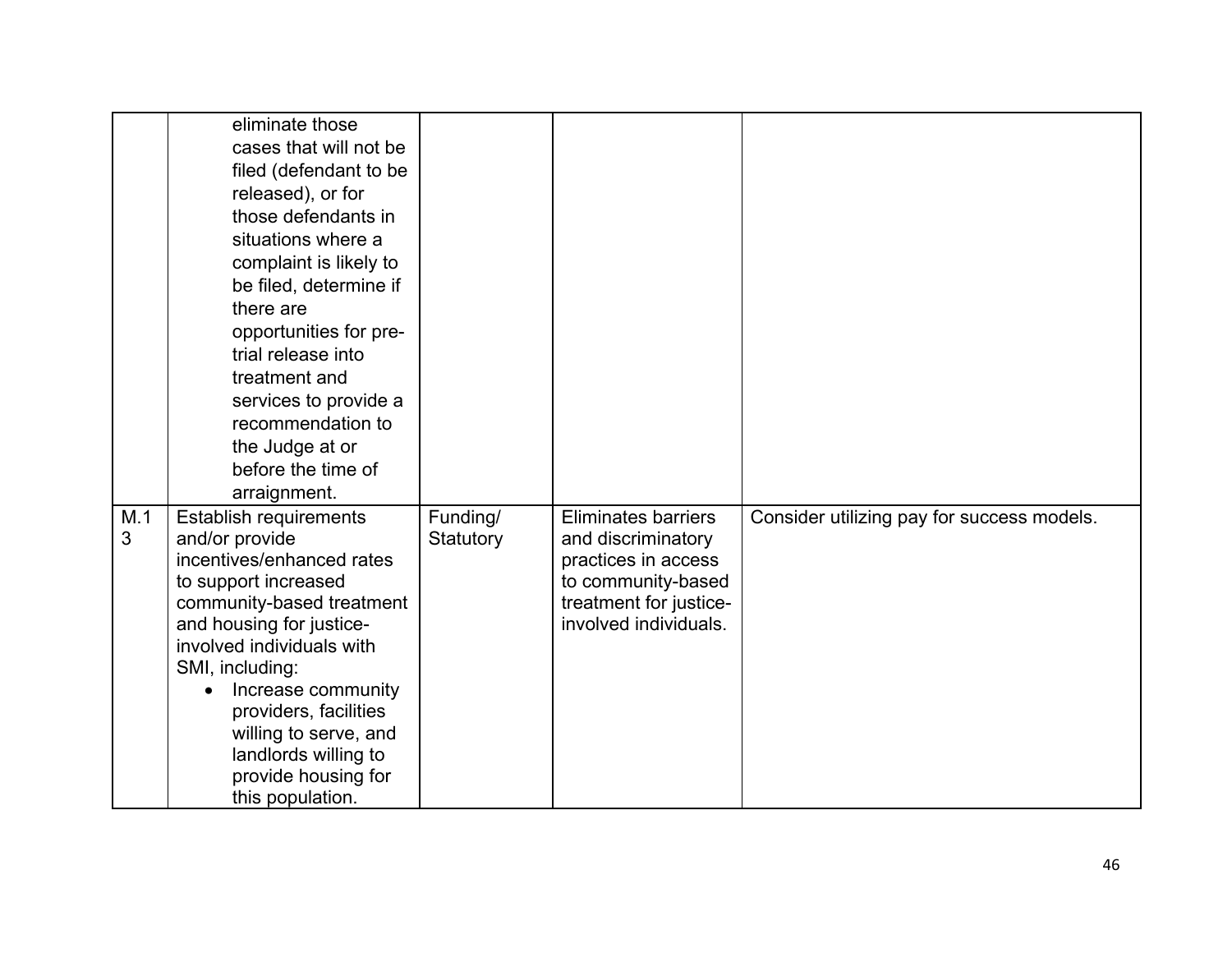| M.1<br>$\overline{4}$ | Increase access to<br>$\bullet$<br>acute inpatient<br>services for inmates<br>under 5150s.<br>Provide flexibilities, and<br>expedited licensing to<br>increase access to inpatient<br>beds and housing,<br>including: | Policy    | <b>Facilitates faster</b><br>expansion of<br>community<br>treatment and<br>housing resources. |  |
|-----------------------|-----------------------------------------------------------------------------------------------------------------------------------------------------------------------------------------------------------------------|-----------|-----------------------------------------------------------------------------------------------|--|
|                       | <b>Expedited licensing</b><br>$\bullet$                                                                                                                                                                               |           | Eliminates                                                                                    |  |
|                       | of Psychiatric Health<br>Facilities (PHFs) and                                                                                                                                                                        |           | perceived licensing                                                                           |  |
|                       | <b>Mental Health</b>                                                                                                                                                                                                  |           | barriers to quick                                                                             |  |
|                       | <b>Rehabilitation</b>                                                                                                                                                                                                 |           | expansion of                                                                                  |  |
|                       | Centers (MHRCs).<br>Streamlining/coordin                                                                                                                                                                              |           | treatment/housing<br>resources.                                                               |  |
|                       | ation of licensing                                                                                                                                                                                                    |           |                                                                                               |  |
|                       | bodies when trying to                                                                                                                                                                                                 |           |                                                                                               |  |
|                       | establish new adult<br>residential facilities                                                                                                                                                                         |           |                                                                                               |  |
|                       | and other treatment                                                                                                                                                                                                   |           |                                                                                               |  |
|                       | facilities.                                                                                                                                                                                                           |           |                                                                                               |  |
| M.1                   | <b>Revise DSH's CONREP</b>                                                                                                                                                                                            | Statutory | Increases access to                                                                           |  |
| 5                     | <b>Community Program</b>                                                                                                                                                                                              |           | Diversion and                                                                                 |  |
|                       | Director Role, placement<br>criteria, and assessment                                                                                                                                                                  |           | community-based<br>restoration                                                                |  |
|                       | process to facilitate                                                                                                                                                                                                 |           | programs for felony                                                                           |  |
|                       | increased felony IST                                                                                                                                                                                                  |           | IST <sub>s</sub>                                                                              |  |
|                       | placement to CONREP,                                                                                                                                                                                                  |           |                                                                                               |  |
|                       | community-based                                                                                                                                                                                                       |           | Increases state                                                                               |  |
|                       | restoration and Diversion                                                                                                                                                                                             |           | hospital capacity for                                                                         |  |
|                       | programs and increased                                                                                                                                                                                                |           | <b>ISTs with highest</b>                                                                      |  |
|                       | transitions from state                                                                                                                                                                                                |           | level of treatment                                                                            |  |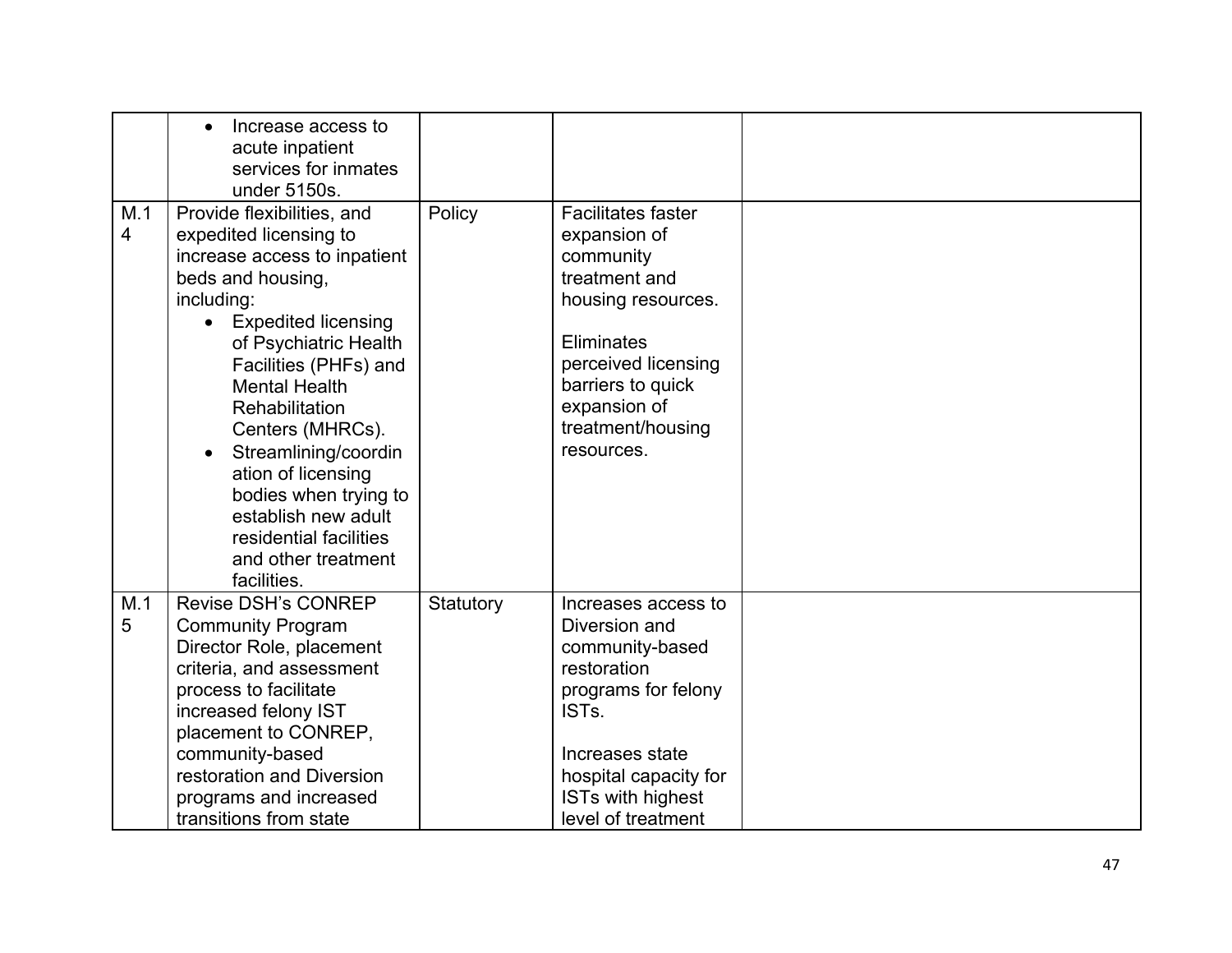|                       | hospitals to the CONREP<br>community treatment<br>continuum for individuals<br>committed to DSH as Not<br>Guilty by Reason of Insanity<br>or Offenders with Mental<br><b>Health Disorders.</b>                             |                    | needs by stepping<br>down individuals<br>from state hospitals<br>to CONREP<br>continuum.                                                                                                                               |                                                                                                                                                                                                                                                                                                                                                                                                                                                                    |
|-----------------------|----------------------------------------------------------------------------------------------------------------------------------------------------------------------------------------------------------------------------|--------------------|------------------------------------------------------------------------------------------------------------------------------------------------------------------------------------------------------------------------|--------------------------------------------------------------------------------------------------------------------------------------------------------------------------------------------------------------------------------------------------------------------------------------------------------------------------------------------------------------------------------------------------------------------------------------------------------------------|
| M.1<br>6              | Allow access to and<br>regularly assess eligibility<br>for transition to DSH funded<br>Diversion opportunities for<br>individuals who are treated<br>at DSH hospitals and jail-<br>based competency<br>treatment programs. | Policy/<br>Funding | Provides pathway to<br>community<br>treatment and<br>supports reduction<br>in recidivism for<br>individuals who<br>have received<br>restoration of<br>competency<br>treatment in a DSH<br>hospital or JBCT<br>program. |                                                                                                                                                                                                                                                                                                                                                                                                                                                                    |
| M.1<br>$\overline{7}$ | Provide increased and<br>ongoing funding to support<br>expansion of DSH Diversion<br>and community-based<br>restoration programs.                                                                                          | Funding            | Provides increased<br>access to<br>community-based<br>treatment options.                                                                                                                                               | Existing funding and expansion funding<br>contained in the 2021-22 Budget Act for DSH<br>Diversion programs is one-time funding.<br>Currently community-based restoration<br>programs are only operated in partnership<br>with Los Angeles County. The 2021-22<br>Budget Act provides funding for 552 additional<br>beds to expand the existing program and<br>develop new community-based restoration<br>programs in other counties across three fiscal<br>years. |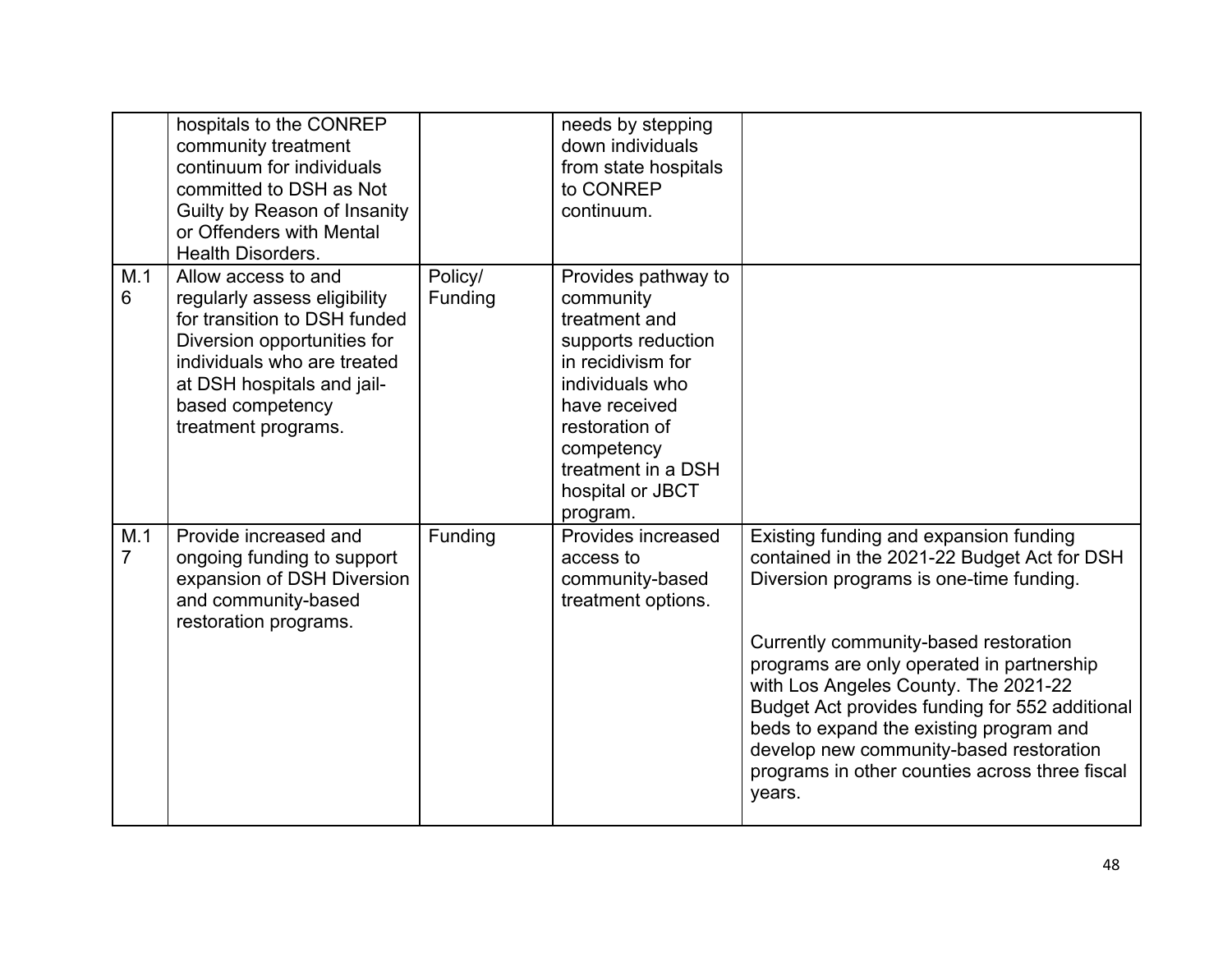|  |  | Support for housing and infrastructure needs |
|--|--|----------------------------------------------|
|  |  | when establishing new programs should be     |
|  |  | considered                                   |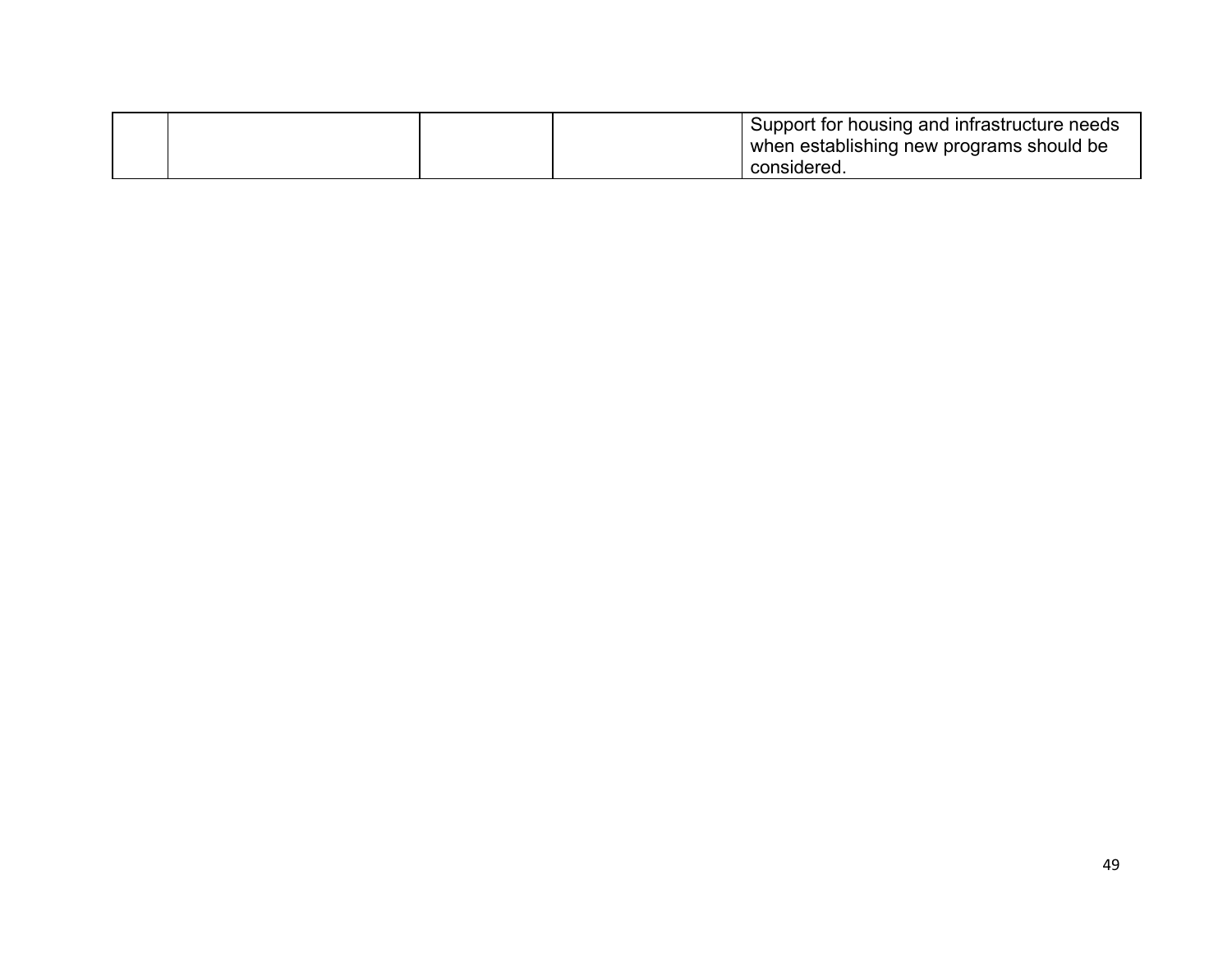#### **Long-Term Strategies: Solutions that can begin implementation by January 10, 2024 and January 10, 2025**

Goals:

- a. Break the cycle of criminalization.
- b. Reduce the number of individuals found incompetent to stand trial on felony charges.
- c. Provide bridge funding or strategies until broader behavioral health transformation initiatives are fully implemented including CalAIM, Behavioral Health Care Continuum Expansion, and Community Care Expansions.

| $\#$ | Strategy                                                                                                                                                                                                                                                                                                                                                                                                                                                                                                      | <b>Type</b> | Potential Impact                                                                                                                                                            | <b>Other Considerations</b> |
|------|---------------------------------------------------------------------------------------------------------------------------------------------------------------------------------------------------------------------------------------------------------------------------------------------------------------------------------------------------------------------------------------------------------------------------------------------------------------------------------------------------------------|-------------|-----------------------------------------------------------------------------------------------------------------------------------------------------------------------------|-----------------------------|
| L.1  | Partner with the Homeless<br>Coordinating and Financing<br>Council (now the California<br>Interagency Council on<br>Homelessness) to:<br>Advocate to HUD to<br>include the definition<br>of at-risk of<br>homelessness as<br>and eligible<br>population for<br>resources.<br>Advocate with HUD<br>to leverage existing<br>allocations from<br>federal government<br>to local Continuums<br>of Care (CoCs).<br><b>Consider flexibilities</b><br>around housing first<br>approaches and<br>ensure definition of | Policy      | Increased<br>coordination and<br>access to housing<br>resources for<br>individuals with<br>serious mental<br>illness to eliminate<br>cycling in and out of<br>homelessness. |                             |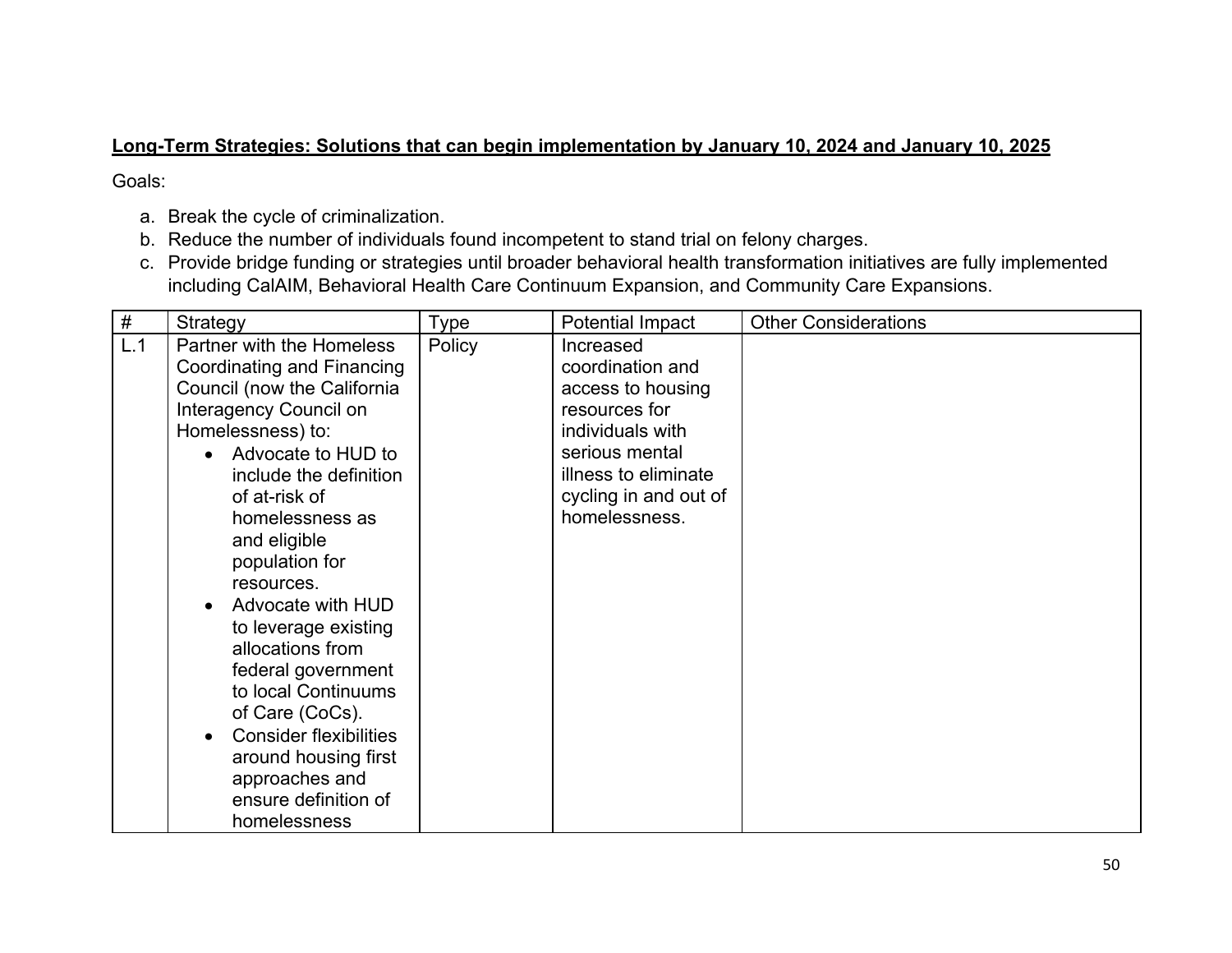| includes at-risk of               |  |  |
|-----------------------------------|--|--|
| homelessness                      |  |  |
| populations.                      |  |  |
| Provide training and<br>$\bullet$ |  |  |
| technical assistance              |  |  |
| to CoCs, Criminal                 |  |  |
| Justice, and                      |  |  |
| <b>Behavioral Health</b>          |  |  |
| partners on how to                |  |  |
| provide effective                 |  |  |
| housing services to               |  |  |
| this population.                  |  |  |
| Explore and support               |  |  |
| strategies to                     |  |  |
| exchange data to                  |  |  |
| ensure that the                   |  |  |
| <b>Behavioral</b>                 |  |  |
| Health/Criminal                   |  |  |
| Justice population is             |  |  |
| included in CoC                   |  |  |
| resourced efforts.                |  |  |
| The Criminal Justice              |  |  |
| system needs to be                |  |  |
| connected to the                  |  |  |
| homeless crisis                   |  |  |
| response system.                  |  |  |
| Encourage local                   |  |  |
| housing system                    |  |  |
| leaders to participate            |  |  |
| in existing                       |  |  |
| interdisciplinary                 |  |  |
| meetings focused on               |  |  |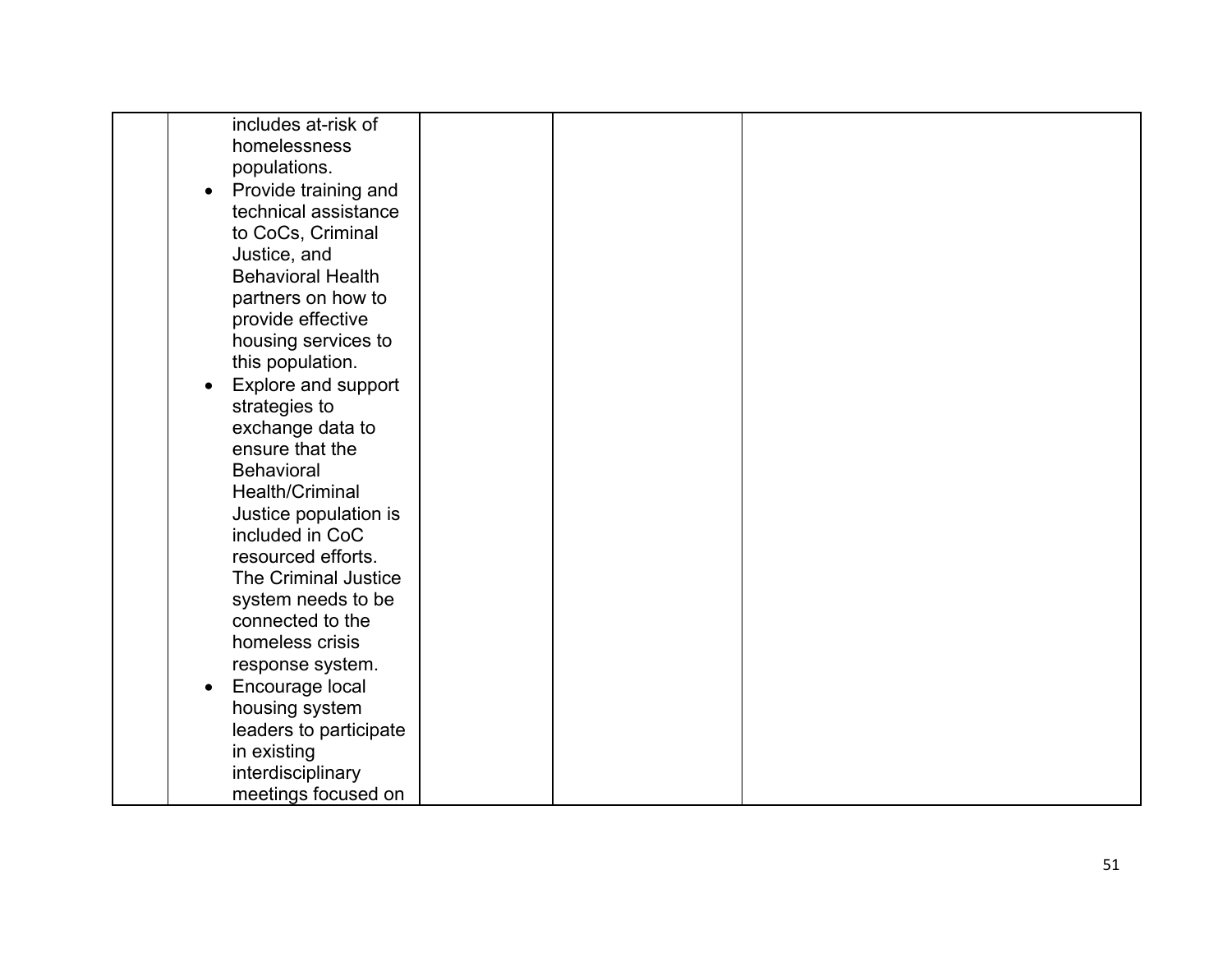|     | justice-involved<br>populations.<br>Support inclusion of<br>individuals with<br>serious mental illness<br>and justice<br>involvement in<br>housing priorities/<br>preferences for<br>housing funding.                                                                                                                                                                                                                                                                                                                                    |                    |                                                                                                                                                                                                                                                                                                                                                              |                                                                                                                                                                                                                                                                                                                               |
|-----|------------------------------------------------------------------------------------------------------------------------------------------------------------------------------------------------------------------------------------------------------------------------------------------------------------------------------------------------------------------------------------------------------------------------------------------------------------------------------------------------------------------------------------------|--------------------|--------------------------------------------------------------------------------------------------------------------------------------------------------------------------------------------------------------------------------------------------------------------------------------------------------------------------------------------------------------|-------------------------------------------------------------------------------------------------------------------------------------------------------------------------------------------------------------------------------------------------------------------------------------------------------------------------------|
| L.2 | Support effective<br>implementation of the<br>proposed Cal-AIM<br>(California Advancing &<br>Innovating Medi-Cal)<br>components that impact the<br>justice involved, including:<br><b>Enrollment in Medi-</b><br>$\bullet$<br>Cal prior to release.<br>90-day in-reach to<br>stabilize health and<br>wellness, provide<br>warm hand-offs and<br>prepare for<br>community<br>reintegration.<br>Intensive community-<br>based care and<br>coordination -<br>enhanced care<br>management (ECM).<br>Access to community<br>support (food and | Funding/<br>Policy | Provides<br>coordination of<br>medical, behavioral<br>health, and non-<br>clinical social<br>services for justice-<br>involved individuals<br>prior to and upon<br>release from county<br>jails. Access to<br>services upon<br>release from jail can<br>help reduce the<br>cycle of<br>criminalization for<br>individuals with<br>serious mental<br>illness. | Department of Health Care Services (DHCS)<br>has submitted application for Medi-Cal waiver<br>to the Centers for Medicare and Medicaid<br>Services for approval.<br>While overall implementation is a longer-term<br>strategy, planning for implementation is<br>occurring with stakeholders in the short and<br>medium-term. |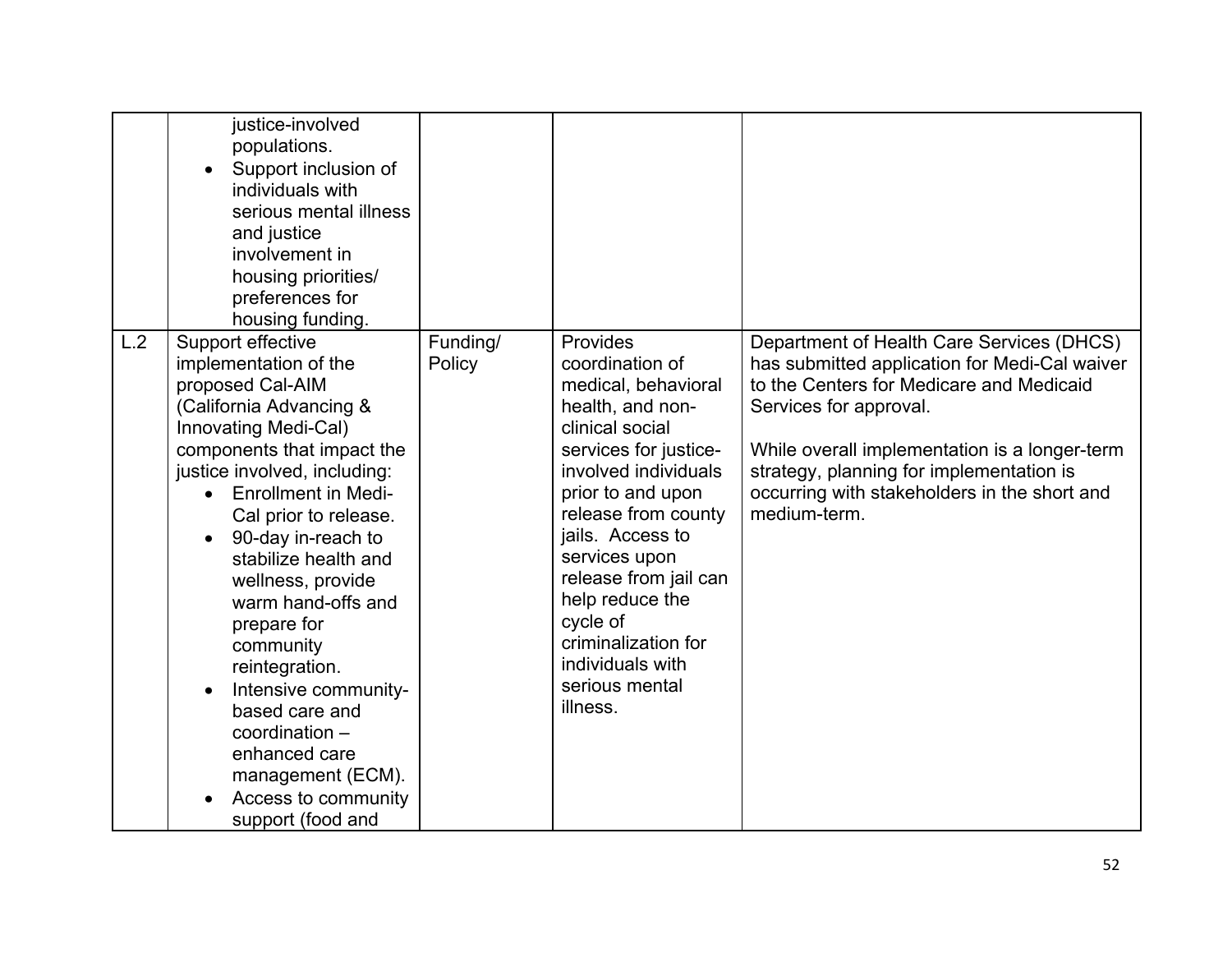|     | housing) post<br>release.<br>Capacity building for<br>workforce, IT/data<br>systems,<br>infrastructure.<br>Seek the IMD<br>exclusion waiver.                                                                                                                                                                                                                                                     |                       |                                                                                                                                                                                                                                                                                 |                                                                                                                                                                                                                                                                                                                                                                                                                                                                                                                             |
|-----|--------------------------------------------------------------------------------------------------------------------------------------------------------------------------------------------------------------------------------------------------------------------------------------------------------------------------------------------------------------------------------------------------|-----------------------|---------------------------------------------------------------------------------------------------------------------------------------------------------------------------------------------------------------------------------------------------------------------------------|-----------------------------------------------------------------------------------------------------------------------------------------------------------------------------------------------------------------------------------------------------------------------------------------------------------------------------------------------------------------------------------------------------------------------------------------------------------------------------------------------------------------------------|
| L.3 | Develop quality<br>improvement oversight/peer<br>review of court-appointed<br>evaluators and their reports,<br>which may include:<br>Developing a<br>certification program.<br>Implementing pay for<br>performance<br>strategies to tie<br>funding to quality.<br>Requiring<br>$\bullet$<br>standardized training.<br>Implementing a peer<br>review process to<br>improve quality of<br>reports. | Funding/<br>Statutory | Increased quality<br>and timing of court-<br>appointed evaluator<br>reports. Reduced<br>time in jail for<br>individuals pending<br>competency<br>assessments. May<br>reduce the number<br>of individuals found<br>incompetent to<br>stand trial due to<br>poor quality reports. | Consideration should be given to whether a<br>certification, quality improvement, and<br>oversight program should be implemented at<br>the state level, by the Judicial Council or by a<br>private/other certification program provider.<br>Increased funding for court-appointed<br>evaluator pay (strategy M.4) could be linked<br>to quality improvement strategies. Individuals<br>participating in quality improvement<br>efforts/training or who are certified are eligible<br>to receive higher pay for evaluations. |
| L.4 | Increase opportunities for<br>alternatives to arrest and<br>pre-booking Diversion,<br>including:<br>Mobile/non-police<br>crisis response<br>teams.                                                                                                                                                                                                                                               | Funding               | <b>Reduces</b><br>incarceration and<br>increases access to<br>community-based<br>treatment for<br>individuals with<br>serious mental<br>illnesses.                                                                                                                              | There may be opportunities to leverage<br>resources with court pre-trial programs.<br>While overall implementation is a longer-term<br>strategy, planning for implementation with<br>stakeholders would be in the short and<br>medium-term.                                                                                                                                                                                                                                                                                 |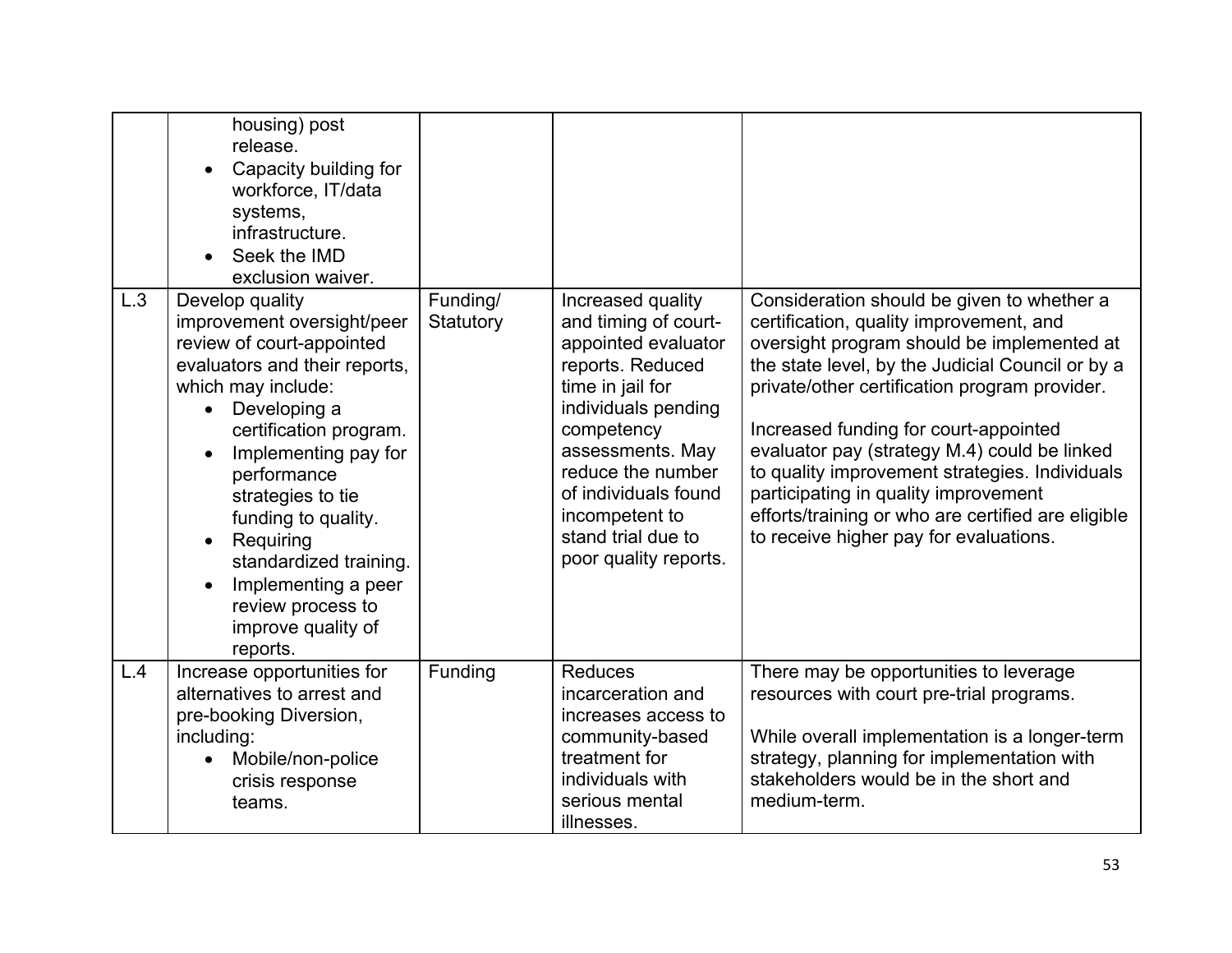| L.5 | Sobering or triage<br>$\bullet$<br>centers.<br><b>Diversion centers</b><br>including Federally<br><b>Qualified Health</b><br>Center models.                                                                                                                                                                                                                                                                                                                                                                                                                                                                                          |                    |                                                                                                                                                                                                                                                                                                                                         |  |
|-----|--------------------------------------------------------------------------------------------------------------------------------------------------------------------------------------------------------------------------------------------------------------------------------------------------------------------------------------------------------------------------------------------------------------------------------------------------------------------------------------------------------------------------------------------------------------------------------------------------------------------------------------|--------------------|-----------------------------------------------------------------------------------------------------------------------------------------------------------------------------------------------------------------------------------------------------------------------------------------------------------------------------------------|--|
|     | <b>Expand community</b><br>treatment and housing<br>options for individuals living<br>with serious mental illness<br>and who are justice-<br>involved, including:<br>Provide dedicated<br>funding to develop<br>housing to support<br>Diversion and<br>community-based<br>restoration.<br>Provide funding to<br>incentivize the<br>development and<br>expansion of<br>community-based<br>restoration programs<br>across the state.<br>Provide incentives or<br>flexible housing pool<br>models for housing<br>developers, providers<br>of supportive housing<br>(including peer-run<br>organizations), and<br>owners of rental units | Funding/<br>Policy | Increases access to<br>Diversion and<br>community-based<br>treatment for felony<br>ISTs. Provides<br>treatment and<br>housing options to<br>provide community-<br>based treatment and<br>Diversion.<br>Supports<br>infrastructure<br>development and<br>prioritization for<br>justice-involved<br>individuals including<br>felony ISTs. |  |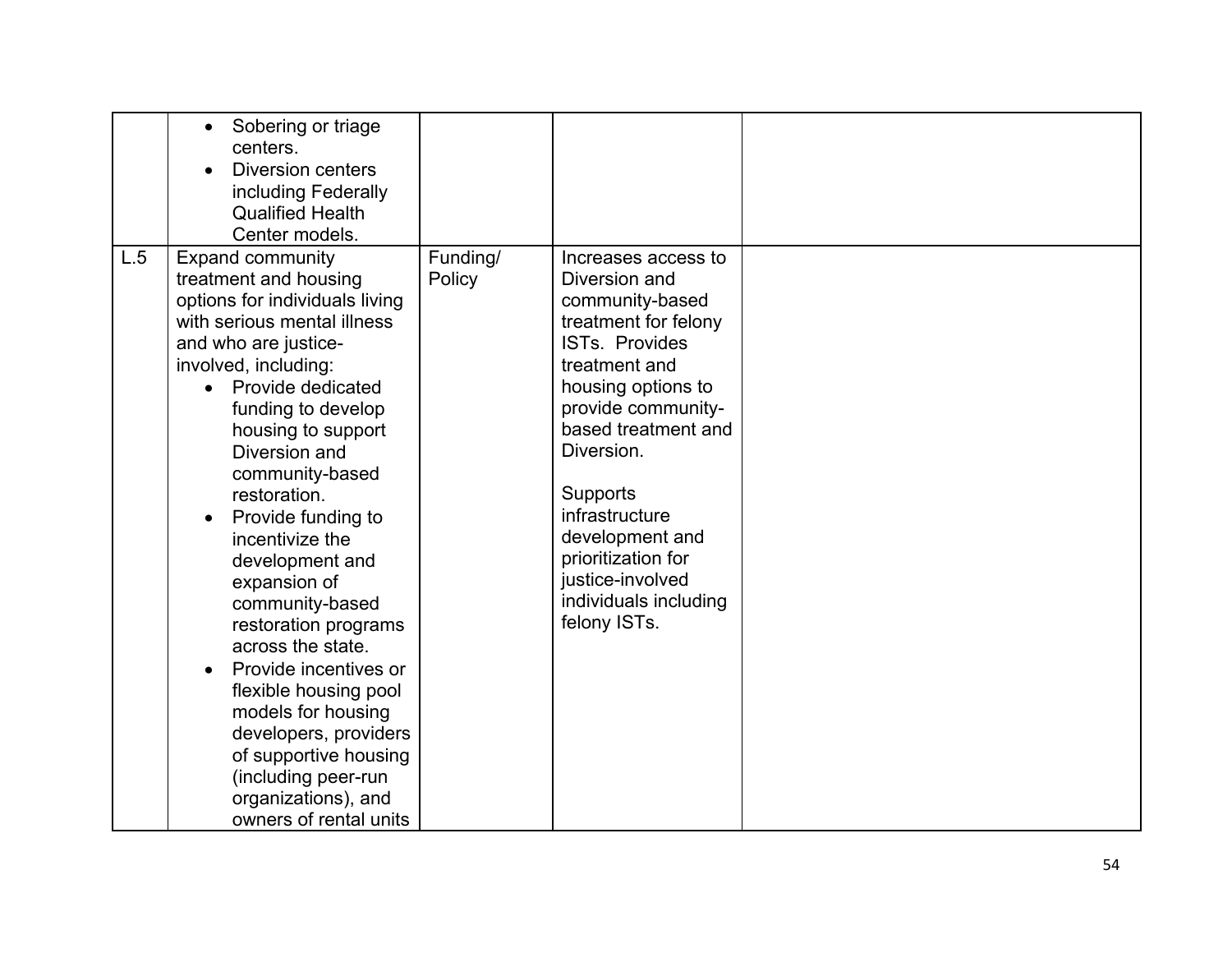| to create additional              |  |  |
|-----------------------------------|--|--|
| housing resources or              |  |  |
| provide operating                 |  |  |
| subsidies or supports             |  |  |
| for justice-involved              |  |  |
| individuals with                  |  |  |
| serious mental                    |  |  |
| illnesses.                        |  |  |
| Include justice-                  |  |  |
| involved individuals              |  |  |
| with serious mental               |  |  |
| illness as priorities in          |  |  |
| homelessness,                     |  |  |
| behavioral health,                |  |  |
| and community care                |  |  |
| infrastructure                    |  |  |
|                                   |  |  |
| expansion funding.                |  |  |
| Provide landlord                  |  |  |
| incentives.                       |  |  |
| <b>Expand Social</b><br>$\bullet$ |  |  |
| Rehabilitation                    |  |  |
| facilities.                       |  |  |
| Develop unlocked<br>$\bullet$     |  |  |
| residential housing               |  |  |
| with treatment and                |  |  |
| supports.                         |  |  |
| Support regional<br>$\bullet$     |  |  |
| programs and                      |  |  |
| approaches for                    |  |  |
| behavioral health and             |  |  |
| housing strategies,               |  |  |
| especially in less                |  |  |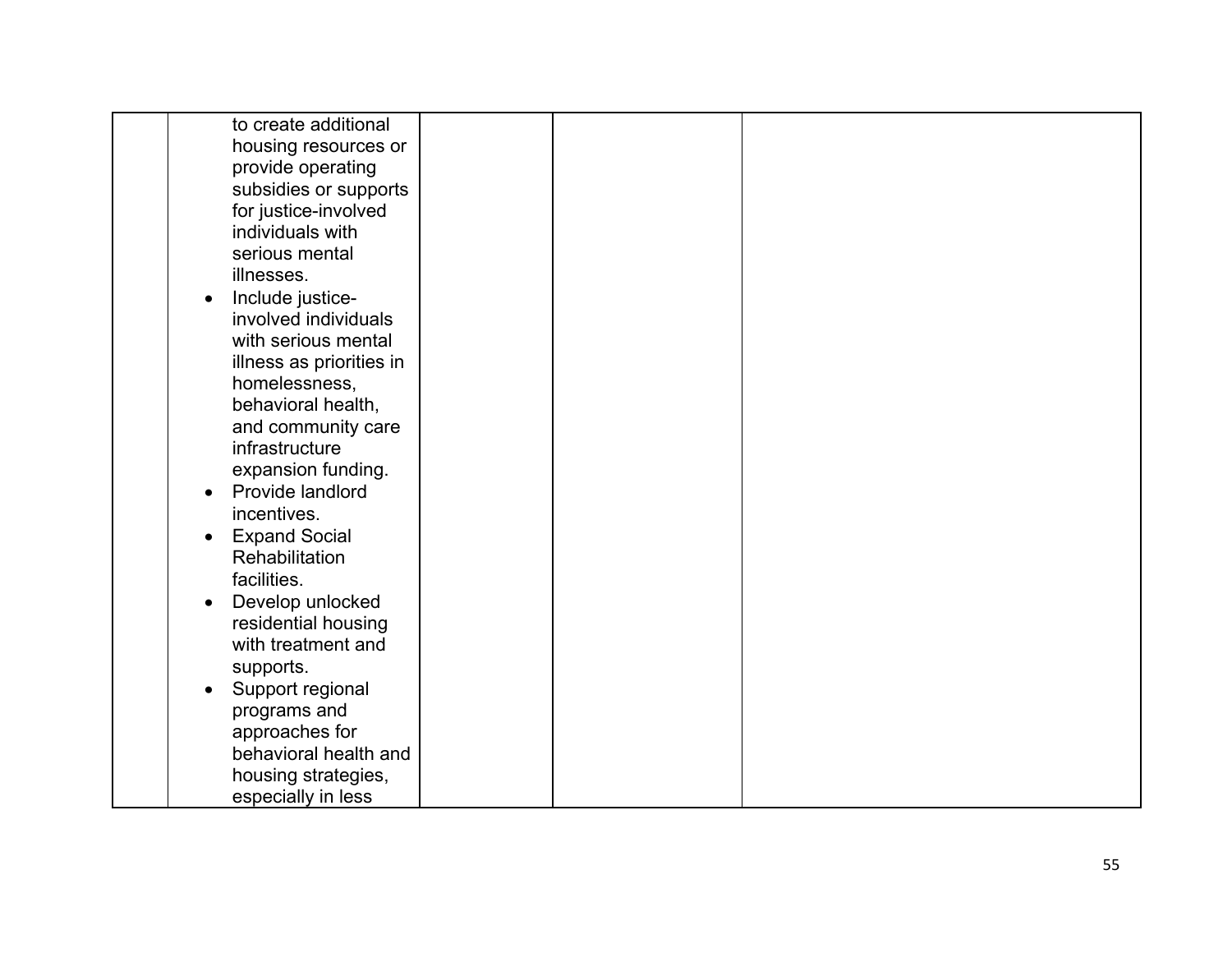|     | densely populated<br>regions.<br>Increase permanent<br>supportive housing<br>opportunities for<br>justice-involved<br>individuals with<br>serious mental<br>illnesses.<br><b>Consider funding</b><br>support for<br><b>Accessory Dwelling</b><br>Units (ADU)<br>development to<br>support families'<br>ability to provide<br>independent housing<br>for loved ones with<br>SMI on their<br>properties. |           |                                                                                                                                                                       |  |
|-----|--------------------------------------------------------------------------------------------------------------------------------------------------------------------------------------------------------------------------------------------------------------------------------------------------------------------------------------------------------------------------------------------------------|-----------|-----------------------------------------------------------------------------------------------------------------------------------------------------------------------|--|
| L.6 | Develop new licensing<br>category for enriched and<br>intensive community<br>treatment options for<br>individuals living with<br><b>Serious Mental Illness</b><br>including individuals who<br>are justice-involved which<br>may include provisions of<br>mental health, health care,<br>and intensive support<br>services in a home-like<br>setting:                                                  | Statutory | Increases intensive<br>community-based<br>treatment options for<br>individuals with<br>serious mental<br>illnesses to prevent<br>homelessness and<br>criminalization. |  |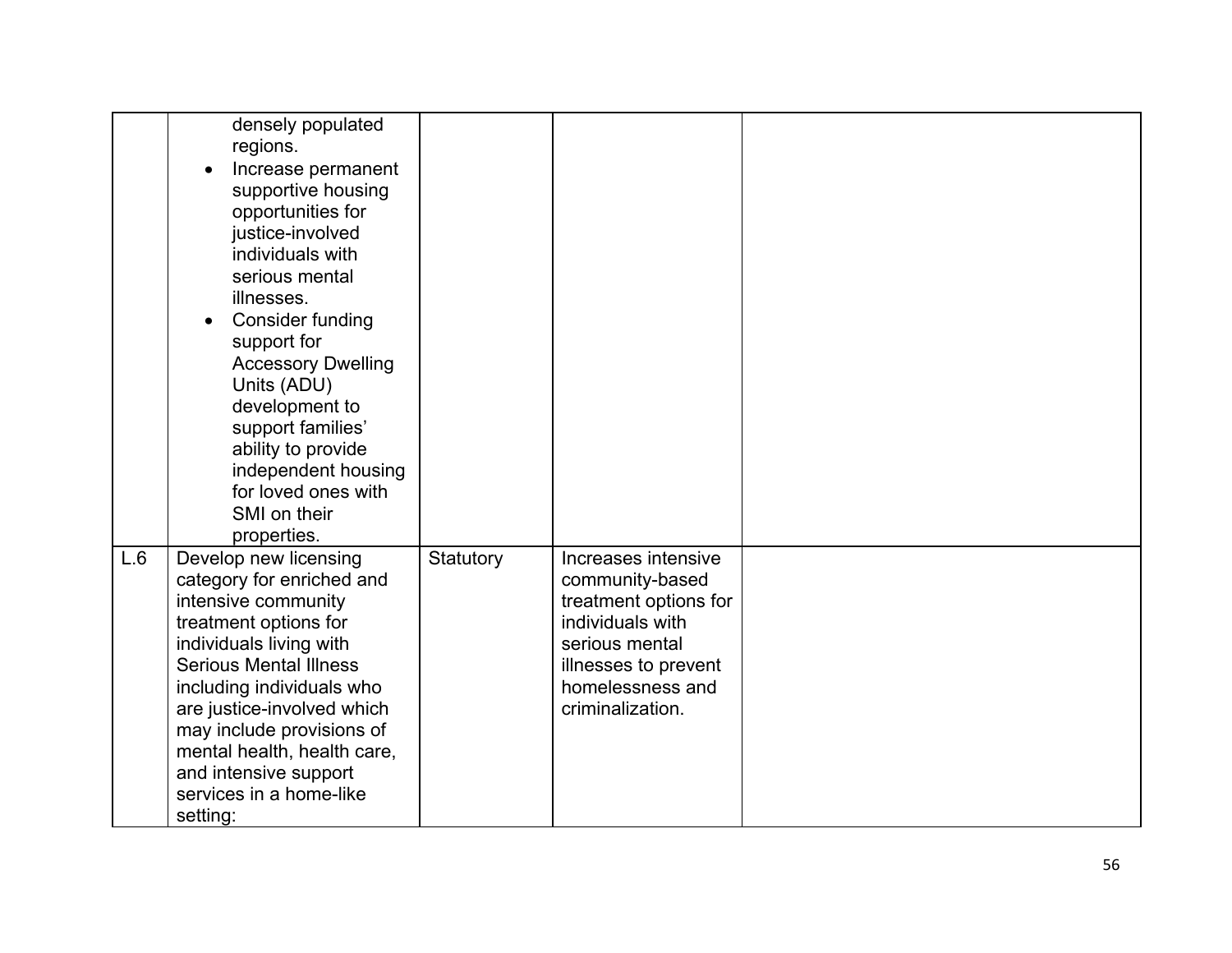| L.7 | Explore similar model<br>$\bullet$<br>to the Short-term<br><b>Residential</b><br>Therapeutic<br>Programs models<br>that serve children<br>and youth whose<br>needs create barriers<br>to placement in<br>family-based care.<br>Explore similar<br>licensing categories<br>to those that support<br>adults with<br>developmental<br>disabilities.<br>Facilitate appropriate<br>information sharing and<br>support cross-system data<br>initiatives across State,<br>courts, and local entities | Policy | Facilitates improved<br>treatment/coordinati<br>on. Supports<br>research,<br>evaluation, and |  |
|-----|-----------------------------------------------------------------------------------------------------------------------------------------------------------------------------------------------------------------------------------------------------------------------------------------------------------------------------------------------------------------------------------------------------------------------------------------------------------------------------------------------|--------|----------------------------------------------------------------------------------------------|--|
|     | that serve ISTs.                                                                                                                                                                                                                                                                                                                                                                                                                                                                              |        |                                                                                              |  |
|     | <b>Develop State Health</b><br>$\bullet$                                                                                                                                                                                                                                                                                                                                                                                                                                                      |        | policy development<br>to inform ongoing                                                      |  |
|     | <b>Information Guidance</b><br>on sharing health                                                                                                                                                                                                                                                                                                                                                                                                                                              |        | strategies and<br>investments.                                                               |  |
|     | and housing<br>information in the                                                                                                                                                                                                                                                                                                                                                                                                                                                             |        |                                                                                              |  |
|     | context of serving                                                                                                                                                                                                                                                                                                                                                                                                                                                                            |        |                                                                                              |  |
|     | people involved in<br>the criminal justice                                                                                                                                                                                                                                                                                                                                                                                                                                                    |        |                                                                                              |  |
|     | systems, including                                                                                                                                                                                                                                                                                                                                                                                                                                                                            |        |                                                                                              |  |
|     | the development of<br>standard                                                                                                                                                                                                                                                                                                                                                                                                                                                                |        |                                                                                              |  |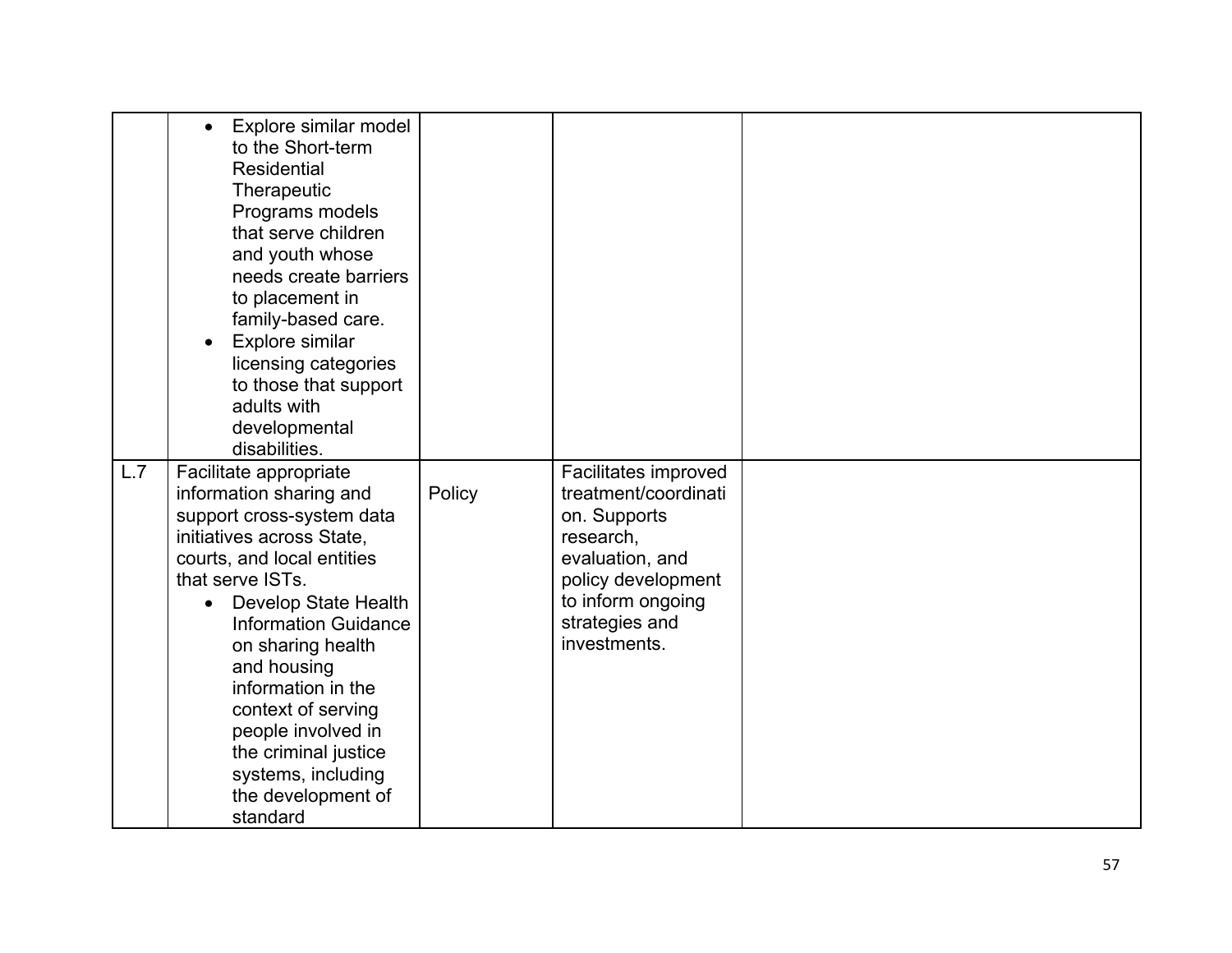|     | authorizations for<br>release of<br>information and<br>MOU's and provide<br>training and technical<br>assistance on<br>guidance<br>implementation.<br>Provide funding to<br>support counties to<br>undertake analyses<br>of their criminal<br>justice populations,<br>including those with<br>behavioral health<br>needs to understand<br>trends and identify<br>data-driven<br>strategies to reduce<br>the number of ISTs.<br>Provide funding to<br>$\bullet$<br>develop a state<br>approach to monitor<br>key data at the<br>intersection of<br>criminal justice,<br>behavioral health, |                    |                                                                                           |  |
|-----|-------------------------------------------------------------------------------------------------------------------------------------------------------------------------------------------------------------------------------------------------------------------------------------------------------------------------------------------------------------------------------------------------------------------------------------------------------------------------------------------------------------------------------------------------------------------------------------------|--------------------|-------------------------------------------------------------------------------------------|--|
|     |                                                                                                                                                                                                                                                                                                                                                                                                                                                                                                                                                                                           |                    |                                                                                           |  |
|     | and homelessness.                                                                                                                                                                                                                                                                                                                                                                                                                                                                                                                                                                         |                    |                                                                                           |  |
| L.8 | Support the development<br>and expansion of a<br>culturally and linguistically<br>competent workforce to                                                                                                                                                                                                                                                                                                                                                                                                                                                                                  | Funding/<br>Policy | Provides a diverse<br>workforce trained to<br>provide services and<br>support to justice- |  |
|     | meet an individual's forensic                                                                                                                                                                                                                                                                                                                                                                                                                                                                                                                                                             |                    | involved individuals                                                                      |  |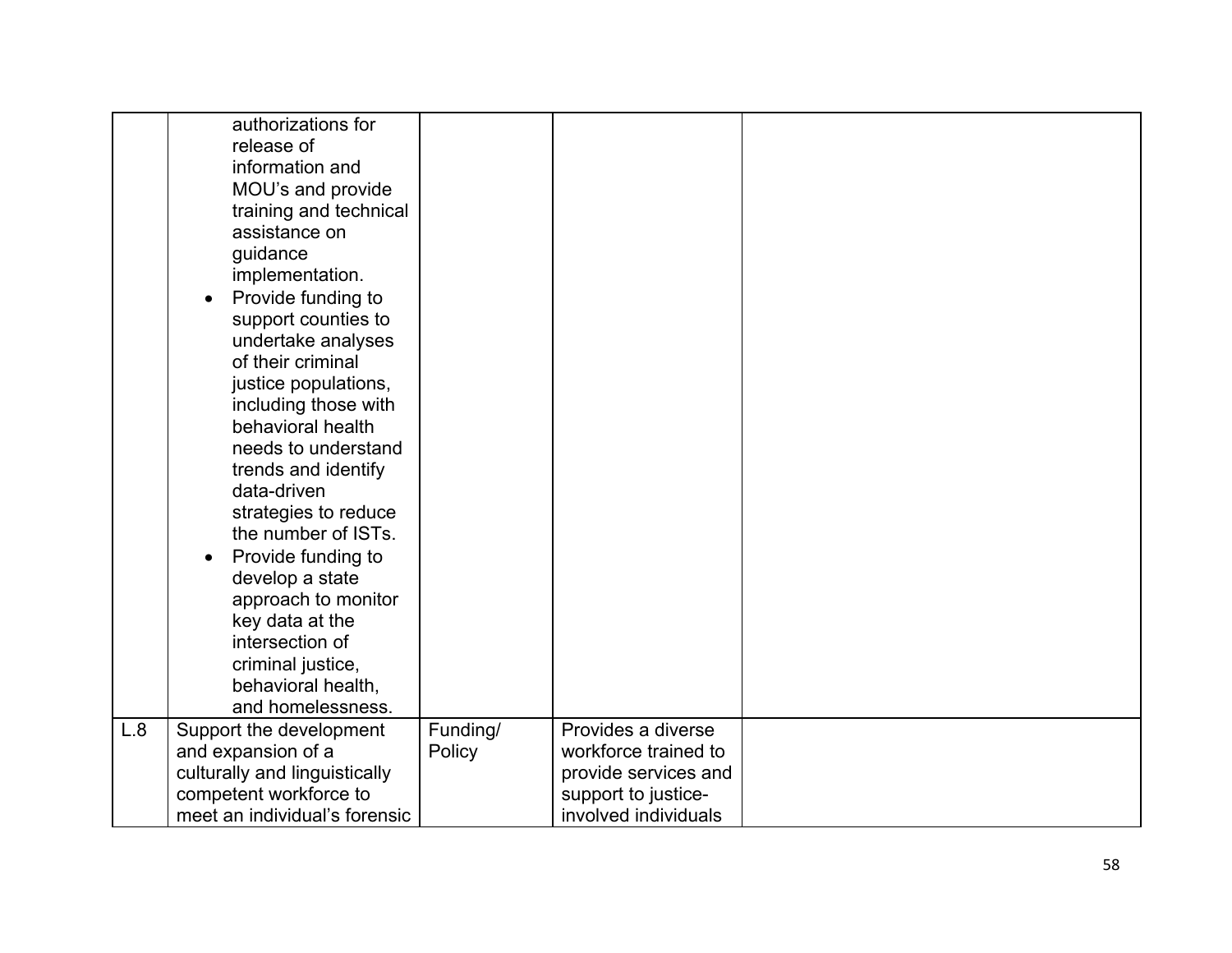| and behavioral health                       | with serious mental |  |
|---------------------------------------------|---------------------|--|
| needs, including:                           | illness.            |  |
| Funding for forensic<br>$\bullet$           |                     |  |
| fellowships.                                |                     |  |
| Utilizing 4 <sup>th</sup> year<br>$\bullet$ |                     |  |
| residents and                               |                     |  |
|                                             |                     |  |
| psychology students                         |                     |  |
| to provide court-                           |                     |  |
| appointed                                   |                     |  |
| evaluations.                                |                     |  |
| Support increased<br>$\bullet$              |                     |  |
| psychologist                                |                     |  |
| education and                               |                     |  |
| training and                                |                     |  |
| psychiatric residency                       |                     |  |
| programs with                               |                     |  |
| rotation requirements                       |                     |  |
| to serve justice-                           |                     |  |
| involved individuals.                       |                     |  |
| Explore expansion of<br>$\bullet$           |                     |  |
| mental health and                           |                     |  |
| other professionals to                      |                     |  |
| serve justice-involved                      |                     |  |
| individuals.                                |                     |  |
| Expand the use of<br>$\bullet$              |                     |  |
| peer support                                |                     |  |
| specialists and family                      |                     |  |
| members.                                    |                     |  |
| Support care team<br>$\bullet$              |                     |  |
| models so individuals                       |                     |  |
| are working at the                          |                     |  |
| top of their licensure.                     |                     |  |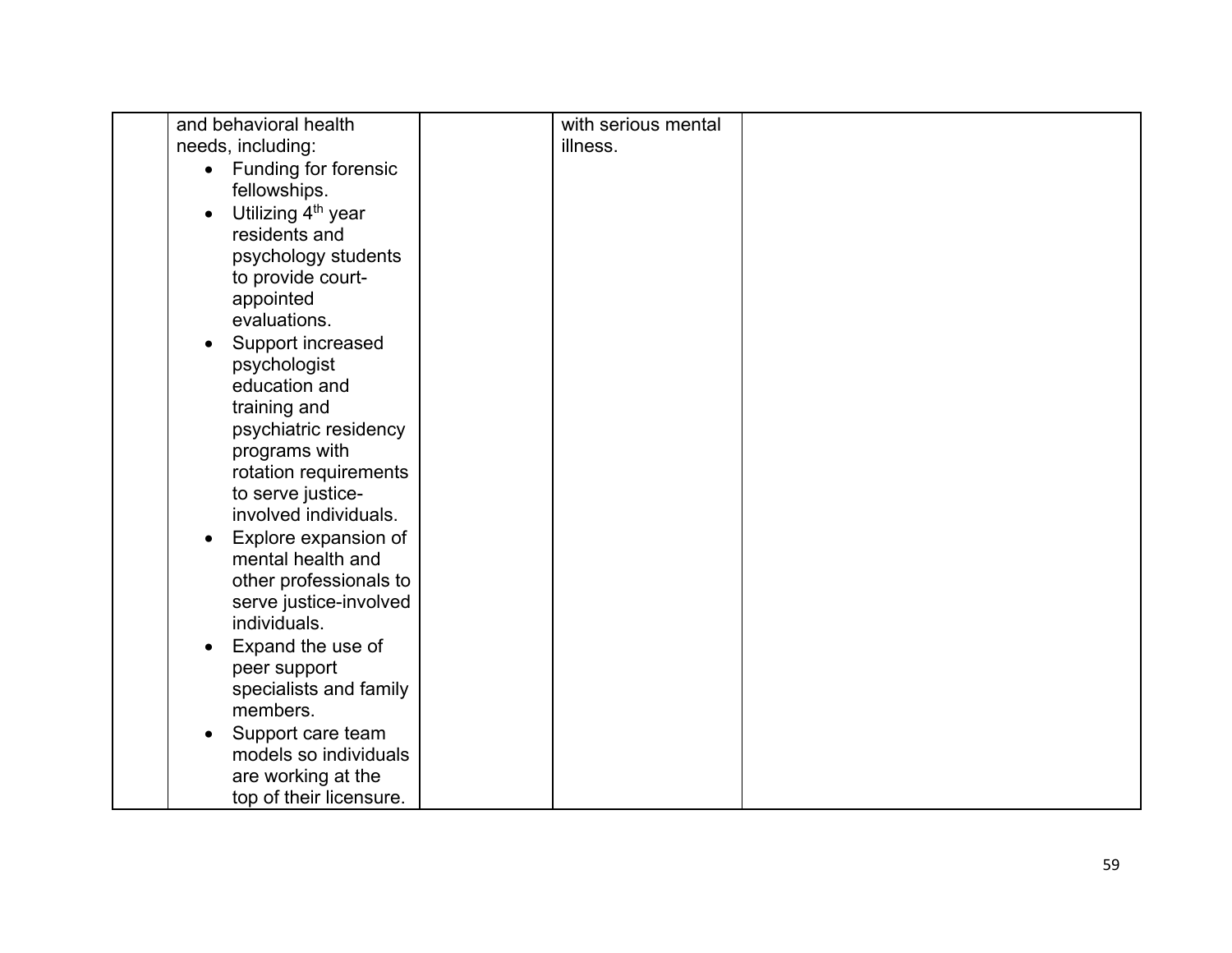|     | Provide recruitment<br>$\bullet$<br>and retention<br>incentives.<br>Identify funding<br>$\bullet$<br>streams that could be<br>braided (and<br>augmented) to<br>address workforce<br>shortages.<br>Educate workforce<br>on serving in the role<br>of the housing<br>advocate,<br>collaborative justice<br>principles,<br>motivational<br>interviewing,<br>assessing and<br>mitigating<br>dangerousness,<br>implicit bias, and<br>other culturally<br>relevant<br>competencies. |        |                                                                                                                                                                                |  |
|-----|-------------------------------------------------------------------------------------------------------------------------------------------------------------------------------------------------------------------------------------------------------------------------------------------------------------------------------------------------------------------------------------------------------------------------------------------------------------------------------|--------|--------------------------------------------------------------------------------------------------------------------------------------------------------------------------------|--|
| L.9 | Phase out the reliance and<br>utilization of jail-based<br>competency treatment<br>programs as community-<br>based treatment and<br>Diversion program options<br>for felony ISTs are<br>expanded.                                                                                                                                                                                                                                                                             | Policy | Prioritizes<br>community-based<br>treatment options for<br>individuals with<br>serious mental<br>illness to provide for<br>improved outcomes<br>and connection to<br>long-term |  |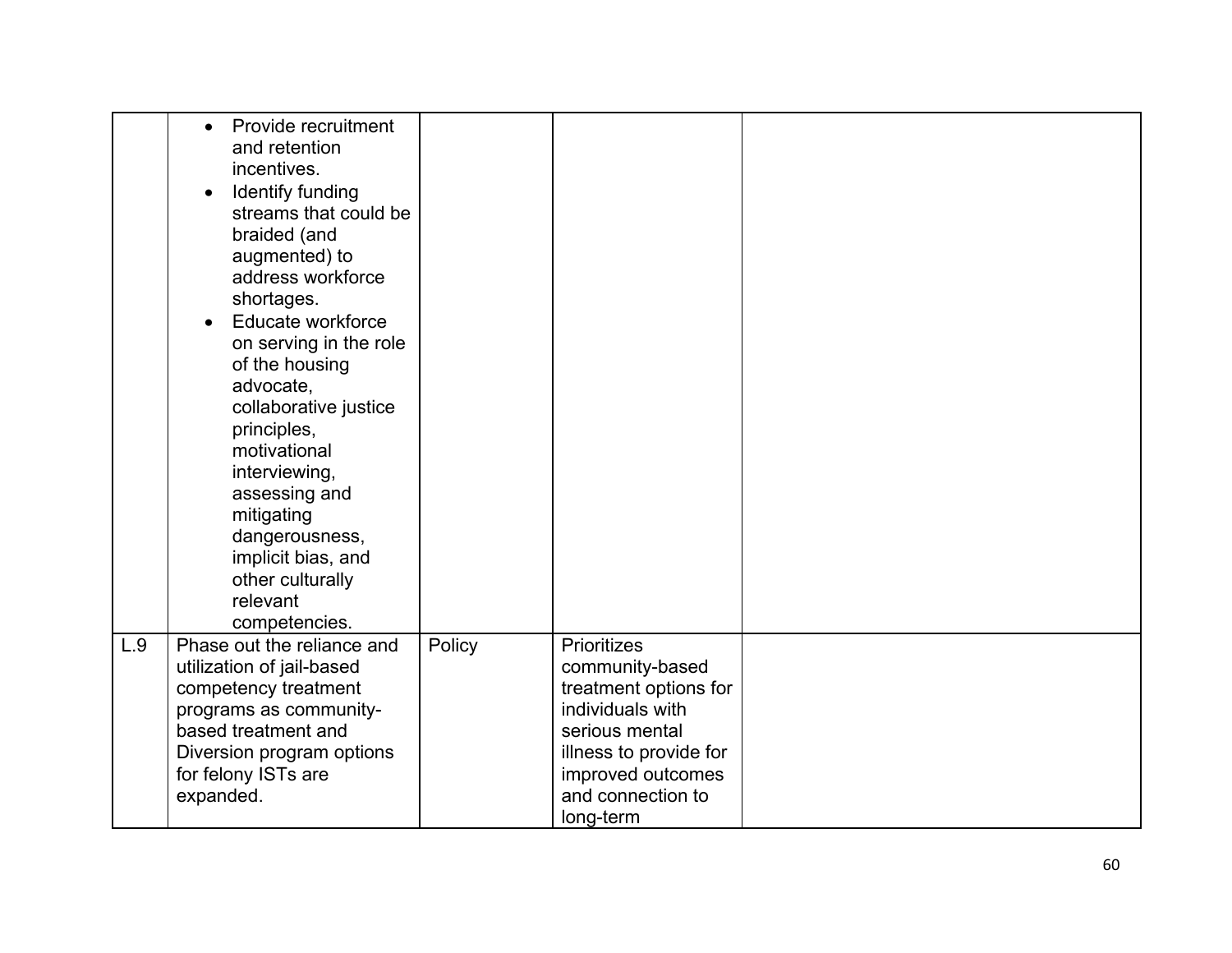|      |                                                                                                                                                                                                                                                                                                                 |                    | community<br>treatment and<br>supports.                                                                                                                                                                                                              |                                                                                                                                                                                                     |
|------|-----------------------------------------------------------------------------------------------------------------------------------------------------------------------------------------------------------------------------------------------------------------------------------------------------------------|--------------------|------------------------------------------------------------------------------------------------------------------------------------------------------------------------------------------------------------------------------------------------------|-----------------------------------------------------------------------------------------------------------------------------------------------------------------------------------------------------|
| L.10 | Explore and, if needed,<br>implement improvements to<br>policies and practices<br>governed by the Mental<br>Health Services Act and the<br>Lanterman-Petris-Short Act<br>to facilitate access to care<br>and treatment for individuals<br>who are experiencing<br>severe and disabling mental<br>health crisis. | Statutory          | Increased access to<br>treatment and<br>reduced criminal-<br>justice involvement<br>for individuals with<br>serious mental<br>illness.                                                                                                               |                                                                                                                                                                                                     |
| L.11 | Provide funding support to<br>counties to expand access<br>to AB1810 Mental Health<br><b>Diversion (Penal Code</b><br>1001.36), including for<br>misdemeanors.                                                                                                                                                  | Funding/<br>Policy | Increasing access to<br>mental health<br><b>Diversion</b><br>opportunities for<br>misdemeanors can<br>reduce the cycle of<br>incarceration at an<br>earlier stage<br>reducing the<br>potential for future<br>felony arrest and<br>IST determination. | Consider eliminating county matching<br>requirements which can create barriers to MH<br>Diversion expansion.<br>Include funding for housing individuals<br>participating in Mental Health Diversion |
| L.12 | Provide increased access to<br>permanent supportive<br>housing for individuals with<br>serious mental illness who<br>are justice-involved.                                                                                                                                                                      | Funding/<br>Policy | Individuals found<br>incompetent to<br>stand trial on Felony<br>charges and<br>referred to DSH are<br>often unsheltered                                                                                                                              |                                                                                                                                                                                                     |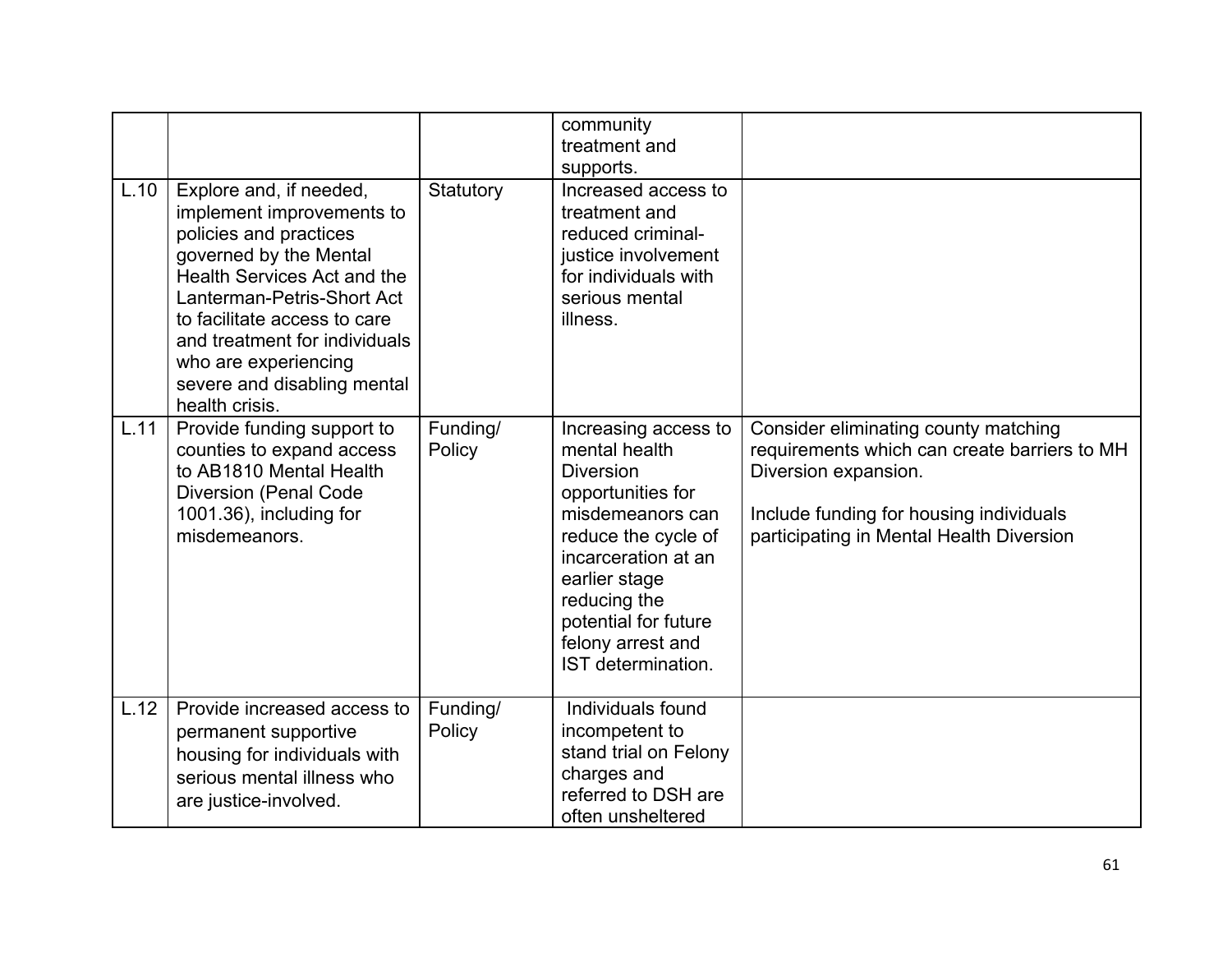|      |                                                                                                                                                                                            |           | homeless at the<br>time of arrest and<br>have had multiple<br>prior criminal justice<br>encounters.<br>Providing<br>permanent<br>supportive housing<br>will help reduce the<br>cycle of<br>criminalization for<br>individuals with<br>serious mental |  |
|------|--------------------------------------------------------------------------------------------------------------------------------------------------------------------------------------------|-----------|------------------------------------------------------------------------------------------------------------------------------------------------------------------------------------------------------------------------------------------------------|--|
| L.13 | Revise incompetent to<br>stand trial statutes to<br>require the prosecution to<br>establish competency,<br>rather than current<br>requirement of the defense<br>to establish incompetency. | Statutory | illness.<br><b>Streamlines</b><br>pathway to<br>treatment for<br>individuals with<br>serious mental<br>illness where there<br>is clear evidence of<br>incompetence.                                                                                  |  |

 $11$  Incompetent to Stand Trial Solutions Workgroup Website: <https://www.chhs.ca.gov/home/committees/ist-solutions-workgroup/>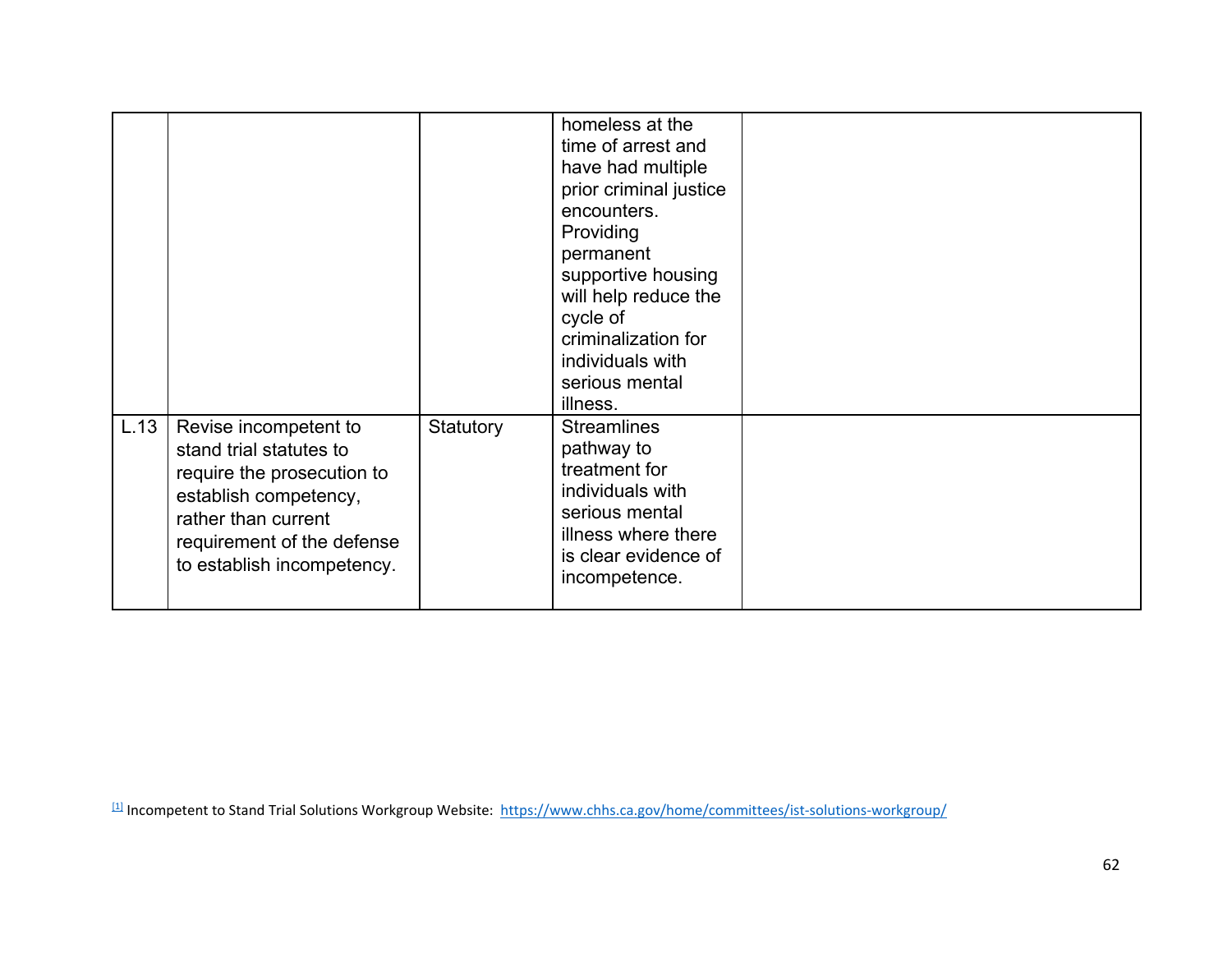# Appendix A: IST Solutions Working Group Membership and Affiliations

### **Working Group 1: Early Access to Treatment and Stabilization for Individuals Found Felony IST**

- **Co-Chair: Melanie Scott**, PsyD, Assistant Chief Psychologist, California Department of State Hospitals
- **Co-Chair: Katherine Warburton**, DO, Medical Director, Deputy Director of Clinical Operations, California Department of State Hospitals
- **Deanna Adams**, Senior Analyst, Judicial Council of California
- **Kirsten Barlow**, National Alliance of Mental Illness (NAMI) California
- **Francine Byrne**, Principal Manager, Criminal Justice Services, Operations & Programs Division, Judicial Council of California
- **Elise Devecchio-Cavagnaro**, Ph.D., Consulting Psychologist, Department of Health Care Services
- **Brenda Grealish**, Executive Officer, Council on Criminal Justice and Behavioral Health (CCJBH), California Department of Corrections and Rehabilitation (CDCR) Office of the Secretary
- **Paige Hoffman**, Staff Services Analyst, Council on Criminal Justice and Behavioral Health, California Department of Corrections and Rehabilitation
- **Karen Larsen**, Health & Human Services Agency Director, Yolo County & County Behavioral Health Directors Association (CBHDA)
- **Kristopher Kent**, Attorney, California Department of State Hospitals
- **Farrah McDaid Ting**, Senior Legislative Representative, Administration of Justice, California State Association of Counties (CSAC)
- **Stephen Manley**, Superior Court Judge, Santa Clara County
- **Christy Mulkerin**, MD, Chief Medical Officer, San Luis Obispo County Jail
- **Kim Pederson**, Senior Attorney, Disability Rights California
- **Dawn Percy**, Deputy Director, Department of Developmental Services
- **Jonathan Raven**, Chief Deputy District Attorney, Yolo County (CDAA)
- **Stephanie Regular**, Assistant Public Defender, Contra Costa County Public Defender Office & Co-Chair of the Mental Health Committee of the California Public Defender Association (CPDA)
- **Marni Sager**, Manager, Department of Developmental Services
- **Cory Salzillo**, Legislative Director, California State Sherrif's Association

**Working Group 2: Diversion and Community-Based Restoration for Felony ISTs**

- **Co-Chair: Katherine Warburton**, DO, Medical Director, Deputy Director of Clinical Operations, California Department of State Hospitals
- **Co-Chair: Stephanie Welch**, Deputy Secretary of Behavioral Health, California Health and Human Services Agency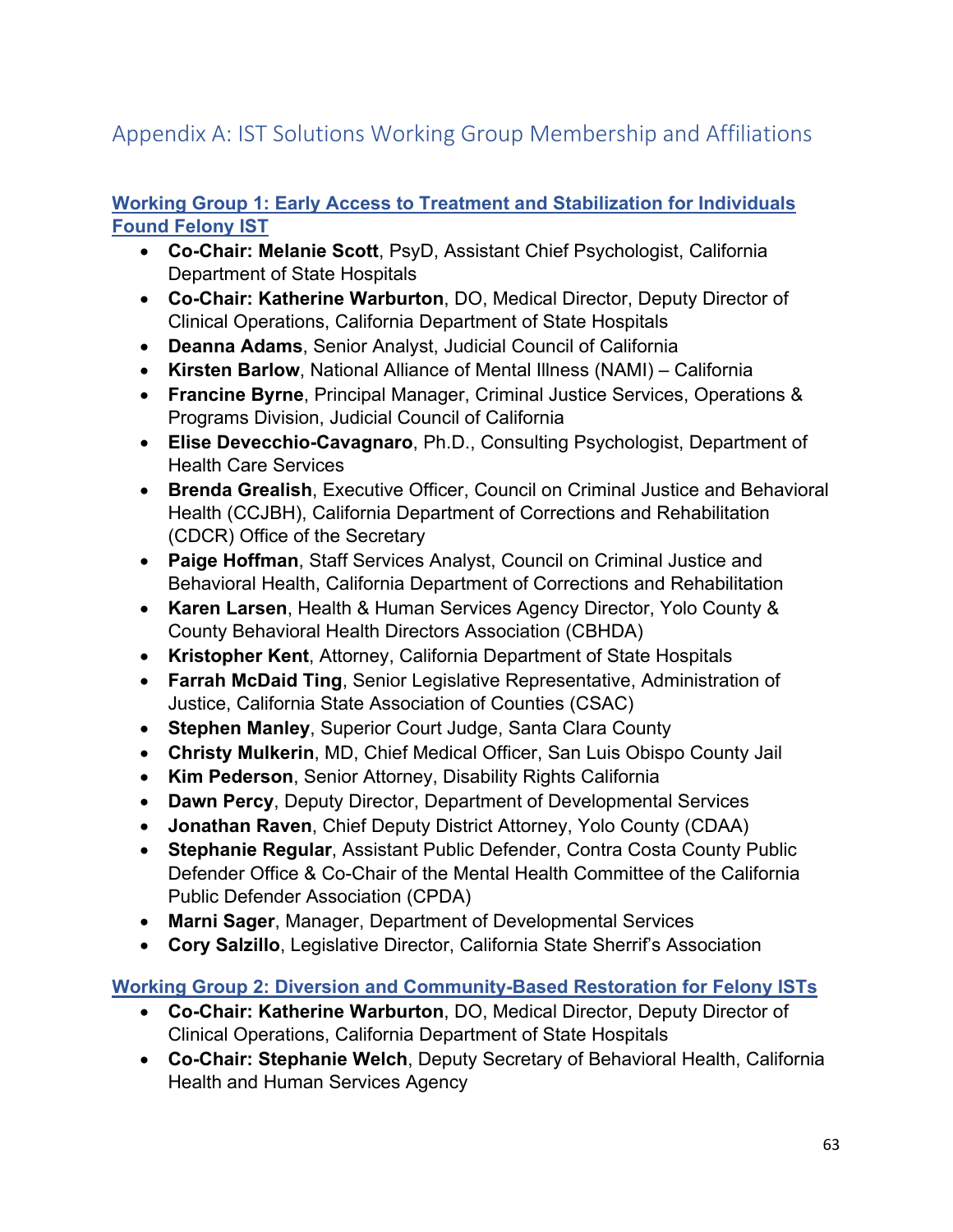- **Francine Byrne**, Principal Manager, Criminal Justice Services, Operations & Programs Division, Judicial Council of California
- **Jessica Cruz**, MPA/HS, CEO, National Alliance of Mental Illness (NAMI) California
- **Steven Kite**, COO, National Alliance of Mental Illness (NAMI) California
- **Sarah Desmarais**, PhD, Senior Vice President, Policy Research Associates, Inc.
- **Elise Devecchio-Cavagnaro**, Ph.D., Consulting Psychologist, Department of Health Care Services
- **Anita Fisher**, Council on Criminal Justice and Behavioral Health / Family **Member**
- **Neil Gowensmith**, Ph.D. Assistant Professor, University of Denver, Licensed Clinical & Forensic Psychologist
- **Brenda Grealish**, Executive Officer, Council on Criminal Justice and Behavioral Health (CCJBH), California Department of Corrections and Rehabilitation (CDCR) Office of the Secretary
- **Cathy Hickenbotham**, Council on Criminal Justice and Behavioral Health (CCJBH), California Department of Corrections and Rehabilitation (CDCR)
- **Scarlet Hughes**, Executive Director, California Association of Public Administrators, Public Guardians and Public Conservators (CAPAPGPC)
- **Tony Hobson**, PhD, Behavioral Health Director, Plumas County
- **John Keene**, Chief Probation Officer, San Mateo County & President-Elect, Chief Probation Officers of California CPOC)
- **Veronica Kelley**, Director, San Bernardino County Department of Behavioral Health & Board President, California Behavioral Health Directors Association (CBHDA)
- **Michelle Cabrera**, Executive Director, California Behavioral Health Directors Association (CBHDA)
- **Kristopher Kent**, Attorney, California Department of State Hospitals
- **Pamila Lew**, Senior Attorney, Disability Rights California (DRC)
- **LD Louis**, Assistant District Attorney, Alameda County District Attorneys Office & California District Attorneys Association (CDAA)
- **Farrah McDaid Ting**, Senior Legislative Representative, Administration of Justice, California State Association of Counties (CSAC)
- **Dawn Percy**, Deputy Director, Department of Developmental Services
- **Jonathan Raven**, Chief Deputy District Attorney, Yolo County (CDAA)
- **Marni Sager**, Manager, Department of Developmental Services
- **Gilda Valeros**, Supervising Attorney for Santa Clara County's Public Defender's **Office**
- **Stephen Manley**, Superior Court Judge, Santa Clara County